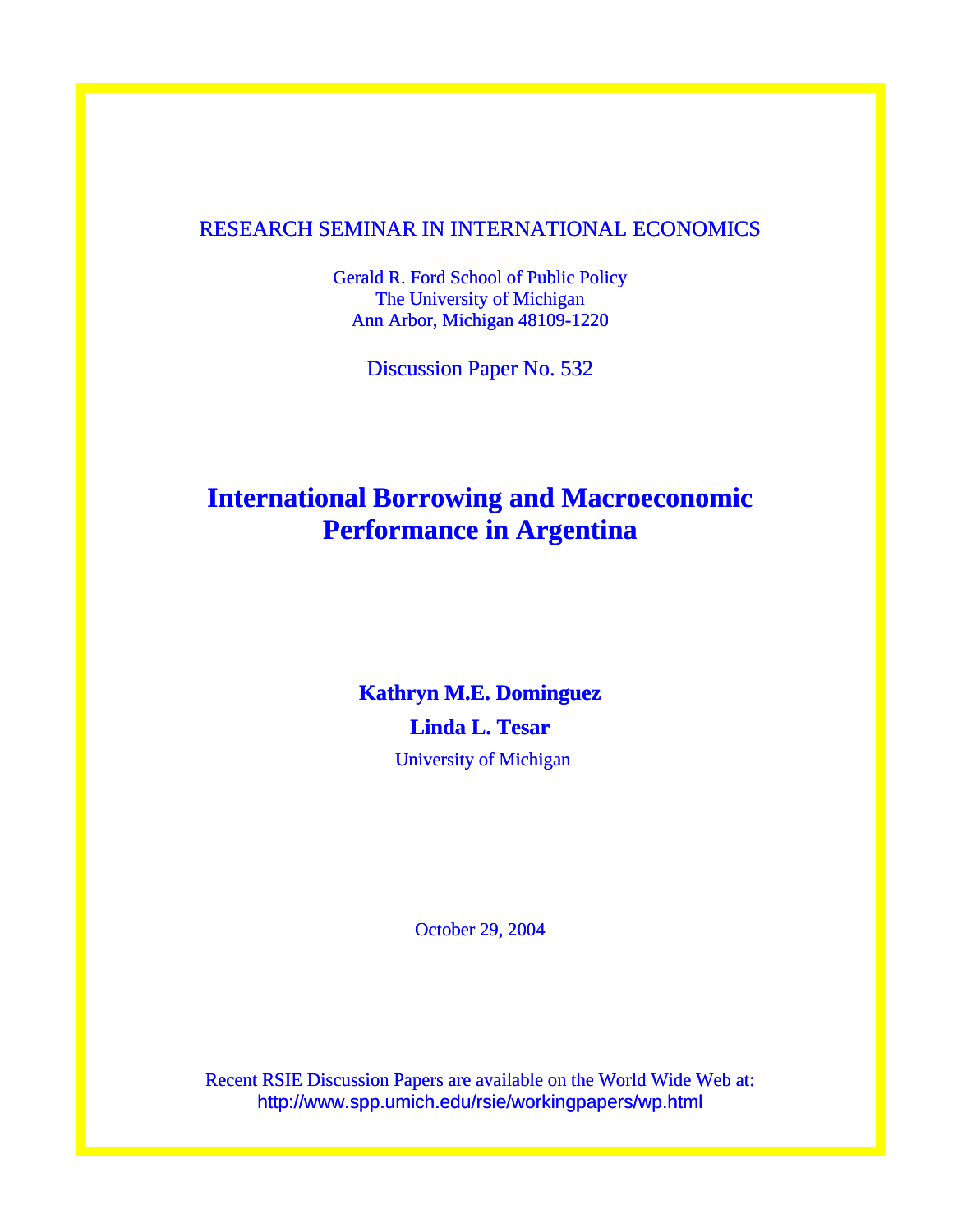### International Borrowing and Macroeconomic Performance in Argentina

Kathryn M.E. Dominguez

Linda L. Tesar

University of Michigan and NBER

November 30, 2004 Revised: February 8, 2005

Prepared for the NBER conference on International Capital Flows, December 17-18, 2004.

We thank Ron Alquist for excellent research assistance. The views expressed in this document are the authors' and do not necessarily reflect those of the National Bureau of Economic Research.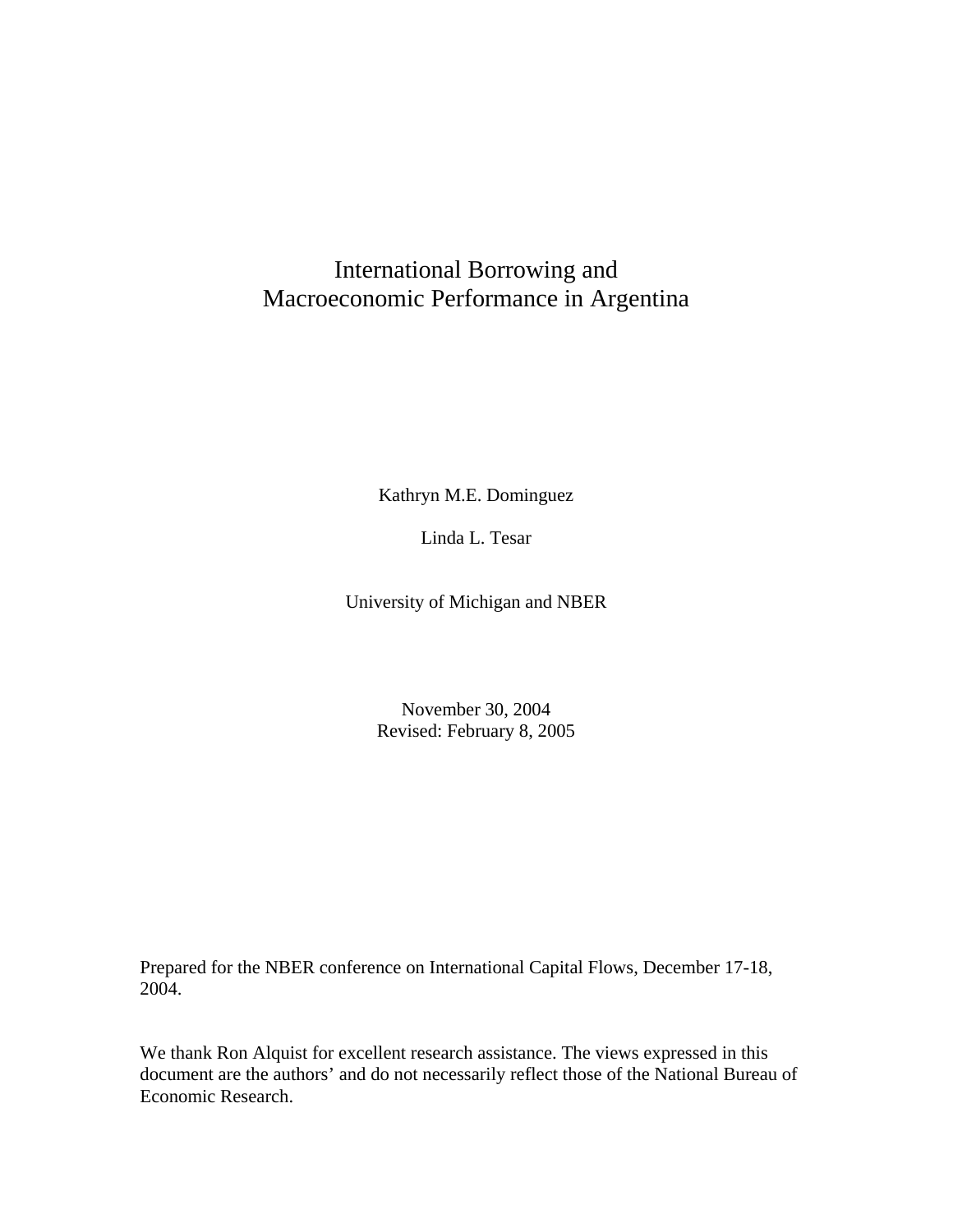#### 1. Introduction

In the early 1990s Argentina was the darling of international capital markets and viewed by many as a model of reform for emerging markets. Early in his Presidency, Carlos Menem embarked on a bold set of economic policies, including the adoption of a currency board which pegged the peso to the dollar, a sweeping privatization program for state-owned enterprises, an overhaul of the banking system, and privatization of the public pension system. The business press marveled over the rapid turnaround in the Argentine economy. Although there were some concerns about the appropriateness and sustainability of the dollar anchor and whether the fiscal reforms were more rhetoric than reality, the policies appeared to have conquered inflation and set the country on a course of steady economic growth.

By the end of the 1990s, however, Argentina's situation had dramatically changed. The country had weathered the financial crises in Mexico and Asia, and despite the volatility of capital flows, Argentina's currency board remained intact and forecasts of future growth were relatively positive. The Russian default in August 1998, however, caused international investors to pull out of all emerging markets, seemingly with little regard for country-specific economic conditions. More bad luck followed in January 1999 when Brazil, Argentina's major trading partner, devalued its currency, further weakening the competitiveness of Argentine exports. Economic growth stalled and unemployment remained high. Despite the lowering of world interest rates, which helped reduce the cost of external borrowing, the economy was teetering on the brink of default. In 2001, the economy spiraled downward and depositors scrambled to pull their savings out of the banking system. In a desperate attempt to stave off disaster, the government imposed sweeping capital controls. By 2002, Argentina was in complete political and economic collapse. The currency board was abandoned, the exchange rate devalued, and eight years of growth in GDP were lost.

Argentina's situation cannot, however, be solely attributed to a run of "bad luck." Policy decisions taken during the 1990s - and just as importantly policy *in*decision – made the country vulnerable to the kinds of shocks that affected all emerging markets. The inability to bring fiscal policy under control, the incomplete reforms of the banking sector, and rigidities in the economy, ultimately left the country with no good solutions. What the currency board required -- constraints on fiscal policy and complete abdication of monetary policy -- proved to be beyond the political capacity of the Argentine government.

Much has been written about what happened to Argentina, why the crisis happened when it did, and what might have been done to prevent it. Although views differ about the relative importance of the various factors leading up to the collapse, there is general consensus that peso-dollar convertibility was a two-edged sword – it effectively bought the country credibility and eradicated inflation, but at too high a price. Argentina's experience reveals two major problems with currency boards. The first is reflected in the relationship between the credibility of the currency board and capital flows. Argentina inadvertently entered into a vicious circle with financial markets – one in which it felt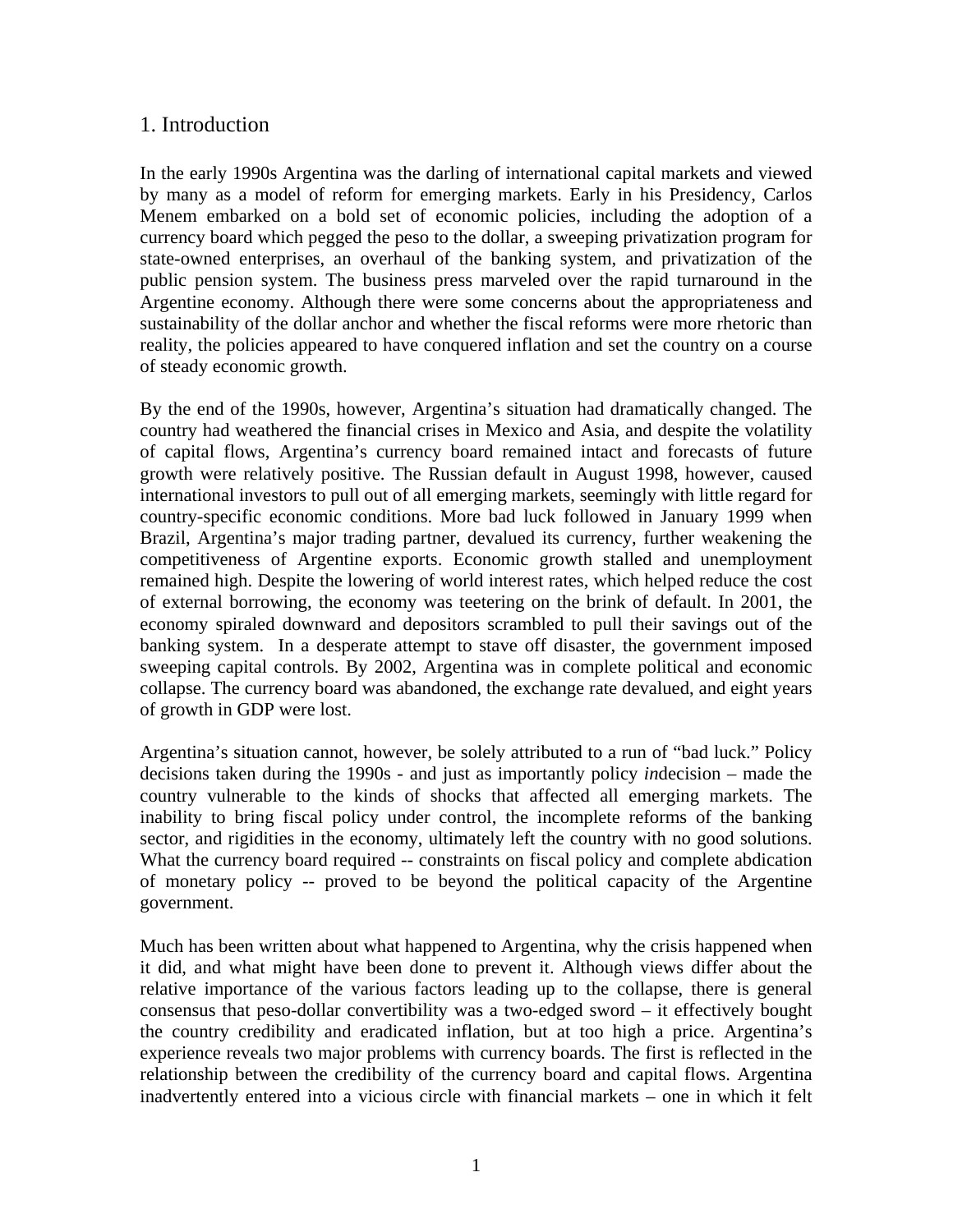compelled to raise the exit costs from the currency board in order to maintain the regime's credibility. The Argentine government raised exit costs by issuing its own debt in dollars, and by facilitating dollarization in the private sector (for example, by adopting prudential norms in the banking system that biased deposits and loans toward dollars rather than pesos). As exit costs mounted, of course, financial markets became increasingly concerned about the dire implications of a devaluation, which in turn, compelled the government to raise exit costs further.

A second, related issue has to do with the inescapable link between fiscal and monetary policy. In retrospect, it now seems clear that the lack of coordination between the fiscal policy of the central government and the provinces played a critical role in bringing about the failure of the currency board. By 1999, the economy was in a deep recession with low growth and high unemployment that required some sort of stimulus –either a loosening of monetary policy (i.e. a devaluation) or fiscal stimulus. But either way spelled disaster. A devaluation would clearly undermine the currency board. And a rise in government debt would raise suspicions that it would eventually be monetized, further undermining the value of the peso. Ultimately, fears of a devaluation resulted in more dollarization and more of a strain on the banking sector. The added pressure of capital outflow, first from international capital markets and then the withdrawal of deposits from the Argentine banking system, ultimately tipped the scales.

The purpose of this paper is to provide an overview of the major economic events in Argentina from the adoption of the convertibility plan in 1991 to the collapse of the exchange rate regime in 2001. Section 2 reviews the key components of the Convertibility Plan and the responses of financial markets and the macroeconomy to the economic and financial reforms embodied in the Plan. Section 3 describes the set of external shocks that buffeted the economy between 1991 and 1999. Section 4 reviews the set of policy decisions and reforms that took place over that period. Section 5 examines the collapse in 2001.

#### 2. The Convertibility Plan

1

On July 9, 1989 Carlos Menem assumed the Argentine presidency in the first peaceful transfer of power from one democratically elected leader to another since  $1928$  $1928$ .<sup>1</sup> He assumed the office six months ahead of schedule, however, due to the social and economic crisis that engulfed the country. The Austral Plan, adopted in May 1985, had replaced the peso with a new currency, and prices, wages and utility rates had been frozen in an attempt to stabilize inflation. Figure 1 shows monthly inflation and annual real GDP, two key barometers of the health of the Argentine economy over the 1980- 2004 period. The Austral Plan had temporarily slowed inflation but did little to spur economic growth. During the period 1981 – 1989, average real GDP growth was negative at  $-0.7$  percent and real income in 1989 had slid to 90 percent of its 1980 level.<sup>2</sup> In the

<span id="page-3-0"></span><sup>&</sup>lt;sup>1</sup> For a historical perspective see, della Paolera and Taylor (2001,2002, 2003), Romero and Brennan (2002), Randall (1978) and Taylor (1998). 2

<span id="page-3-1"></span> $^{2}$  Growth in real GDP based on data from International Financial Statistics, IMF.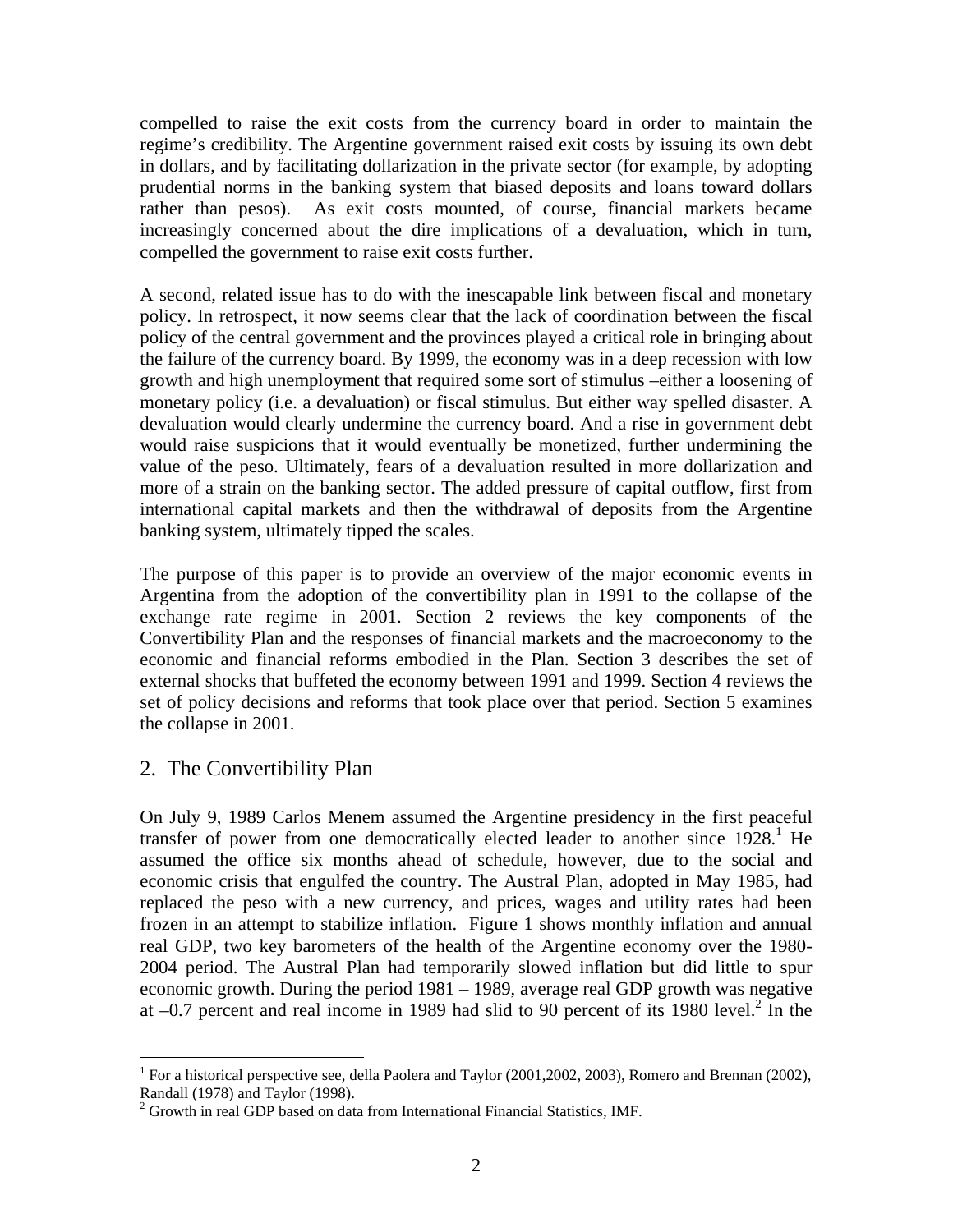spring of 1989, inflation spiraled out of control and the Alfonsin government violently repressed mobs of angry rioters and looters.

After 18 months in office, the Menem government, under the guidance of Domingo Cavallo as Minister of the Economy, implemented far-reaching economic reforms. The capstone of the reform package was the Convertibility Plan, which was designed to eliminate Argentina's chronic inflation and restore credibility to the Argentine peso.<sup>3</sup> The Plan pegged the peso at a one-to-one parity with the US dollar and required that twothirds of the monetary base be backed by international reserves. The other one-third could be backed by dollar-denominated Argentine central bank securities at market prices, but holdings of those securities could not expand by more than 10 percent per year.<sup>4</sup> The Plan effectively converted the central bank into a currency board that could issue domestic currency only in exchange for foreign currency at a fixed rate. The government encouraged dollarization by making it legal to write contracts in foreign currencies and allowing foreign currencies to be used as an alternative means of payment. By 1994, over 60% of time deposits and 50% of loans to the private sector were denominated in dollars.

Until the 1990s, trade barriers and restrictions on international investment had insulated the country from international markets. Another important component of the plan was the reduction in tariffs and other barriers to trade in goods and the flow of capital. Restrictions on the entry of foreign banks were lifted. The banks faced high reserve requirements and to minimize moral hazard, deposit insurance was eliminated. Effectively, monetary policy for Argentina was set by the U.S. Federal Reserve, and the Argentine central bank had very limited scope to operate as a lender of last resort. The implications of this new role for the central bank is discussed in Section 4.b.

The Menem government also proceeded with the privatization of state-owned firms and and the deregulation of a number of industries, particularly in the petroleum and gas, electricity, and communications sectors. According to a study by Galiani, Gertler, Schargrodsky and Sturzenegger (2001), the privatization dramatically increased the profitability, sales and efficiency of non-financial as well as financial firms. One of the negative consequences of the increase in efficiency, however, was the layoff of employees. Galiani et. al. (2001) estimate employment reductions of about 40 percent as a result of privatization. One of the positive benefits, and the likely motivator for the privatization program, was the revenue accrued by the central government. Some of the revenue from privatization was used to finance another of the Menem government's reforms: the transition from a pay-as-you-go social security system to privately-managed retirement saving accounts.

An additional benefit of the privatization program was the jumpstart it provided to financial markets. Figure 2 shows the value of mergers and acquisitions of Argentine companies over the 1990 – 2003 period. In the first M&A boom in 1992, some \$8 billion in assets changed hands, over 90 percent of which were in the electricity, gas, petroleum

 $\overline{a}$ 

<span id="page-4-0"></span><sup>&</sup>lt;sup>3</sup> See Cavallo and Cottani (1997) and Cavallo (2003).

<span id="page-4-1"></span><sup>&</sup>lt;sup>4</sup> See Pou (2000) for a detailed description of the Convertibility Plan and the Central Bank Charter.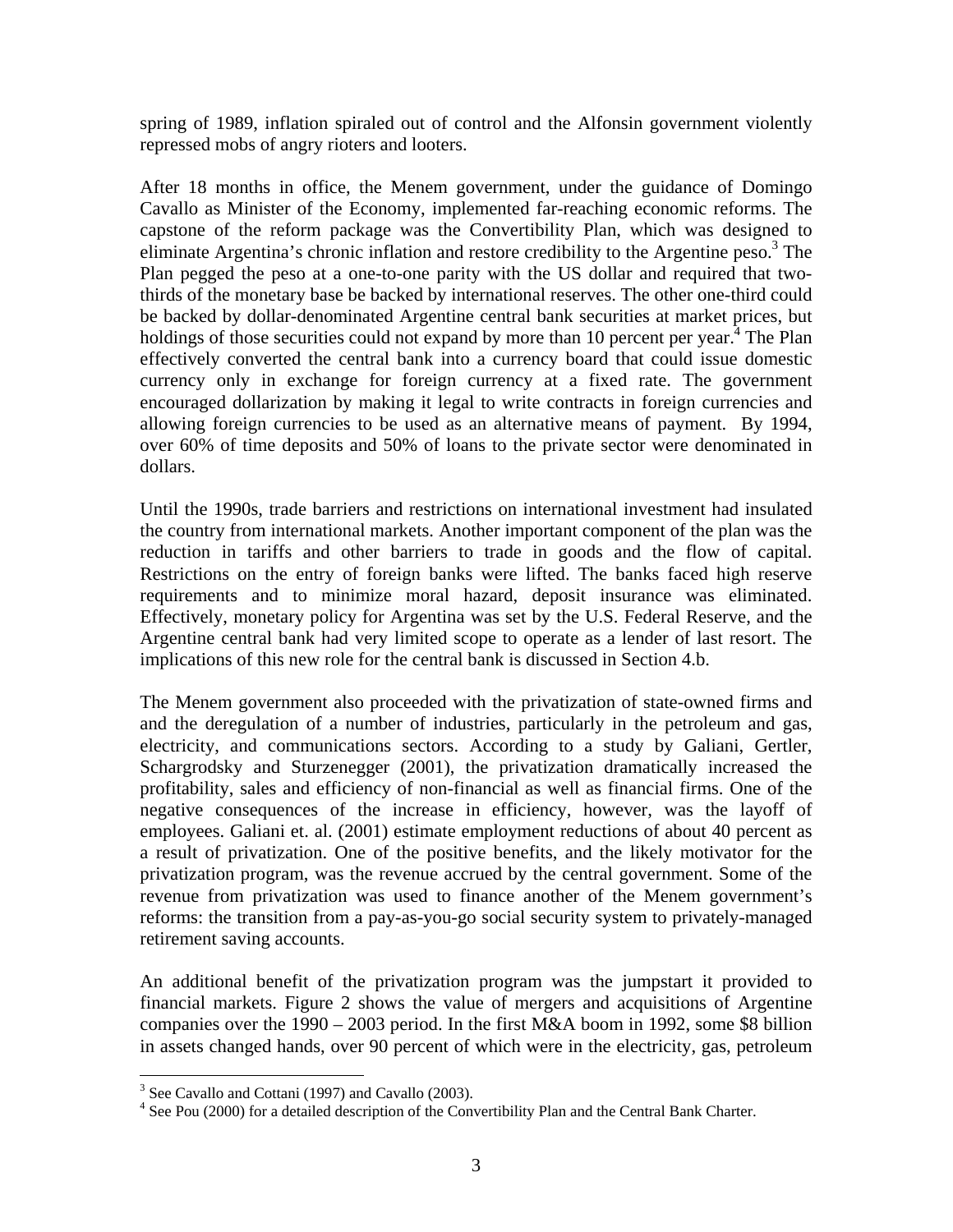and telecommunications industries. The second boom occurred in 1997-1999, when a much larger fraction of Argentine assets were sold to foreign residents.

The government also took some initial steps toward addressing the fiscal imbalances between the provincial and central government. Under the system of fiscal federalism in Argentina, the bulk of revenue is raised by the central government, while the provincial governments retain a large degree of autonomy in allocating expenditures. Expenditures are covered through a complicated system of intergovernmental transfers from the central government to the various provinces. Provincial governments also retained some authority to issue bonds effectively backed by the central bank. In 1991-92, the Menem government was able to lower the transfer payments to the provinces to help cover the costs of the pension reform.<sup>[5](#page-5-0)</sup>

The market response to the economic reforms was swift and dramatic. Table 1 provides summary statistics of Argentina's macroeconomic performance, government budget balance, and its balance of payments. GDP growth picked up in 1991 and continued at levels above those of the rest of Latin America through 1994. The currency board was effective in taming inflation – the mean level of inflation dropped from nearly 400 percent per annum to a little under 10 percent in 1991-94 to almost zero in 1995-98. The economic boom was fueled by increases in private consumption and investment.

The lifting of controls also had a positive effect on capital inflows and on financial markets. The US investment position in Argentine equity rose from virtually nothing in the 1980s to around \$5 billion by end 1994, roughly 14 percent of Argentine market capitalization. Figure 3 shows the volume and composition of capital inflow into Argentina over the 1986-2002 period. The country was effectively in financial autarky prior to the Menem reforms, with the exception of sovereign borrowing. That situation changed markedly in the 1990s. Capital inflows generally increased in the 1990s, with some ups and downs in the 1994-99 period. The cost of capital reflected in the Emerging Market Bond Index spread for Argentina hovered between 400 and 600 basis points from late 1993 through mid 1994.

The Convertibility Plan was far-reaching in scope and clearly had a positive impact on the economy. However, even at the time of its implementation, critics were quick to point out that it failed to grapple with some structural problems. First, the Plan failed to consolidate the budget constraint for the central government and the provinces. Second, there were concerns that the banking reforms were not as deep as they needed to be given the lack of a national lender of last resort. Third, labor market rigidities slowed the economy's response to reforms. Fourth, the question remained question of whether pegging to the dollar was a feasible long-term anchor for the Argentine economy, particularly given that only a small share of Argentine trade was with the US. And finally, the Plan, almost by design, did not specify an exit strategy from the peg, if it were found to be unsustainable in the long run. These issues would resurface precisely when

<u>.</u>

<span id="page-5-0"></span><sup>5</sup> See Tommasi (2002)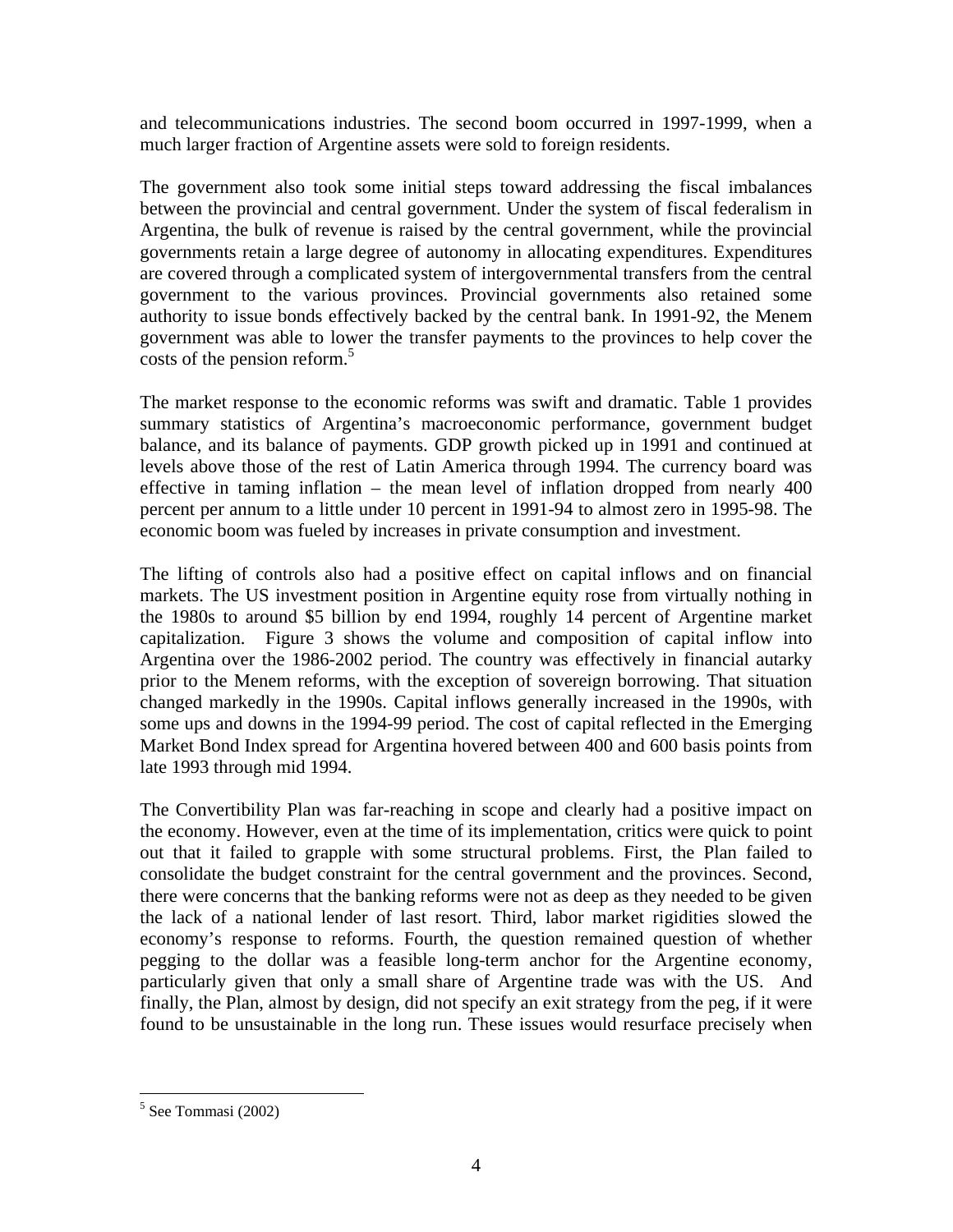the Argentine economy weakened and would contribute to the currency board's eventual collapse.<sup>6</sup>

### 3. External Shocks: Weathering the Storm 1994-1999

With hindsight it is easy to see that Argentina's boom in the early 1990s, with inflation under control and GDP growth on an upward path, was in fact on precarious footing. Like many other Latin American countries, the Argentine savings rate was low, and with Argentine government deficits rising, Argentina was especially dependent on foreign capital to finance new investments. Argentina's vulnerability to shifts in external capital flows was first apparent in the aftermath of the Tequila crisis, and became especially worrisome by 1999 when Brazil devalued the Real, and foreign capital again abruptly stopped flowing. The 1990s saw a number of "star" emerging markets falter, Argentina among them. The ultimate "causes" of the economic crises that shook Mexico in 1994, East Asia in 1997, Russia in 1998 and Brazil in 1999 are still under debate, but what is clear is that each of the crises took its toll on Argentina.

#### *3. a. The Tequila Financial Crises*

1

The start of the so-called Tequila Crisis is typically dated December 20, 1994 when the Mexican Central Bank was forced to widen its peso bands in reaction to massive capital outflows, leading to an immediate 15% devaluation and further reserve outflows. Two days later the peso was officially allowed to float and it continued to lose value while peso interest rates sharply increased. The peso depreciations led to concern that the Mexican government would default on Tesobonos (short-term government bonds denominated in pesos but indexed to the dollar) and Mexican Banks would fail (due to the large and growing proportion of non-performing floating interest rate loans).

These fears led to a chaotic exit of foreign and domestic investors from not only from Mexico, but from most of Latin America.<sup>7</sup> Figure 4 shows U.S. net purchases of Latin American stocks and bonds, as well as net purchases of Argentine securities. Two things stand out from the figure. First, US net purchases are highly correlated across Latin American countries. Second, U.S. net purchases, which reflect a large fraction of flows to this region, are highly volatile and are responsive to financial crises in Latin America as well as in other regions. Not surprisingly, Brady bond prices in most Latin American countries fell as did stock exchange indices. Figure 5 shows the increase in the EMBI spread, which jumped to nearly 2,000 basis points.

<span id="page-6-0"></span><sup>&</sup>lt;sup>6</sup> See, among others, Bleaney (2004), Calvo and Reinhart (2002), Edwards (2002), Feldstein (2002), Gurtner (2004), Hausmann and Velasco (2002).

<span id="page-6-1"></span><sup>&</sup>lt;sup>7</sup> On February 1, 1995 the IMF approved an external aid package for Mexico (which included \$20b from U.S., \$18b from IMF, \$10b from BIS and \$2b from commercial banks) which restored investor confidence in the Mexican government's ability to honor the Tesobono contracts. Mexico announced a stringent austerity package in early March, and by July re-entered international capital markets and sold \$1b in twoyear dollar-denominated notes at 11%, an interest rate well below the 20% plus rates on Tesobonos sold in January 1995.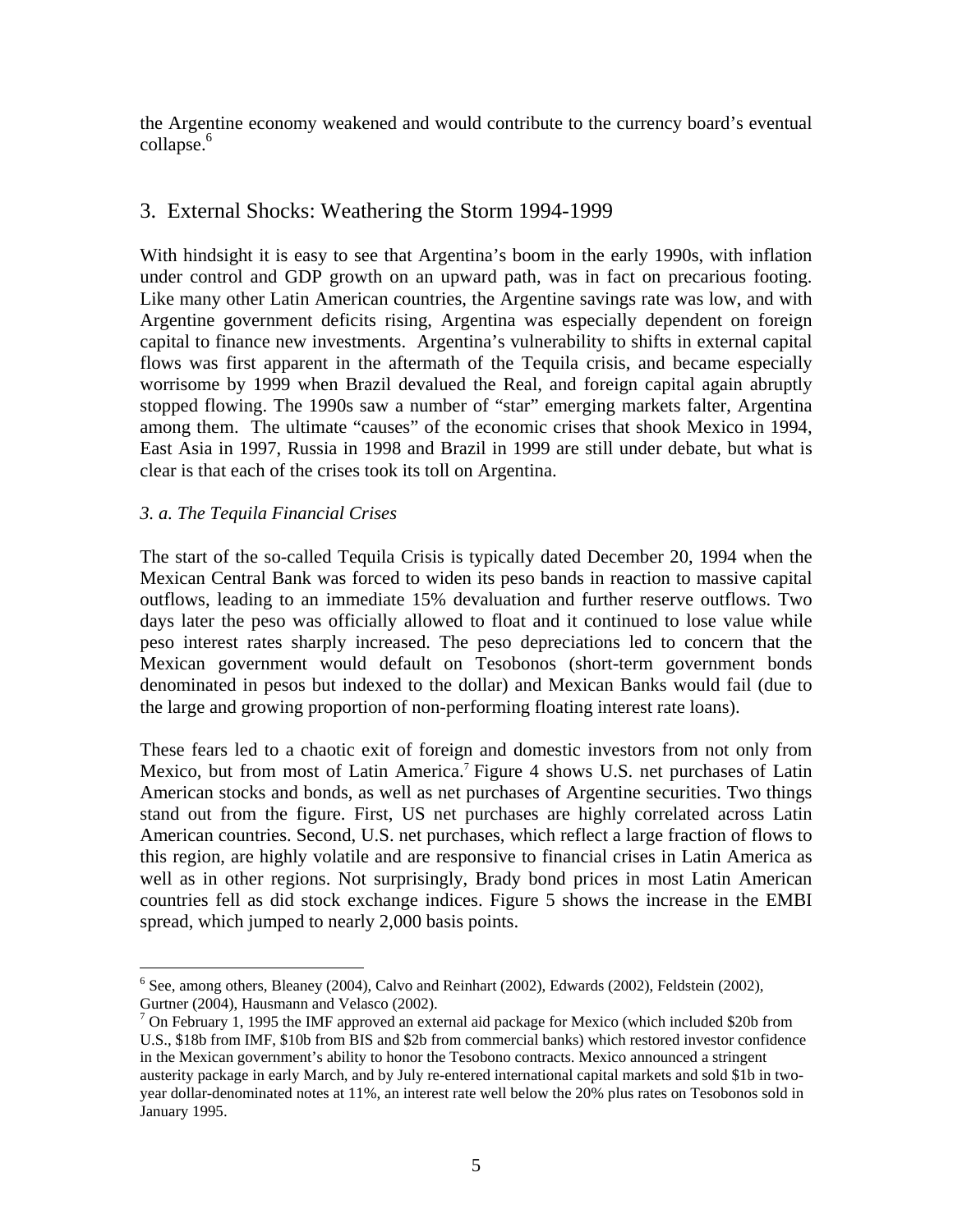Argentina and Brazil were particularly hard hit by the exit of international investors from Latin America. The Argentine Merval fell 33% between December 1, 1994 and January 10, 1995 and Argentine banks experienced significant peso deposit withdrawals and substitutions from peso to dollar accounts. $8$  Total (peso and dollar) deposits had increased dramatically in Argentina between March 1991 and November 1994 as Argentines became more confident in the viability of the new economic regime. At the end of 1994 the value of peso deposits in Argentina was just 9% lower than the value of dollar deposits. During the Tequila crisis total deposits in the Argentine banking system fell for the first time since the establishment of the Convertibility Plan, with the decline falling disproportionately on peso deposits. After the Tequila crisis, the dollarization of deposits steadily increased, so that by 2001 over 80% of time deposits were denominated in dollars.<sup>9</sup> A further indication of the impact of the Tequila crisis on the Argentine banking system shows up in M3 (currency in pesos and deposits of pesos and dollars) growth, which fell by 4.4% in 1995. Peso prime loan rates rose from 10.1 in 1994 to 17.8% in 1995, and spreads between the peso interest rate and dollar interest rate widened by over 50 basis points. Argentine Central Bank international reserves fell by 18% in the first six months of 1995.

The Argentine government responded to the deterioration of its financial markets by putting in place a number of banking sector reforms.<sup>10</sup> On December 28, 1994 it reduced reserve requirements on dollar deposits in order to provide more liquidity to the banking system. In mid-January reserve requirements on peso deposits were also lowered. A special security Fund managed by Banco Nacion (the largest government bank), made up of 5 private institutions and 2 public banks and funded with reserve requirements was set up to assist institutions which suffered high deposit withdrawals. (Recall that the Argentine Central Bank could not serve as a lender of last resort under the convertibility law.) In February 1995 the Trust Fund for Provincial Development was set up to help support the Provincial banks, in March a similar Trust Fund for Bank Capitalization was established, and changes were made to the Central Bank Charter to allow it to use repos and rediscounts to help troubled banks. In March 1995, Argentina entered into new loan agreements with the IMF, the World Bank, and IBD and issued new bonds (for a total of \$7 billion) to increase international reserves and to fund the trust funds. In April a deposit insurance network was put in place, which covered up to \$20,000 per person (later raised to \$30,000) for certain bank deposits.

In the midst of the after-shocks of the Tequila crisis, President Menem won re-election in May 1995 and the run on Argentina's banks ended. Argentina's recovery from 1995 to 1996 was remarkably swift. GDP growth rallied from negative 3.6% in 1995 to positive 5.4% in 1996, led by investment and exports. However, this new growth did little to improve the fiscal situation; the government deficit as a percent of GDP remained stable,

 $\overline{a}$ 

<span id="page-7-0"></span><sup>&</sup>lt;sup>8</sup> See De La Torre, Levy Yeyati and Schumkler (2003) for a detailed description of the reactions of

<span id="page-7-1"></span>Argentine depositors and the banking sector to the Tequila crisis.<br><sup>9</sup> Demand deposits remained largely denominated in pesos, while approximately 40% of savings deposits were dollarized in the 1990s. The large increase in deposit dollarization occurred in time deposits, which

<span id="page-7-2"></span> $10$  See Dabos and Gomez-Mera (1998) for a detailed description of the post-Tequila crisis banking reforms.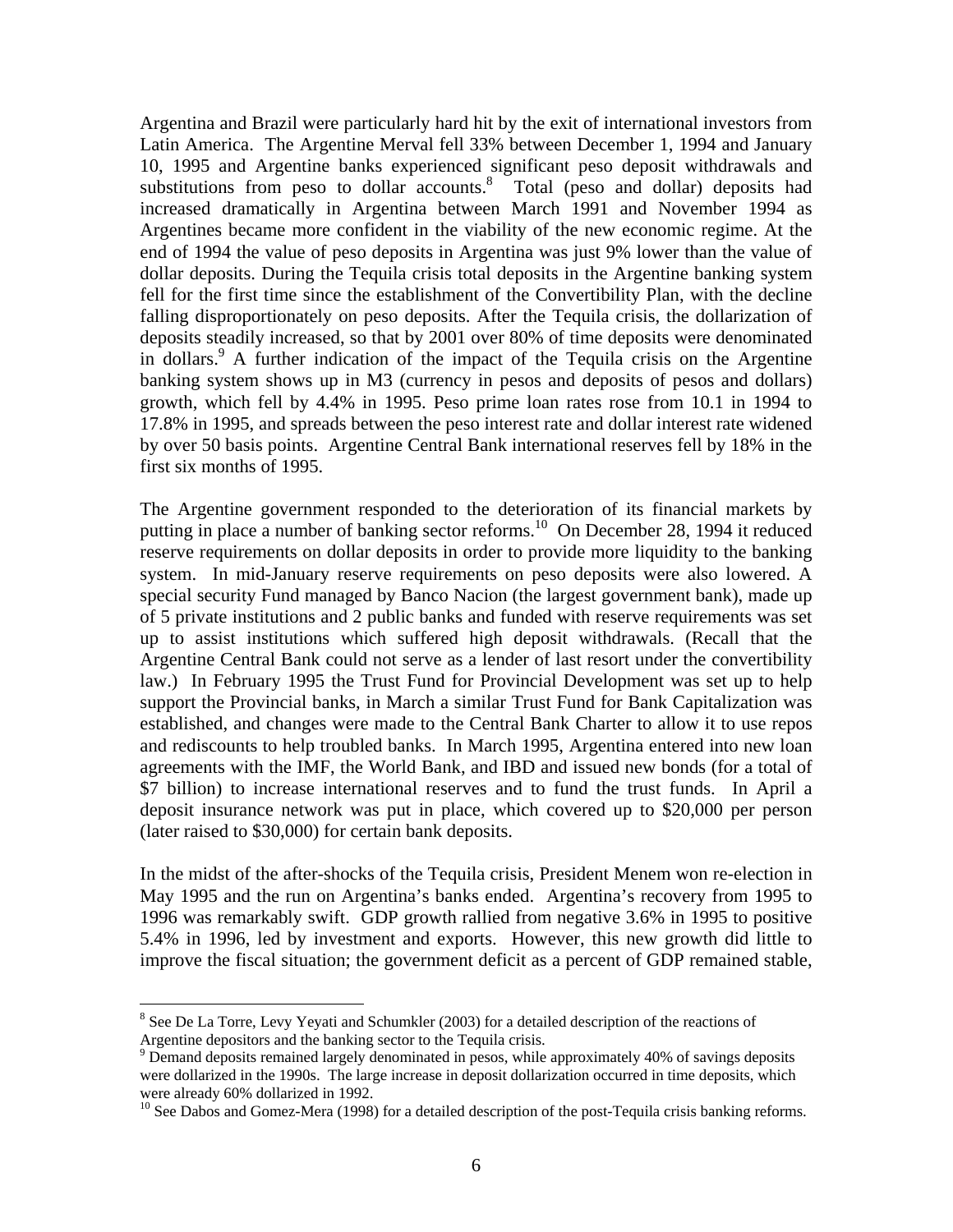at 1.3% over this period and the ratio of external debt to exports stayed at just under 340% (see Table 1).

While the Tequila crisis and its implications for capital flows was clearly bad luck for Argentina, it was followed by some good luck in the form of US and Brazilian policy spillovers. The Fed shifted toward more expansionary monetary policy in early 1995, leading to a fall in US interest rates and a sharp depreciation in the US dollar, in turn improving Argentine competitiveness in world markets. At the same time Brazil, Argentina's main trading partner, experienced a rise in the value of the Real, further strengthening Argentina's relative position. These "good" external shocks allowed Argentina to recover much more quickly than many had anticipated, and perhaps lulled Argentine policy makers and investors into a false sense of security. Mussa (2002) goes so far as to suggest that "were it not for the substantial improvements in bank soundness and for the external good luck, the Convertibility Plan might not have survived the Tequila crisis" (pp. 21).

#### *3.b The Asia Crisis*

There is little evidence of spillover from the Asian Crisis to Latin America until October 1997 after the attack on the Hong Kong dollar. International bond issues from Latin America declined to less than \$4b in the  $4<sup>th</sup>$  quarter of 1997 compared to \$20b during the previous quarter. Figure 4 shows that US net purchases of stocks and bonds in Latin America plummeted from a peak of \$8 billion in the summer of 1997 to zero in the fourth quarter. US net purchases in Argentina, however, remained positive. Stock indices fell throughout the emerging markets, with Brazil being the hardest hit, apparently because of its large current account deficit and overvalued currency. At the same time, Argentina was considered "doubly vulnerable" because of its fixed exchange rate and its dependence on Brazil as a trading partner. Portfolio equity flows to Argentine fell 380% and FDI flows fell by 23% between 1997 and 1998, though the net flow of long term debt increased by 47%. Overall, net capital flows to Argentina over this period actually rose by 5%, because the sharp decline in portfolio and FDI investment were outweighed by the increase in long term debt, which accounted for a larger share of the total. The Argentine governments' only policy reaction to the Asia Crisis was the introduction of the "anti-bubble" rule, which increased the capital requirement for new mortgage loans when a nationwide real estate price index surpasses certain thresholds.

#### *3.c The Russian Default*

Just as emerging markets were beginning to recover from the Asia crisis, news that Russia would default on its sovereign bonds in August 1998 sent markets once again reeling. Few investors imagined that Russia would not be bailed out, and investors quickly realized that if Russia was to default, other vulnerable emerging markets were likely to follow. The news from Russia was a disaster for stock market investors in Argentina, the Merval plummeted 40% between August and September 1998. Private capital inflows to Argentina, which had already slowed in the aftermath of the Asia Crisis, now turned negative in the fourth quarter of 1998. From July to August 1998, the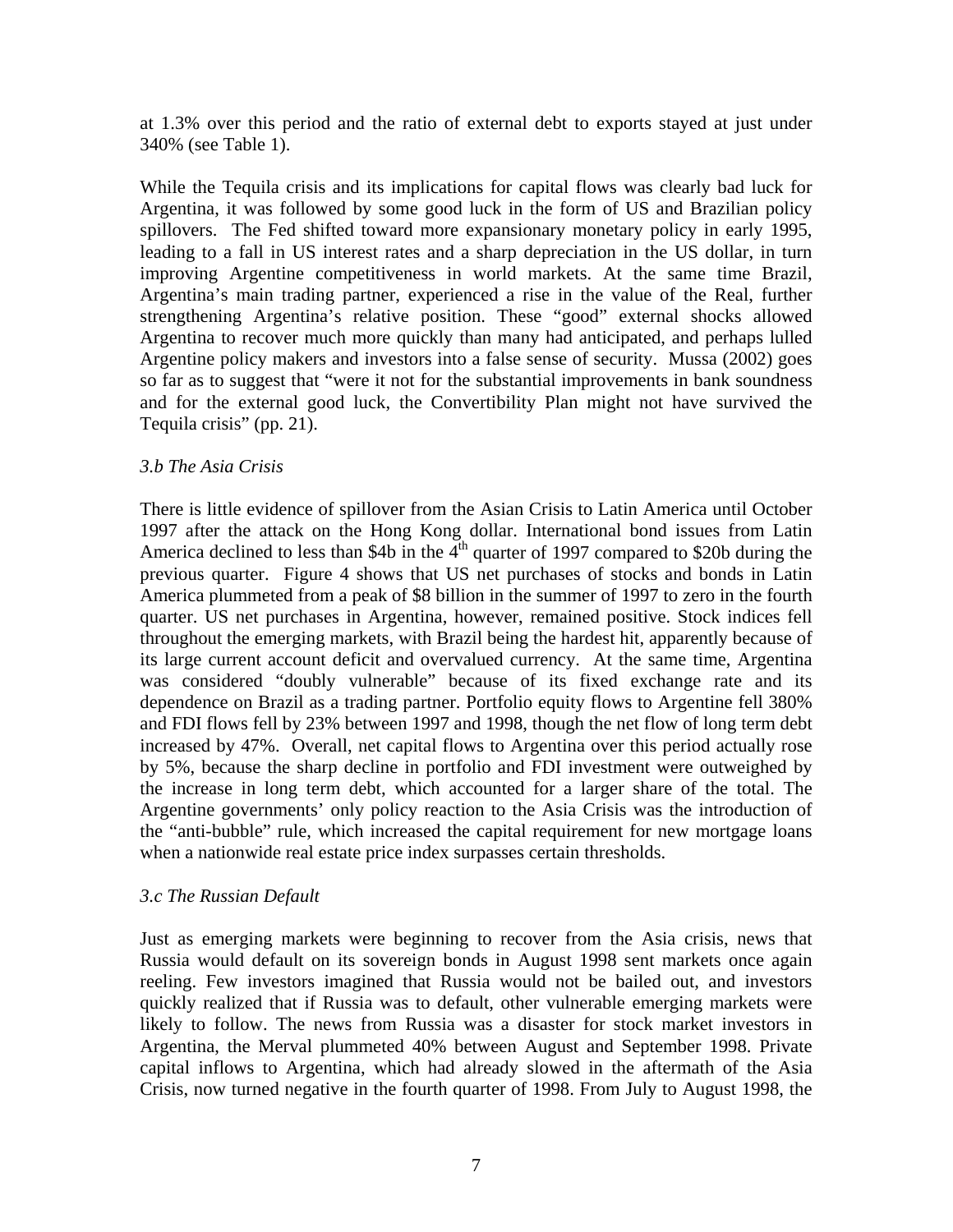spread on Argentine sovereign bonds almost tripled. Throughout the fall, the spread remained about 400 basis points higher than the spread that prevailed in July 1998 and this, in turn, led domestic peso and dollar interest rates to rise sharply.

Calvo, Izquierdo and Talvi (2003) suggest that the dramatic stop in international capital flows to emerging markets that followed Russia's partial foreign debt repudiation provides strong evidence in favor of contagion-based (and against traditional fiscalbased) explanations for financial flows. Countries, such as Argentina and Brazil, which had little or no financial or trading ties to Russia found that their access to external capital had suddenly been cut off.

#### *3.d Brazilian Devaluation*

 $\overline{a}$ 

While Argentina was badly affected by the general exit of investors from emerging markets, Brazil - already hard hit by the Asia Crisis - was dealt a knock-out blow.<sup>11</sup> On January 13, 1999 Gustavo Franco, the governor of the Brazilian Central Bank, resigned; and the government announced a widening of the band for the Real. This was tantamount to a devaluation of the real of 8%. The financial reaction in Argentina to the Brazilian devaluation was immediate. Argentine interest rates rose sharply, the Merval plummeted, and Argentina was effectively shut out of global financial markets.

Many observers, at least with hindsight, date the beginning of the Argentine economic crisis in 2001 to the Brazilian devaluation (which, in turn, may have been set off by the Russia default). Brazil was Argentina's major trading partner, and the combination of Brazil's economic woes, which would surely reduce its import demand from Argentina, and the exit of international capital flows from the region, had serious implications for Argentina.

Returning to Figure 3, we see that that short term lending and portfolio equity flows to Argentina, whose trend had generally been rising throughout the 1990s, with short-term reversals after the Mexican and Asia crisis, sharply plummeted in 1999. Total capital flows into Argentina remained positive, primarily because of an unprecedented inflow of FDI. Interestingly, 64 percent of the inflow of FDI is due to the acquisition of a single company, YPF, by Repsol, a Spanish company (see Figure 6). Netting out the YPF transaction, capital inflows would have remained positive in 1999, but drop to \$5 billion from \$20 billion.

In a series of papers Guillermo Calvo and various co-authors<sup>12</sup> make the case that severe capital flow reversals, such as that experienced by Argentina in 1999-2000, can be

<span id="page-9-0"></span><sup>&</sup>lt;sup>11</sup> While portfolio flows to all emerging market countries fell dramatically after the Russia default, FDI flows were less uniform. Noteworthy in this regard is the fact that FDI flows to Brazil rose substantially in dollar terms from mid-1998 to mid-2001. Calvo, Izquierdo and Talvi (2003) suggest that it was in part these FDI flows that allowed Brazil to recover so quickly from the Russia-crisis induced Sudden Stop. Other factors in Brazil's favor were the fact that its' public debt was only partially dollarized, and that

<span id="page-9-1"></span>substantial fiscal retrenchment was politically feasible.<br><sup>12</sup> See, for example, Calvo (1998), Calvo, Izquierdo and Talvi (2003), and Calvo, Izquierdo and Mejia (2004).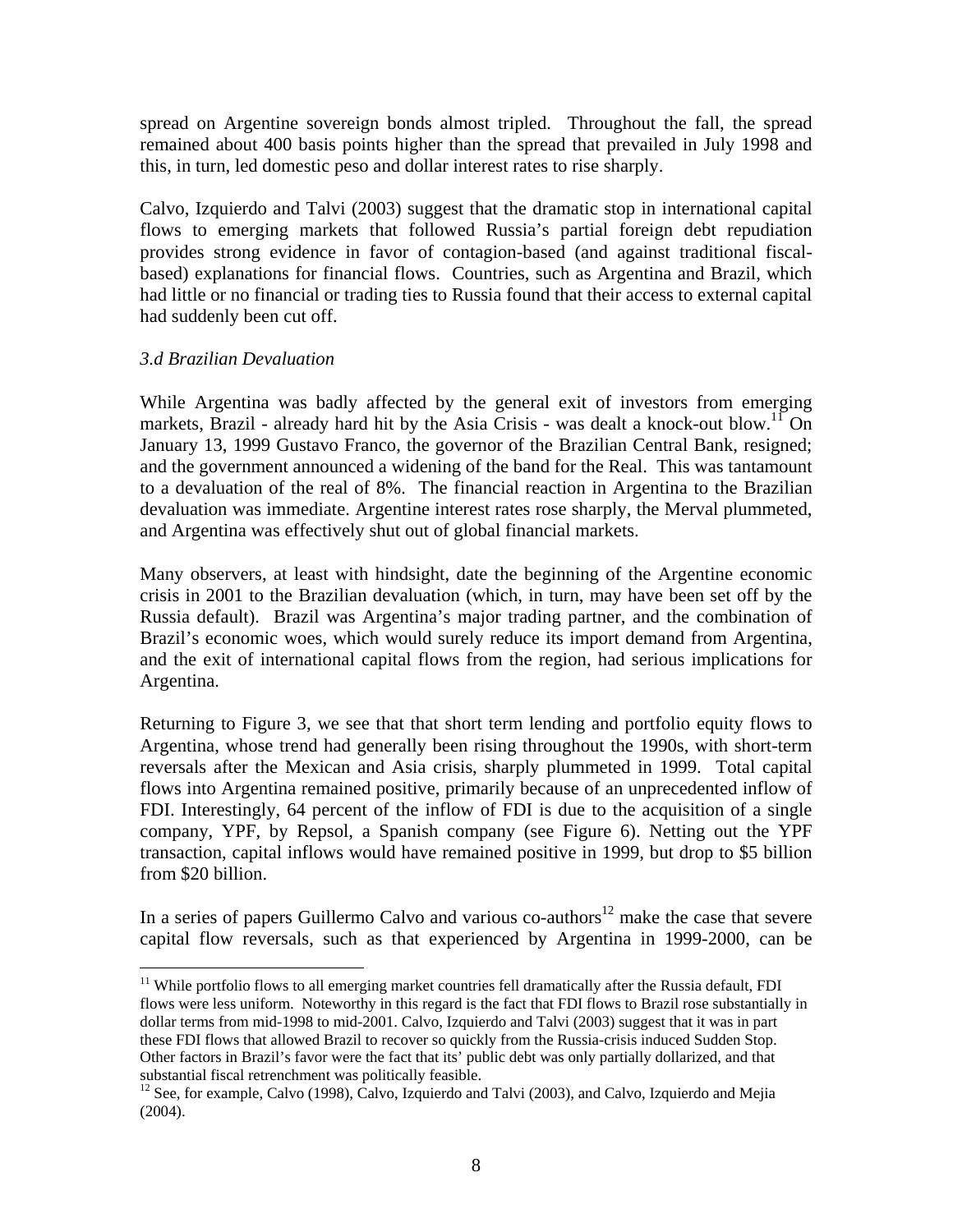triggers of subsequent economic crisis. Further, Calvo suggests that three factors in particular exacerbate an economy's vulnerability to "Sudden Stops"<sup>13</sup>: the pre-"stop" level of indebtedness, the degree of domestic liability dollarization, and the dependence on financing from abroad to pay for imports. Calvo, Izquierdo and Talvi (2003) argue that the Argentine economy in the 1990s had just the characteristics that would lead it to be hard hit in the advent of a sudden stop. Calvo, Izquierdo and Mejia (2004) date Argentina's "Sudden Stop" as starting in May 1999.

The "Sudden Stop" literature suggests that it is the capital flows (or lack thereof) themselves that are pivotal. In theory, a sudden stop in capital flows could arise from external factors, such as contagion or margin calls<sup>14</sup> that arise from economic crises that are unrelated to the country in question. Internal factors can either mitigate or magnify the effects of the sudden stop on the economy. In countries like Argentina, with a small share of tradable goods output relative to domestic absorption of tradeable goods, a sudden stop in capital flows requires a sharp increase in the equilibrium real exchange rate to transform the current account deficit into a surplus.<sup>15</sup> If the country also has large financial currency-denomination mismatches (for example, liability dollarization),<sup>16</sup> the real depreciation will, in turn, lead to a weakening of corporate, and in the case of Argentina, government balance sheets. $^{17}$ 

Argentina's experience immediately following the Russian default closely follows the Sudden Stop logic. With the fall off in capital inflows, investors and (perhaps most importantly) official creditors realized that the sustainability of Argentina's fiscal situation, though still not dramatically different from where it had been a year previous, was precarious. Calvo, Izquierdo and Talvi (2003) estimate that "once all the elements triggered by the sudden stop are factored in (valuation effects, interest rate increases, growth slowdown, and emergence of contingent liabilities from the private sector), the

1

<span id="page-10-0"></span><sup>&</sup>lt;sup>13</sup> Calvo, Izquierdo and Mejia (2004) define a Sudden Stop as a sharp decline in capital flows that meets the following three criteria: (1) it contains at least one observation where the year-on-year fall in capital flows lies at least two standard deviations below its sample mean, (2) it ends once the annual change in capital flows exceeds one standard deviation below its sample mean, (3) the start is determined by the first time the annual change in capital flows falls one standard deviation below the mean.<br><sup>14</sup> For a further discussion of the potential role of margin calls in sudden stops see Mendoza and Smith

<span id="page-10-1"></span><sup>(2002). 15</sup> Calvo, Izquierdo and Talvi (2003) calculate that Argentina would have needed to depreciate its

<span id="page-10-2"></span>equilibrium real exchange rate by a whopping 46% in 1998 in order to bring down its current account to zero.

<span id="page-10-3"></span><sup>&</sup>lt;sup>16</sup> Calvo, Izquierdo and Talvi (2003) estimate that Argentina had an extremely high degree of public sector debt mismatch in 1998. Their calculation for Argentina was 0.01 on a 1-to-0 scale with 1 representing a perfect match, and zero representing the highest degree of mismatch. Given this level of currency mismatch, the authors indicate that had there been a real depreciation of 46% (the amount needed to balance the current account), Argentina would have had a debt/GDP ratio of just under 50% assuming no increase in interest rates and no fall in growth rates. If the contingent liabilities of the public sector that arose out of the (also highly dollarized) corporate and banking sectors are included – the debt/GDP ratio rises to well over 50%. 17 Government policy can, in principle, offset the negative effects of a sudden stop induced real

<span id="page-10-4"></span>appreciation on corporate balance sheets by providing the private sector with additional collateral. Korea, with the help of the IMF, was able to mitigate the effects of the Asian crisis induced sudden stop in this manner.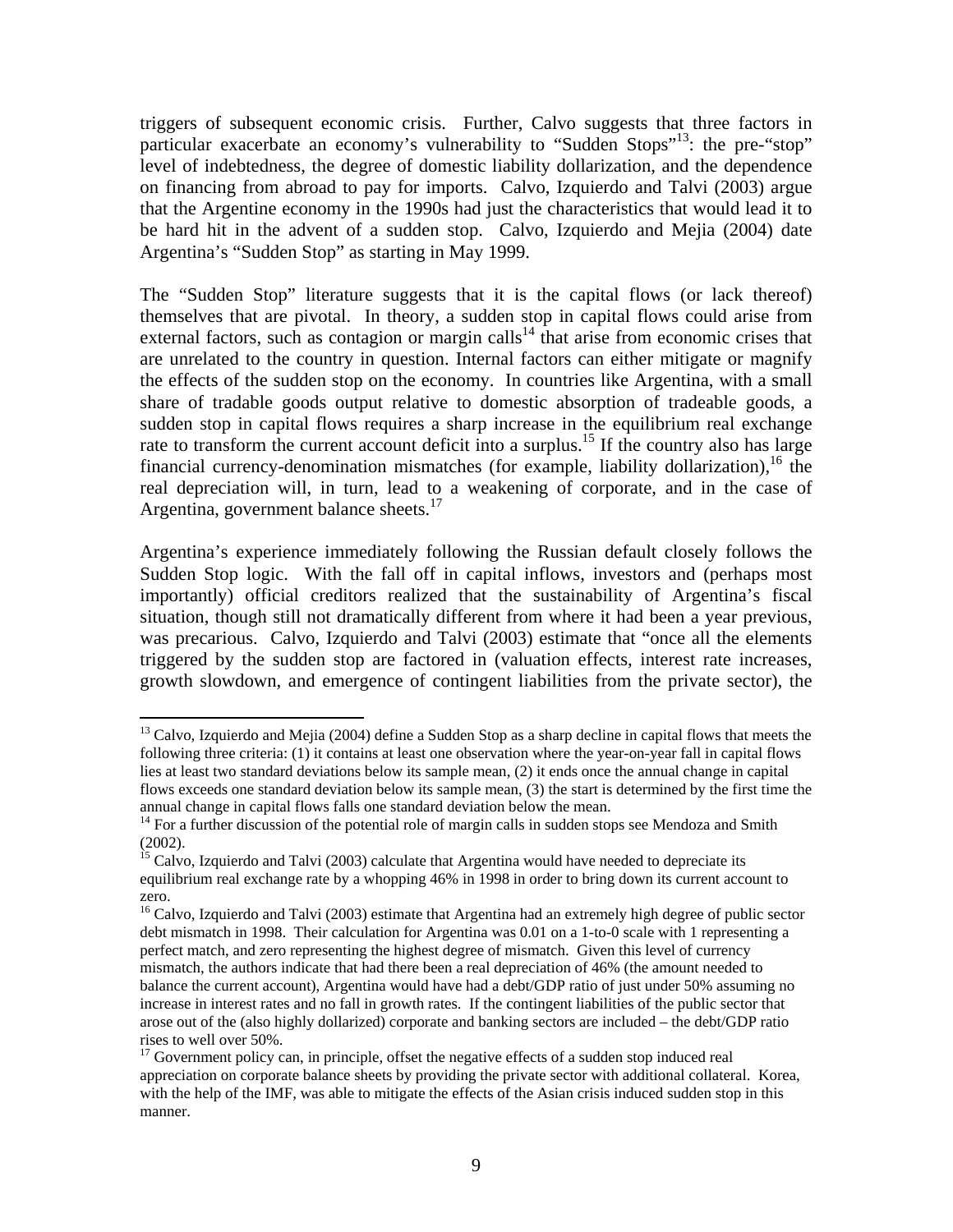primary fiscal balance needed to regain sustainability would have exceeded 3% of GDP" in 1998 (page 32). The political economy implications of this for the Menem government, which was in its final year (presidental elections were set for December 1999 and the Argentine constitution did not allow Menem to run for a third term) were dire.

#### *3.d Reduction in world interest rates*

Argentina looked (at least in hindsight) on the brink of economic collapse in early 1999, but just as had been the case after the Tequila crisis, Argentina was dealt a "positive" shock in the second half of 1999 that allowed it to make another surprising, even if temporary, recovery.

Conditions in European financial markets provided a window of opportunity for Argentina, and other emerging markets, to raise capital. As European governments strove to meet the Mastricht criteria in the run-up to the establishment of the Euro, interest rates - which had been relatively high in a number of European countries converged downward. This sent investors seeking higher yields to alternative markets. Argentina recognized this potential market niche and successfully floated (high yield) sovereign debt denominated in euros during this period. As Mussa (2002) points out, "the success of Argentina in floating substantial amounts of sovereign debt in global credit markets during much of 1999 and the first half of 2000 testifies both to the special conditions in those markets and to Argentine authorities' particularly deft management of public debt." (pp. 25)

#### 4. Internal Policy Mistakes

At the same time that Argentina was buffeted, in both positive and negative directions, by external shocks, internal policies also had a major influence on the economy. The role of fiscal policy in the lead-up to Argentina's economic collapse is perhaps the most controversial. Mussa (2002) and the IMF (2003, 2004) emphasize the role of failure in fiscal policy as the root cause of the crisis. Others suggest that fiscal policy was either less central, or in some views, irrelevant. Another area of controversy is the role of the banking sector in the ultimate collapse of the economy, and in particular the currency mismatches between dollar deposits and peso-denominated assets.

#### *4. a Untamed Fiscal Policy*

Out of context, Argentina's fiscal numbers do not suggest much reason for concern. In 1993 public debt was 28% of GDP, inflation was under control and GDP growth could arguably have been expected to continue at 6-7%. It was in this seemingly robust fiscal environment that the Argentine government decided to privatize its social security system, which produced an extra annual bill equal to 1.5% of GDP (roughly \$2 billion based on GDP in 1995), though in the long run the privatization was expected to save the government money. Other privatization efforts in the period 1993-1998 resulted in \$2.9b in nonrecurring revenues. By 1998 the Argentine public debt had risen to \$112b (as a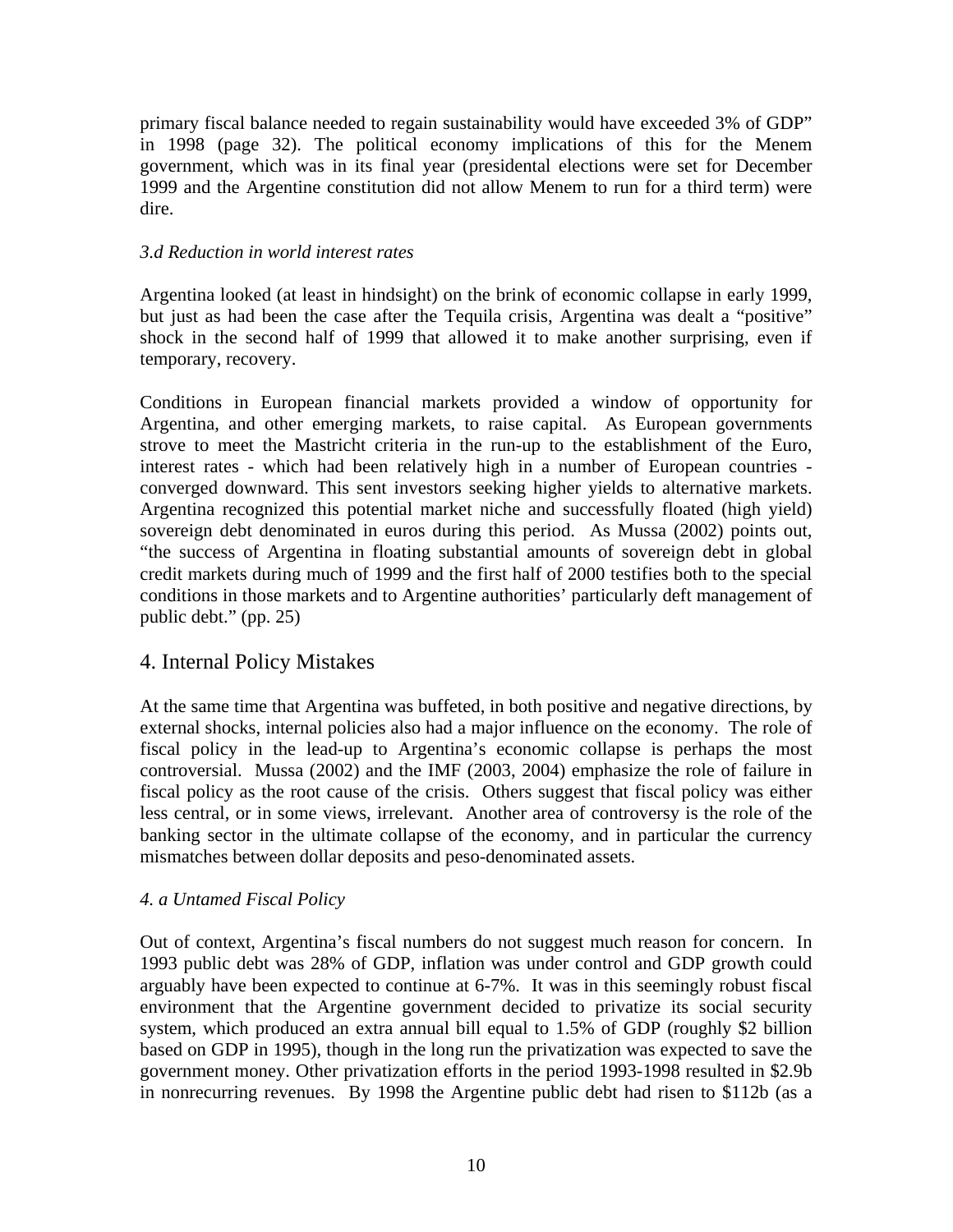ratio to GDP public debt had risen to 37%), which in a broader context might still be considered moderate.

Mussa (2002) points out, however, that this rise in public debt should have been worrisome because it occurred during a period of relatively high economic growth, it included a number of one-off revenue increases due to privatizations, and it would have looked worse but for the fact that Brady bond restructuring in 1993 involved substantial back-loading of interest payments, and "a good deal of public sector borrowing was not included in the budget" (Mussa, pp. 16).<sup>18</sup> An assessment of the Argentine fiscal situation is further complicated by the role of provincial government spending, which is not subject to a balanced-budget rule. While provincial deficits generally totaled less than 12% of GDP per year, the system of Argentine fiscal federalism provided little incentive for provinces to reduce spending.<sup>19</sup>

Reinhart, Rogoff and Savastano (2003) describe Argentina, which has defaulted on its debts five times since 1820, as a "serial defaulter". They show that serial defaulters can develop debt intolerance, where the risk of default begins to skyrocket at debt levels that might be quite manageable for countries with less checkered credit records. Argentina appears, in their calculations, to hit debt intolerance at debt-to-GDP ratios of only 25- 30%, so that alarm bells should have been ringing well before 1998.

It is also worth remembering that Argentina's public debt during the 1990s was almost entirely denominated in foreign currencies, reflecting its limited ability to issue long-term debt in its own currency,<sup>20</sup> itself a reflection of the fact that the convertibility regime encouraged dollar-denominated debt.<sup>21</sup> As with other emerging market economies, Argentina could borrow only at sizable spreads over U.S. treasuries, and a negative shift in market sentiment generally resulted in higher interest rates, creating potentially explosive debt dynamics even at relatively modest levels of debt.<sup>[22](#page-12-4)</sup>

At the same time that debt to GDP ratios should have sounded off alarms (and indeed, seem not to have sounded off alarms at the IMF until it was too late), Argentina's debtto-exports ratio should have also provided cause for concern. One of the costs of the currency board was a chronic over-valuation of the peso. Figure 7 shows that in the

 $\overline{a}$ 

<span id="page-12-0"></span> $18$  Perry and Servén (2002) show that if an equilibrium real exchange rate (rather than the one-for-one pesodollar rate) is used in the calculation, the public sector debt-to-GDP ratio in 2001 rises by 24%.<br><sup>19</sup> See Cuevas (2003) for a discussion of reforming intergovernmental transfers.

<span id="page-12-1"></span>

<span id="page-12-2"></span> $20$  Eichengreen, Hausmann and Panizza (2003) describe that the difficulty of emerging market economies to issue debt in local currency can be traced to one of two (similar though distinct) phenomena: "original sin" or "debt intolerance". Original sin implies that the problem arises externally, with the structure of global portfolios and international financial markets, while debt intolerance implies that the problem arises internally, with weak institutions. In either case, the authors term "currency mismatches" as the consequence of these problems. See also Bordo et al (2003) and Rigobon (2002). 21 The Argentine government did not issue peso-denominated debt, both because peso debt was more

<span id="page-12-3"></span>expensive (peso interest rates were always higher than dollar interest rates) and to avoid the appearance of hedging against the collapse of the Convertibility Plan.

<span id="page-12-4"></span><sup>&</sup>lt;sup>22</sup> See, for example, Caballero and Krishnamurthy (2003), Cespedes et. Al. (2000) and Galiani et. al. (2003).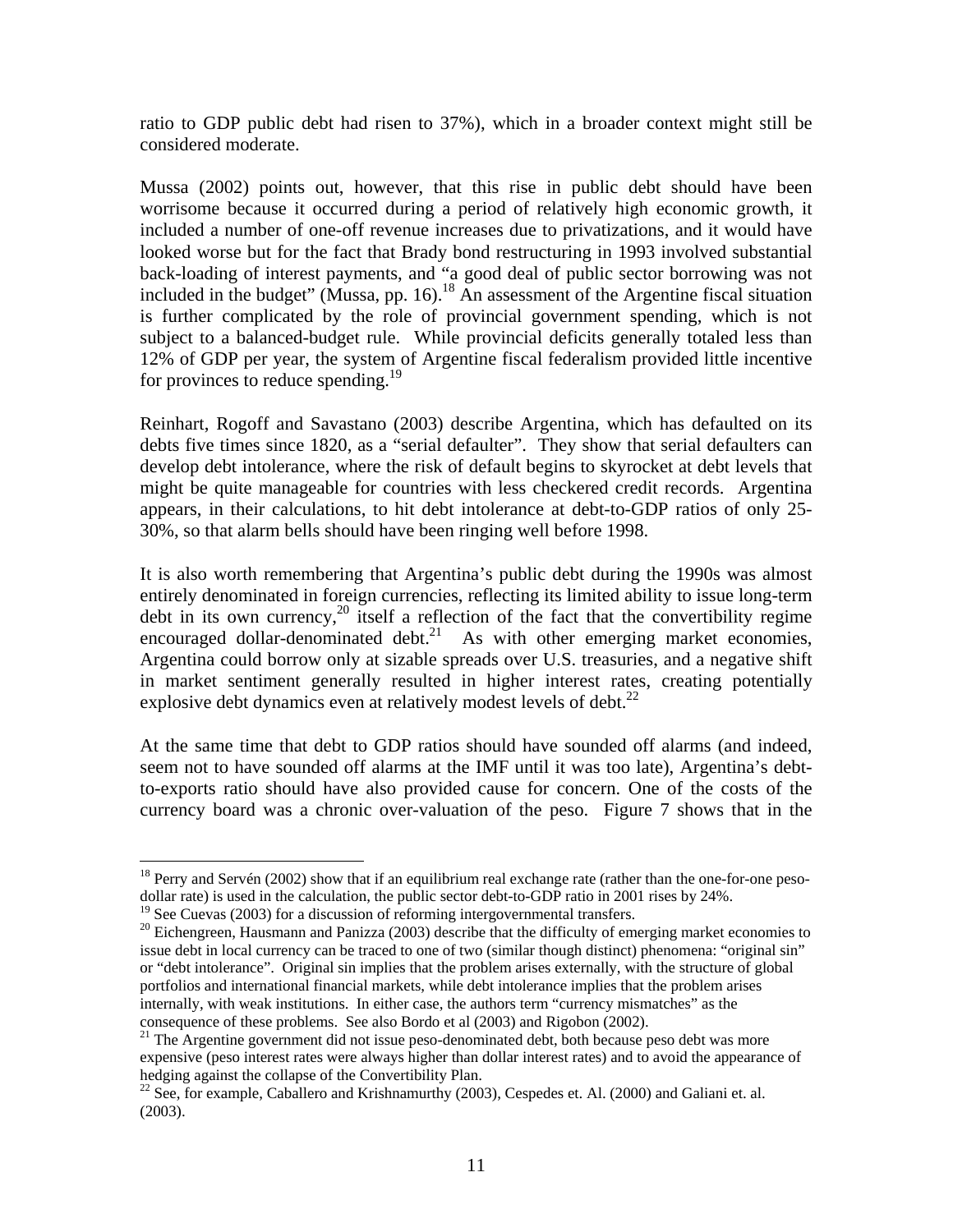period 1991-1993, the real effective peso exchange rate appreciated by almost  $25\%$ <sup>23</sup> Between 1996 and 1997 the world price of Argentina's commodity exports fell by 20%, followed by a further decline of equal size in  $1998<sup>24</sup>$  By the end of 1998 Argentina's debt-to-export ratio was at 379% and debt service payments alone absorbed the majority of annual export earnings. In 1999, in the wake of the Brazilian devaluation, export growth fell by over 9 percent and the debt-to-export ratio rose to 427%.

Finally, the Convertibility Plan did not stop the Argentine government from attempting to monetize its debts. Once foreign capital had been exhausted, the Argentine government, though unable to directly print pesos, did the next best thing by issuing smalldenomination federal bonds redeemable for federal tax payments. These bonds were called "lecop" (for letras de cancelación de obligaciones provinciales) and were considered a quasi-money. Many of the provinces followed the federal government's lead and printed their own versions of quasi-money to pay for fiscal deficits. For example, the province of Buenos Aires issued "Patacón" and Córdoba issued "Lecor". In December 2001 quasi-monies issued by the federal government and the provinces exceeded 24% of pesos in circulation.

#### *4. b The Role of the Banks*

The convertibility regime required an especially strong banking and financial system because restrictions on monetary policy prevented the central bank from acting as a lender of last resort through money creation.<sup>25</sup> In the aftermath of the Tequila crisis when banks experienced massive deposit outflows, the Argentine government put in place a number of banking reforms to strengthen domestic banks, and at the same time encouraged foreign banking institutions to enter the Argentine market.<sup>26</sup> By the end of the 1990s, Argentina was considered a model for other emerging market economies in the area of banking supervision and prudential policy. Banking system assets doubled from only 20 percent of GDP in 1991 to 40 percent of GDP in 1999.

At the same time that the Argentine government was instituting important banking sector reforms, it was also saddling its banks (and especially public banks) with public sector debt. Banking system exposure to the public sector rose from about 10% of total assets

<span id="page-13-0"></span><sup>&</sup>lt;sup>23</sup> See Dubas, Lee and Nelson (2004).

<span id="page-13-1"></span> $^{24}$  Another aspect of Argentina's trade patterns that increased its vulnerability, was the fact that Mercosur, established in 1991 (which created a free-trade zone among Argentina, Brazil, Paraguay, Uruguay, Chile and Bolivia) likely led to trade diversion and a less diversified trade market. Argentina went from trading around 20% with Mercosur partners in 1991 to 45% in 1998 (with the bulk of exports going to Brazil).

<span id="page-13-2"></span> $25$  There was a proviso in the Convertibility Plan Law that allowed up to one-third of international reserves to be made up of internationally traded, dollar-denominated Argentine sovereign bonds, valued at market prices. This allowed a very limited "lender of last resort" role since the Central Bank could provide the banking system with pesos in exchange for sovereign Argentine bonds (rather than dollars).

<span id="page-13-3"></span> $\frac{26}{26}$  Foreign-owned banks presumably contribute to a strengthening of the banking system, because they are less tied to the domestic economy (and politics). In 1994 only 15% of total Argentine banking system assets were held in foreign banks, this increased to 55% in 1998 and 73% in 2000 (De La Torre, Levy Yeyati and Schumkler (2003, pp.50). In the midst of the Argentine crisis, however, foreign banks reacted to the increased financial risk by reducing their exposure so that their presence did little to improve the situation.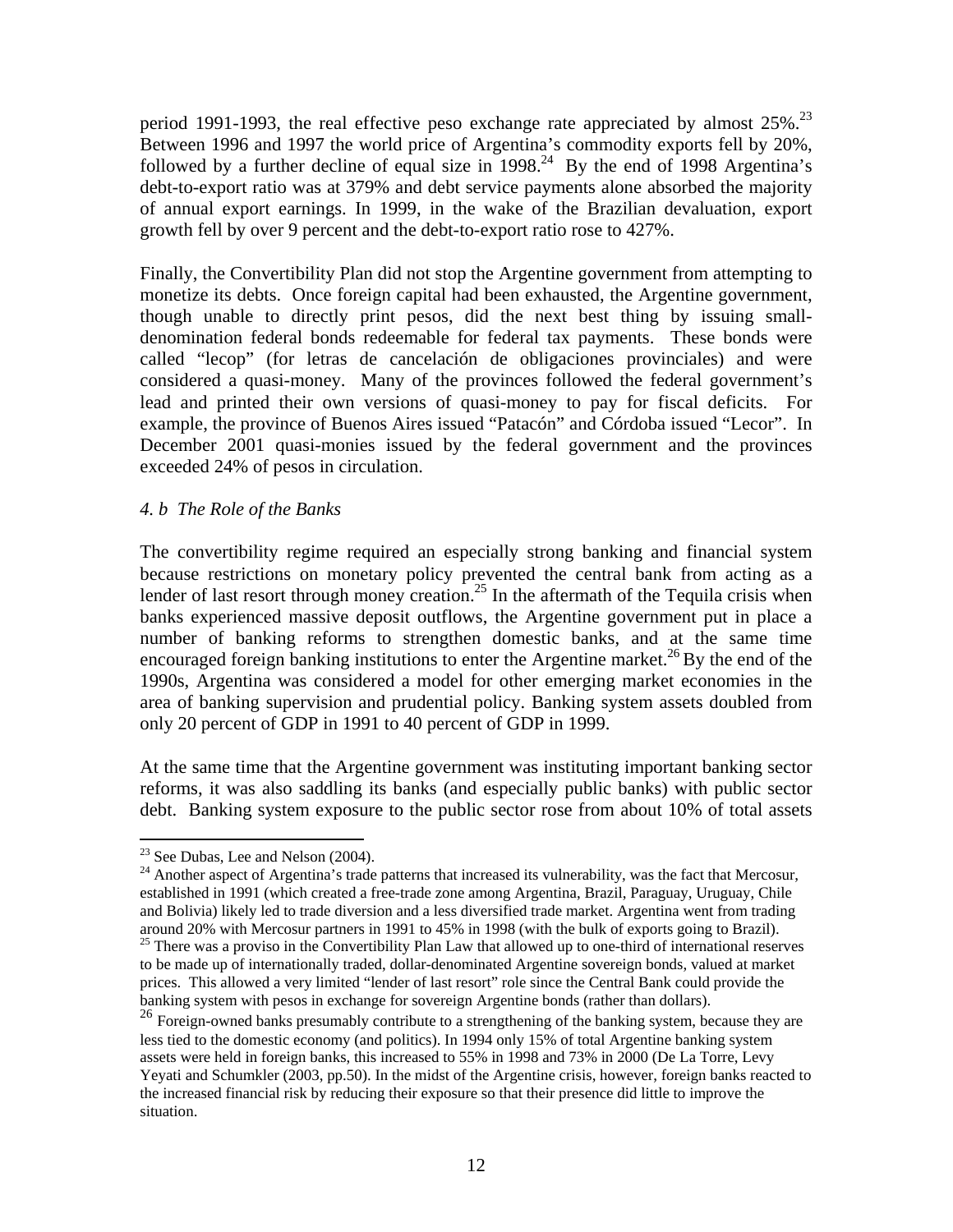in 1995 to more than 20% by 2001. In April 2001 alone the government placed \$2b of it debts with banks in Argentina, at the same time as the Central Bank charter was amended in order to allow unlimited lender-of-last-resort liquidity with the backing of government securities.<sup>27</sup> The IMF (2003) was concerned by this growing exposure, and writes that in the 1990s the Argentine "banking system was vulnerable to three forms of shocks, all of which eventually materialized: economic downturn, devaluation of the exchange rate, and default by the public sector."

Under the currency board the Argentine banking system was heavily exposed to a devaluation of the peso against the U.S. dollar.<sup>28</sup> While most of banks' assets and liabilities were matched in terms of their currency of denomination, many dollardenominated bank loans went to Argentine companies and households that had earnings in pesos. A large devaluation would make re-payment of those loans difficult.<sup>29</sup>

Wealthy Argentine residents have long kept bank accounts outside of Argentina in case of economic crisis. It is estimated that Argentines held over \$100 billion abroad in the 1990s, suggesting that they considered the risk of crisis (and presumably expropriation) to be substantial. Related to this is the fact that credit from the banking system to the private sector, which is generally low in Latin America, was particularly so in Argentina where bank loans to the private sector were only 23% of GDP at its peak in 1999.

#### 5. The Unwinding of Reforms

 $\overline{a}$ 

In December 1999, Fernando de la Rua was elected president and inherited a public debt in excess of \$100 billion. The new government made the decision to tighten fiscal policy with a series of tax increases, in the hope that this would further reassure investors and help to lower interest rates. But the tax increases only served to help push a recovering economy back into recession. The country teetered on the edge of default throughout 2000 but once again another "good" external shock in early 2001 steadied the Argentine economy. U.S. monetary policy loosened, leading to lower U.S. interest rates and a weaker dollar. This in turn resulted in lower spreads on Argentina's bonds over US Treasuries and gave a boost to Argentina's exports.

The more aggressive fiscal policy also received the endorsement of the IMF. In March 2000, a three-year SBA for \$7.2 billion was agreed to and, in January 2001, this was augmented by \$13.7 billion. At the same time, additional financing of \$39b was arranged from official and private sources. In September 2001, the IMF arrangement was further

<span id="page-14-0"></span> $27$  This amendment, ironically put in place by Domingo Cavallo, effectively dismantled the money-issuance rule under the Convertibility Plan. Cavallo had hoped that renewing the Central Banks' ability to serve as a lender-of-last-resort would encourage banks to extend credit, but it seemed to have only further weakened

<span id="page-14-1"></span>the credibility of the banking system. 28 Although it is worth noting that prior to the *Corralito* dollarization in the banking system was concentrated in longer-term bank deposits and loans. Demand deposits (which were presumably used for transactions purposes) were largely denominated in pesos throughout this period.<br><sup>29</sup> See De Nicolo, Honohan and Ize (2003) and Della Paolera and Taylor (2003) for further discussion of

<span id="page-14-2"></span>the dollarization of the banking system.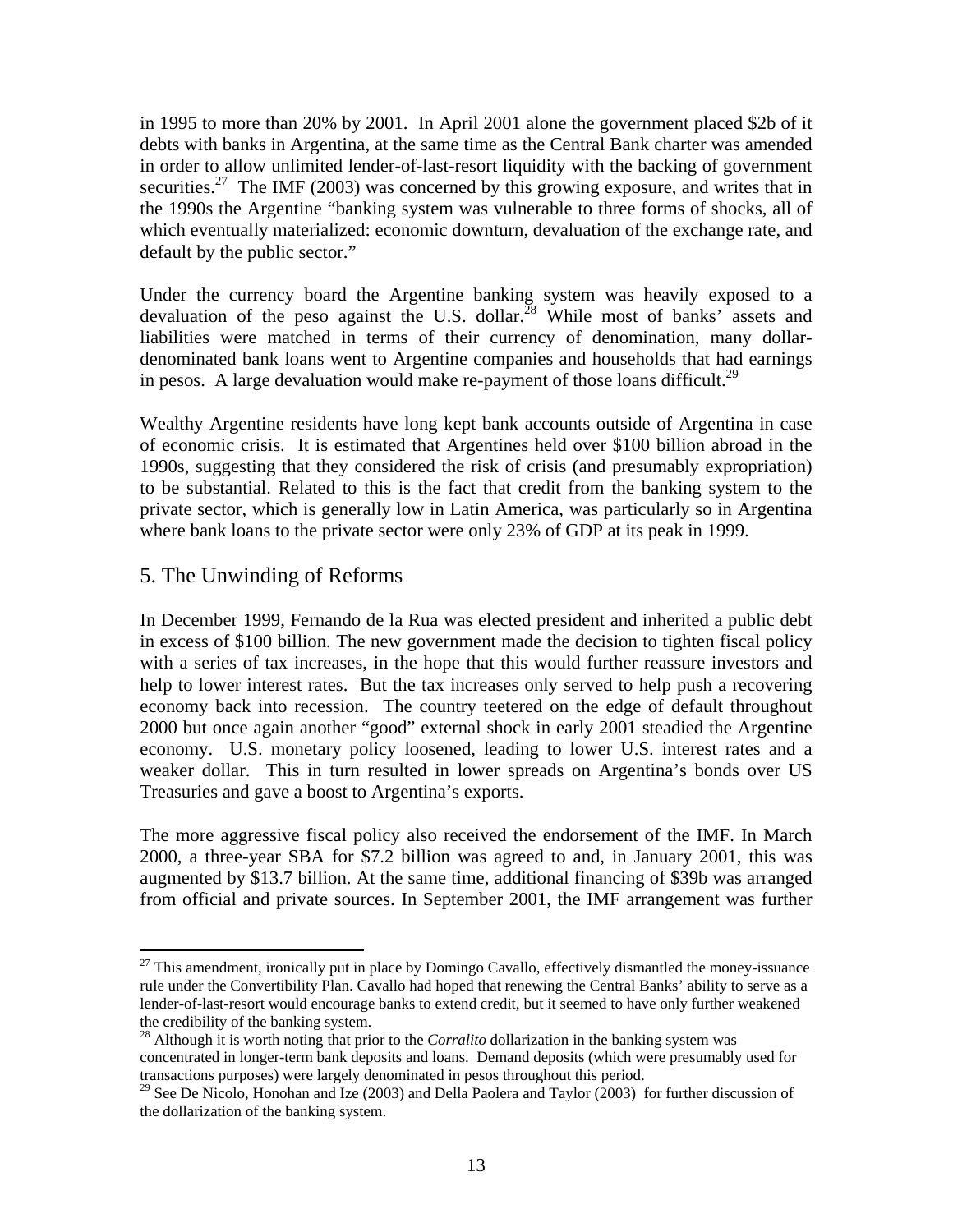augmented by \$22 billion, with up to \$3 billion to be used in support of a possible debtrestructuring operation.

However, it was too little and already too late. Argentines had begun to shift from peso to dollar deposits starting in February 2001, and this trend sharply increased during the fall, when outright withdrawals of deposits were observed throughout the banking sector. De la Torre, Levy Yeyati and Schumkler (2003) document that by November 2001, 47 of the top 50 banks had suffered major withdrawals. Between July and November 2001, Argentines withdrew over \$15 billion from banks -- on November 30, 2001 alone, banks saw withdrawals of \$1.3 billion.

On December  $3<sup>rd</sup>$ , in a desperate effort to prevent further massive capital outflows and to halt the run on banks, the government imposed a set of draconian financial controls. The *Corralito*<sup>30</sup> limited withdrawals from bank accounts to 250 pesos per week per account<sup>31</sup> but depositors could access their accounts to transfer funds within the banking system. Wire transfers required Central Bank approval, foreign currency futures transactions were prohibited, and in effect, all investors, foreign and domestic, were prohibited from transferring funds abroad. Depositors could exchange dollars for government bonds, but few chose to do so. The restrictions were announced as temporary measures that would remain in place until the danger of the speculative attack had passed.<sup>32</sup> The scheduled program review by the IMF was not completed, and IMF support of Argentina was effectively withdrawn. (A detailed time line of the economic and political events between October 2001 and December 2, 2002, when the *Corralito* was rescinded, is provided in the Appendix.)

On December  $19<sup>th</sup>$ , the ministers in President de la Rua's cabinet resigned<sup>33</sup> and the following day the president himself resigned. Ramon Puerta assumed the presidency in the interim as Argentine country risk skyrocketed upwards (see Figure 5 where the EMBI spread for Argentina rises from 4000 in November to just under 10,000 at the end of December 2001). A new interim president, Rodriguez Saa was named on December 23 his term would last only a week before President Eduardo Duhalde assumed power on December 30. Foreign exchange trading was suspended on December 21 and was rescheduled to resume on January 10, 2002.

In January the Argentine peso was officially devalued and all bank deposits and debts were "pesofied." Dollar deposits were converted at 1.4 pesos to the dollar, while dollar

1

<span id="page-15-1"></span><span id="page-15-0"></span>

 $30$  A literal translation of "Corralito" is little corral. It is also the word for "playpen." Perhaps unsurprisingly there was a sudden increase in the number of new bank accounts in early December. The government promptly changed the regulations so that the deposit limits applied per person rather than per account. According to the press, some 500,000 accounts were opened in the two days following the imposition of bank restrictions.<br><sup>32</sup> Some of the original withdrawal limits were eventually modified, though the main restrictions on capital

<span id="page-15-2"></span>outflow remained in place until December 2, 2002 (exactly one year after they were first introduced). See Appendix 1 for a detailed timeline of the changes in financial market regulations in Argentina beginning in October 2001.<br><sup>33</sup> Including Domingo Cavallo, who had left the office in 1996 and returned to the position of Economic

<span id="page-15-3"></span>Minister with the de la Rua administration.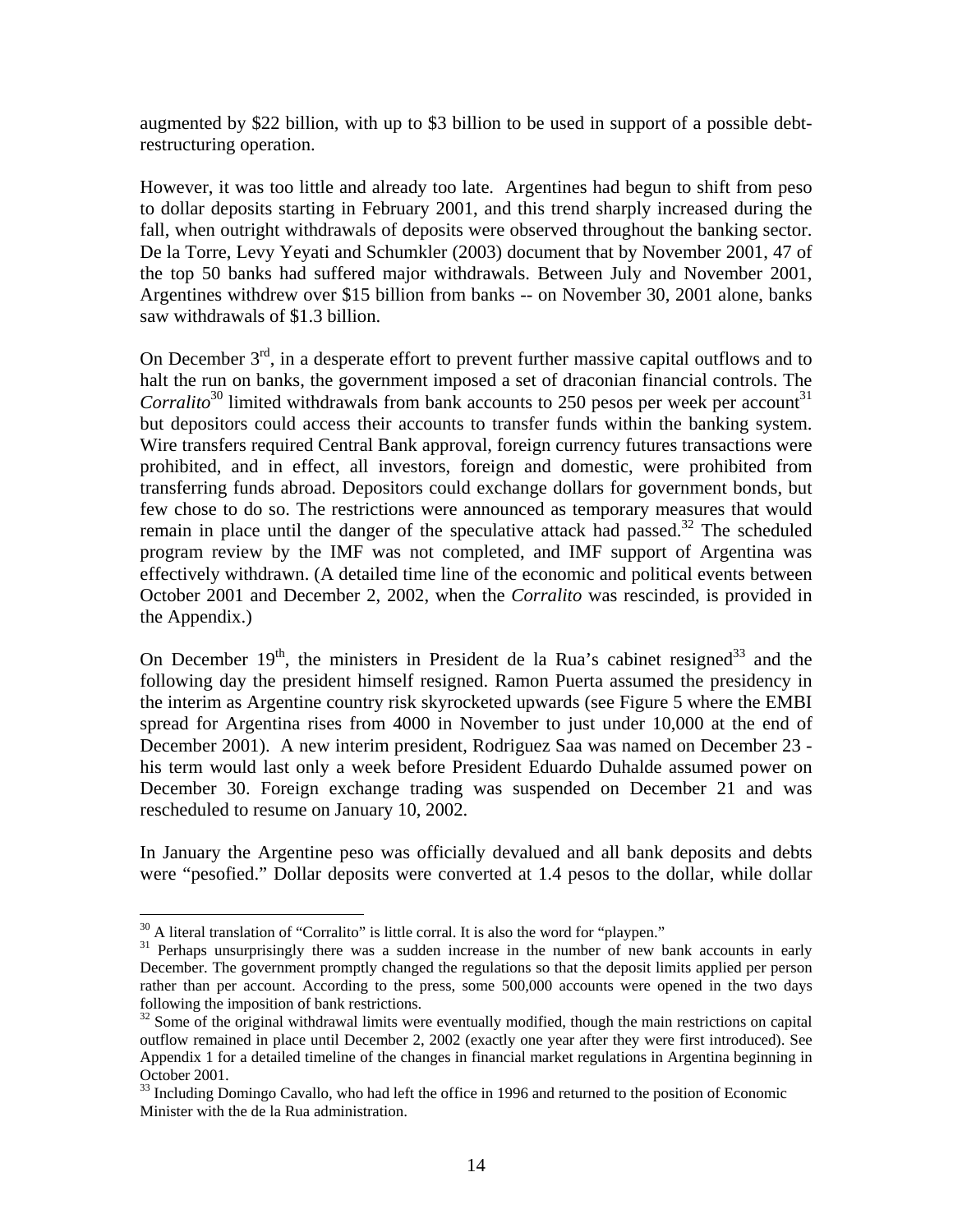loans were subject to one-to-one conversions, effectively imposing the bulk of the costs of pesofication on the banks rather than depositors. The situation of the banks was made worse by the fact that they remained exposed to foreign exchange risk on foreign liabilities, which were not pesofied. Gutierrez and Montes-Negret (2004) estimate that the banking system had a negative net worth of at least \$32b in January 2002. To "compensate" the banks the government issued new bonds called BODENs, which to date are illiquid (and their economic value is contingent on future debt restructuring and the governments' fiscal sustainability).

Given the political and economic chaos, the payments system ceased to function. Citizens took to the streets in protest of the economic conditions, and the foreign banks became a focus for their rage. The number of reported bankruptcies by firms and individuals reached record proportions. Growth in real GDP, consumption and investment turned sharply negative and the current account as a percent of GDP swung from –1.4 percent in 2001 to 2.9 percent in 2002.

Amidst the economic crisis, the *Corralito* triggered a 50 percent expansion of the stock market. One interpretation of the stock market run up in Argentina is that for some reason investors viewed the likely devaluation of the peso as beneficial for firms, whereas in other countries such crises are generally harmful. A more plausible explanation, however, is that the idiosyncratic reaction of the Argentine stock market was largely due to the specific restrictions in the *Corralito* that allowed investors to use their frozen bank deposits to purchase Argentine stocks,  $34$  and, in so doing, provided a legal mechanism for transferring funds abroad via ADRs.<sup>[35](#page-16-1)</sup>

The loophole worked as follows. Under the *Corralito*, Argentine residents were allowed to use bank deposits in excess of the \$1,000 monthly ceiling to purchase Argentine stocks. If a stock happened to be cross-listed in the U.S. those shares could be legally converted from Argentine shares into ADRs. The ADRs could then be sold in the United States and the dollar proceeds deposited in a U.S. account. <sup>36</sup> Under normal circumstances the dollar proceeds would appear in the Argentine Balance of Payments as a capital inflow, as U.S. residents have acquired claims on Argentine firms. Under the *Corralito,* however, the capital inflows did not occur, and the dollars and/or shares remained outside of Argentina. In effect, the ADR "loophole" allowed Argentines to transfer monies abroad, but the transactions did not result directly in a fall in Argentina's international reserves (or a fall in Argentine bank deposits). ADR conversions, however,

 $\overline{a}$ 

<span id="page-16-0"></span> $34$  See Levy-Yeyati, Schmukler and van Horen (2003) for a further discussion of the stock market boom during the *Corralito*.

<span id="page-16-1"></span><sup>&</sup>lt;sup>35</sup> ADRs are American Depositary Receipts. We will use the term ADR to mean shares of Argentine firms that are also cross-listed in the U.S.

<span id="page-16-2"></span><sup>&</sup>lt;sup>36</sup> It is clear that the Argentine government understood the role ADRs might play in allowing citizens to transfer funds abroad. However, because ADRs were associated with most of the largest publicly traded Argentine companies it would have been difficult for the government to disallow ADR transactions (and risk sending the Argentine stock market into a tail spin). Also, the fact that ADR conversions did not have a direct impact on Central Bank reserves meant that the government was less concerned about this channel of capital outflow.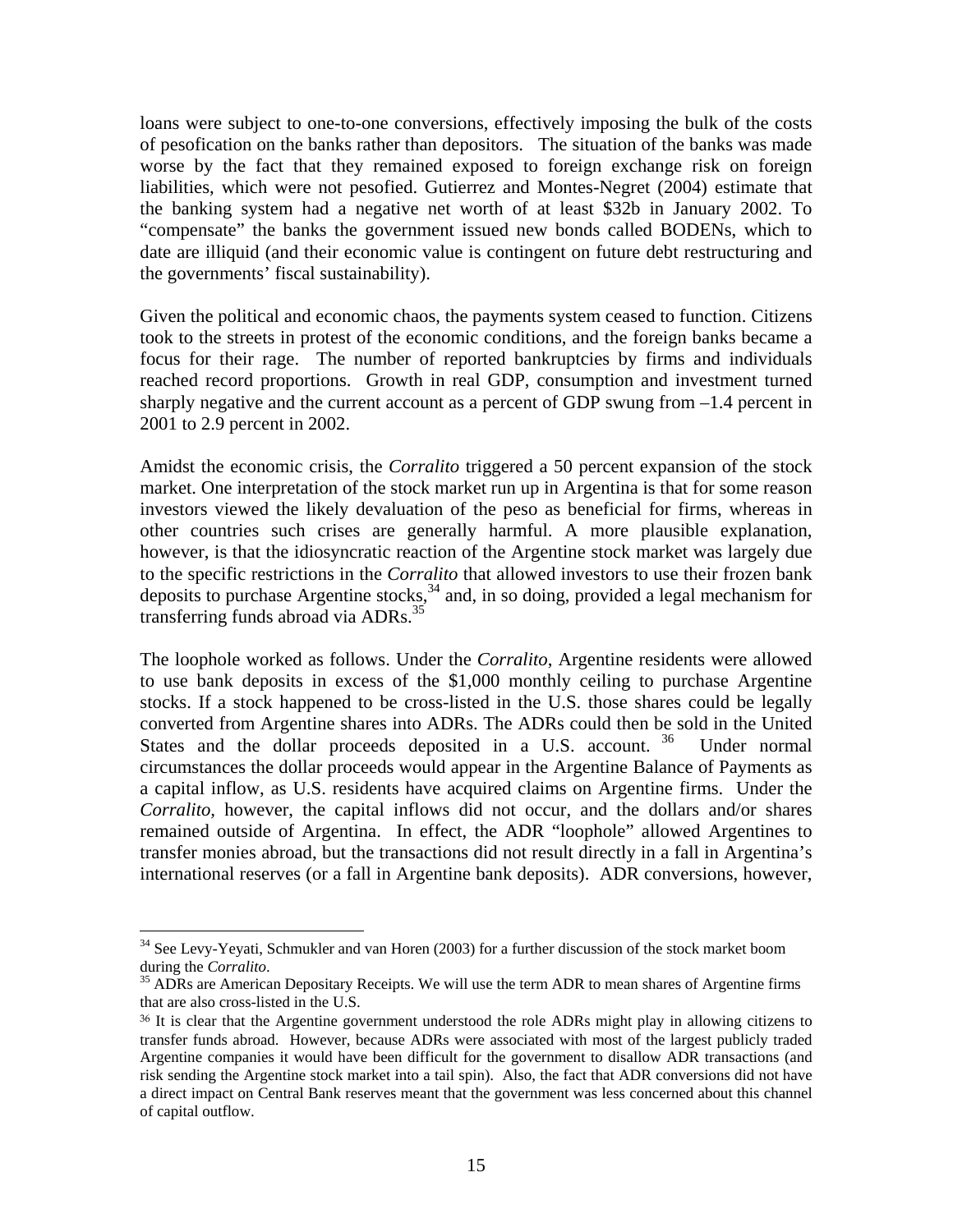did reduce the number of (underlying) shares available on the local stock exchange in Buenos Aires, La Bolsa.

Auguste, Dominguez, Kamil and Tesar (2002) examine ADR premia for a number of Argentine securities. The evidence suggests that Argentine investors were willing to pay a substantial price to move their deposits out of Argentina through ADR conversions. At their peak, some ADRs were trading at a discount of in excess of 40 cents on the dollar. Figure 8 shows that a significant wedge appeared between the price of a portfolio of ADR stocks relative to non-ADR stocks beginning at the time of the *Corralito*. Figure 9 shows a dramatic increase in the volume of trading in ADR securities, especially for Perez Companc which seemed to be the most popular security for ADR conversions. We estimate that ADR transactions resulted in a capital outflow of roughly \$835 million to \$3.4 billion between December 1, 2001 and May 31, 2002.

### Epilogue

The *Corralito*, with its abrogation of individual and corporate property rights, resulted in a massive redistribution of wealth between depositors, lenders and financial institutions. Not surprisingly, the question of who owed what to whom became a matter for the courts and left the economy in a state of limbo. The courts issued a number of injunctions to savers who demanded that their dollar deposits be paid at the market exchange rate, rather than the rate decreed by the government of 1.4 pesos to the dollar, plus inflation. Honoring these injunctions cost the banks an extra 7 billion pesos. The Supreme Court finally ruled in October 2004 that the pesofication of dollar deposits that took place in 2001 was legal, relieving the banks of large potential losses from further injunctions.<sup>37</sup> As a consequence of this recent history, most bank deposits in Argentina are short-term, which in turn limits the scope for banks to lend long-term. In early 2004, credit to the private sector amounted to only 8% of GDP.

In September 2003 Argentina again signed a three-year agreement with the IMF, which included a fiscal target of a primary surplus of 3% of GDP in the first year (coincidently exactly the number Calvo, Izquierdo and Talvi (2003) calculated as needed in 1998 to regain sustainability). In return the IMF agreed to lend Argentina \$12.5b, the amount that was due to the IMF over the period 2003-2006.<sup>38</sup> In 2003, GDP grew 8.5 percent and inflation was  $12.6$  percent.<sup>39</sup>

<span id="page-17-0"></span> $\overline{a}$  $37$  The Supreme Court approved the conversion of fixed-term savings in dollars to pesos  $-$  known as "pesification" -- by five to one on October 26, 2004. The president of the Court, Enrique Petracchi,

<span id="page-17-1"></span><sup>&</sup>lt;sup>38</sup> The IMF's lending to Argentina makes up roughly 15% of its total loans, giving Argentina quite a bit of leverage.

<span id="page-17-2"></span><sup>&</sup>lt;sup>39</sup> See the Economist (2004) for further description of the current economic and political situation in Argentina.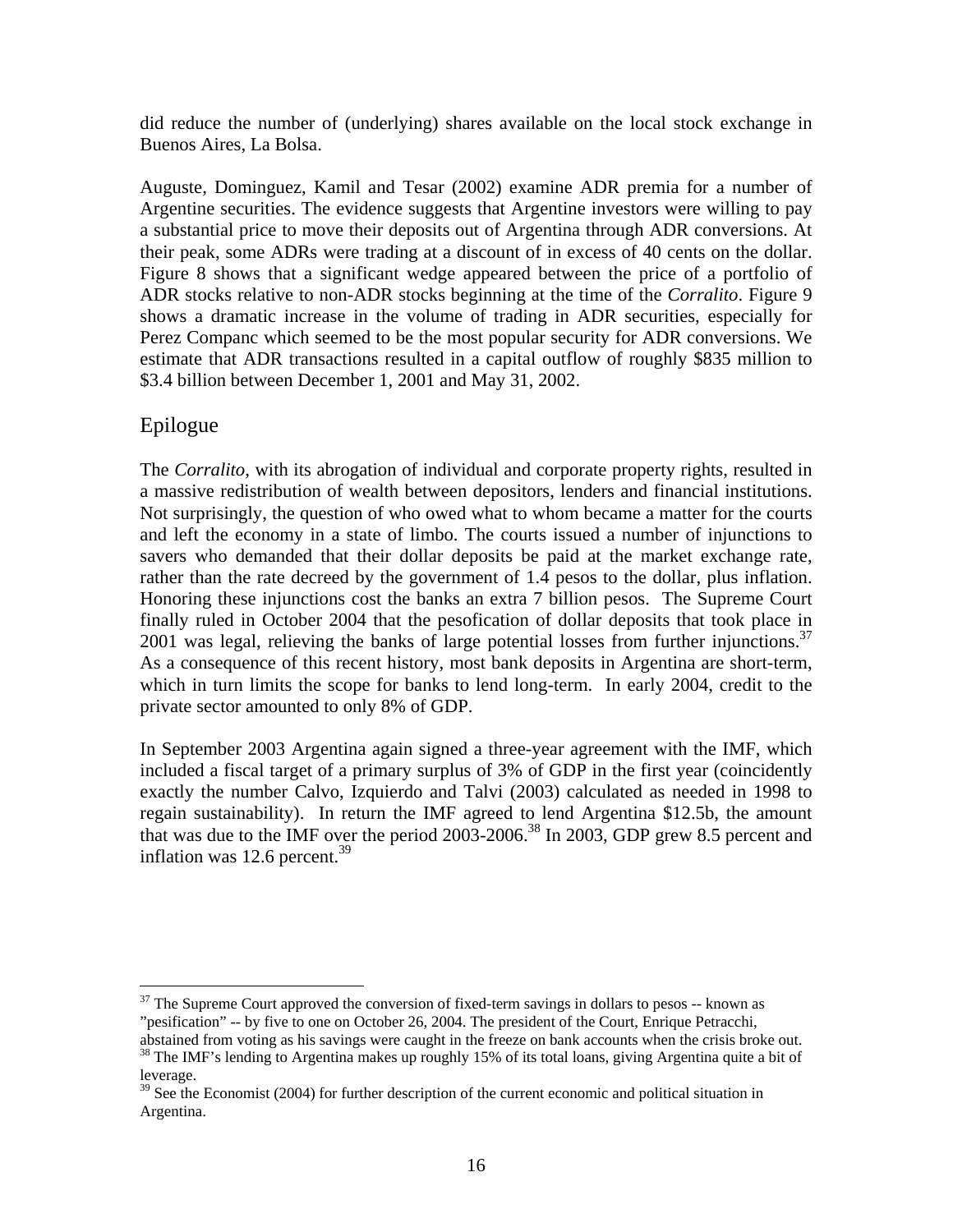#### References

Auguste, S., Dominguez, K, Kamil, H and Tesar, L, (2002) "Cross Border Trading as a Mechanism for Capital Flight: ADRs and the Argentine Crisis," NBER working paper 9343, November.

Bekaert, G. and Harvey, C., (2003) "Chronology of Economic, Political and Financial Events in Emerging Markets: Argentina", [http://www.duke.edu/~charvey/Country\\_risk/chronology/argentina.htm](http://www.duke.edu/~charvey/Country_risk/chronology/argentina.htm)

Bleaney, M. (2004), "Argentina's Currency Board Collapse: Weak Policy or Bad Luck?", *The World Economy*, Vol. 27, No. 5, pp. 699-714.

Bordo, M.D., C. Meissner and A. Redish (2003), 'How "Original Sin" Was Overcome: The Evolution of External Debt Denominated In Domestic Currencies In The United States and The British Dominions 1800–2000', NBER Working Paper No 9841.

Caballero, R. and A. Krishnamurthy (2003), 'Excessive Dollar Debt: Financial Development and Underinsurance', *Journal of Finance*, 58(2), pp 867–893.

Calvo, G. (1998). "Capital Flows and Capital-Market Crises: The Simple Economics of Sudden Stops," *Journal of Applied Economics* (CEMA), 1(1): 35-54.

Calvo, G., A. Izquierdo, and L. Mejia (2004). "On The Empirics of Sudden Stops: The Relevance of Balance-Sheet Effects", NBER Working Paper No. 10520

Calvo, G., A. Izquierdo, and E. Talvi (2003). "Sudden Stops, the Real Exchange Rate and Fiscal Sustainability: Argentina's Lessons", NBER Working Paper No. 9828.

Calvo G. and C. Reinhart (2002), 'Fear of floating', *Quarterly Journal of Economics*, 17(2), pp 379–408.

Cavallo, D. and J. Cottani, (1997) "Argentina's Convertibility Plan and the IMF," *American Economic Review*, May, vol 87, no. 2, pp. 17-22.

Cavallo, D., (2003), "Exchange Rate Regimes," in Economic and Financial Crises in Emerging Market Economies, edited by M. Feldstein. University of Chicago Press for the NBER.

Cespedes L., R. Chang and A. Velasco (2000), 'Balance Sheets and Exchange Rate Policy', NBER Working Paper No 7840.

Cuevas, A., (2003) "Reforming Intergovernmental Fiscal Relations in Argentina," IMF Working Paper 03/90.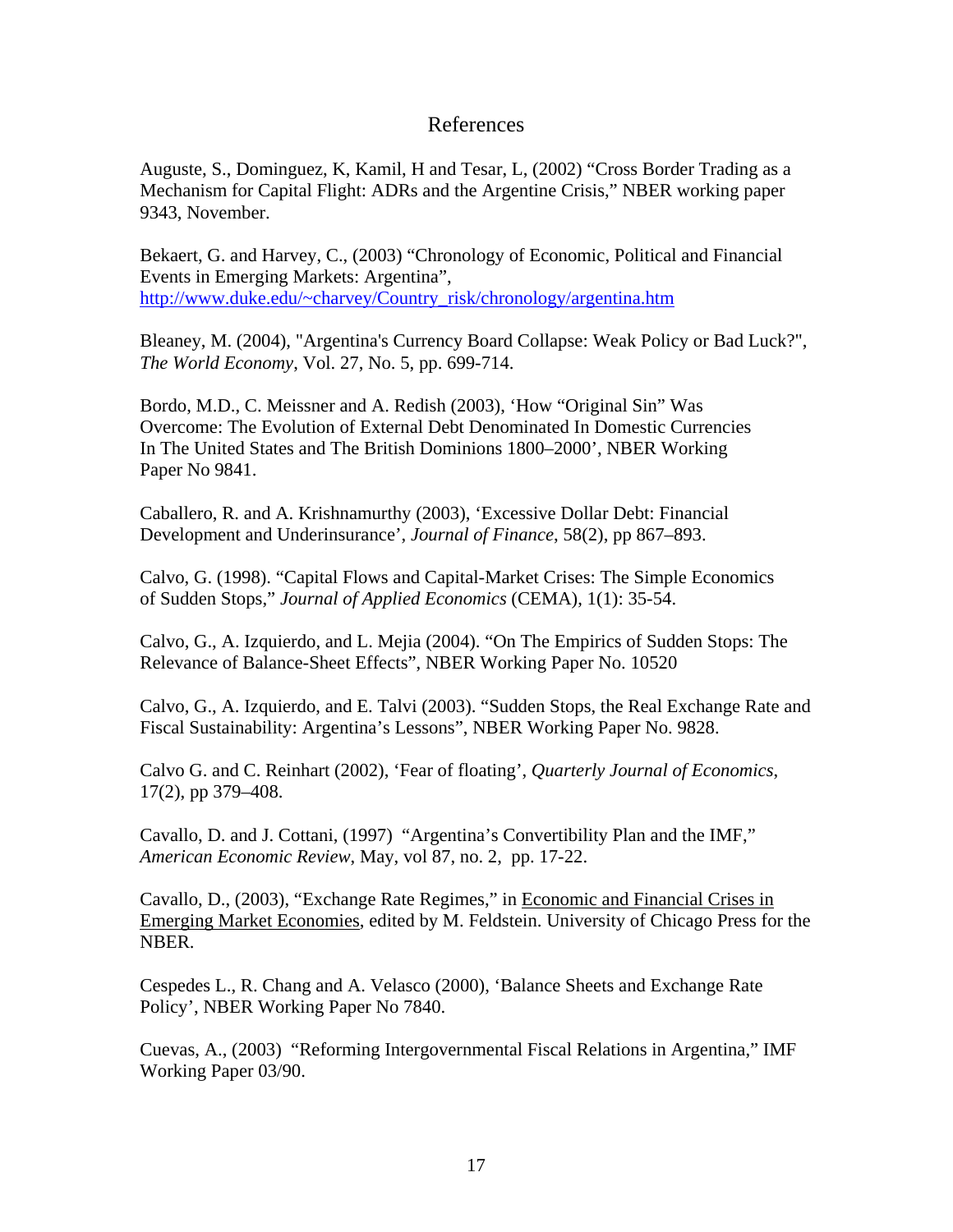Dubas, J., Lee, B., and Mark, N., (2004) Effective Exchange Rate Classifications, mimeo, October.

Dabos, M. and L. Gomez-Mera, (1998) "The Tequila Banking Crisis in Argentina," mimeo, September, University of San Andres.

della Paolera, G. and A. Taylor, eds, *A New Economic History of Argentina*, Cambridge: Cambridge University Press, 2003.

della Paolera, G. and A. Taylor, (2002) "Internal vs. External convertibility and emerging-market crises: Lessons from Argentine Economic History," *Explorations in Economic History* 39, pp. 357-389.

della Paolera, G. and A.Taylor, *Straining at the Anchor: The Argentine Currency Board and the Search for Macroeconomic Stability, 1880-1935* NBER Series on Long-Term Factors in Economic Development, Chicago: University of Chicago Press, 2001.

della Paolera, G. and A.Taylor, (2003) "Gaucho Banking Redux," *Economia*, Spring, 1- 42.

De La Torre, A., Levy Yeyati, E., and Schmukler, S., (2003) "Living and Dying with Hard Pegs: The Rise and Fall of Argentina's Currency Board," *Economia*, Spring, 43- 107.

De Nicolo G., P. Honohan and A. Ize (2003), 'Dollarization Of The Banking System: Good Or Bad?', IMF Working Paper No WP/03/146.

Eichengreen B., R. Hausmann and U. Panizza (2003), 'Currency Mismatches, Debt Intolerance And Original Sin: Why They Are Not The Same And Why It Matters', NBER Working Paper No 10036.

The Economist, "The long road back: A survey of Argentina," June 5 2004.

Edwards S. (2002), "The Great Exchange Rate Debate After Argentina", NBER Working Paper 9257.

Feldstein, M., (2002) Argentina's Fall: Lessons from the latest financial crisis. *Foreign Affairs*, March/April issue.

Galiani, S., P. Gertler, E. Schargrodsky and F. Sturzenegger, (2001) "The Benefits and Costs of Privatization in Argentina: A Microeconomic Analysis," Working paper.

Galiani, S. Levy Yeyati, E., and Schargrodsky, E., (2003) "Financial Dollarization and Debt Deflation under a Currency Board: The Case of Argentina", *Emerging Market Review*, December, v 4., 4. 340-367.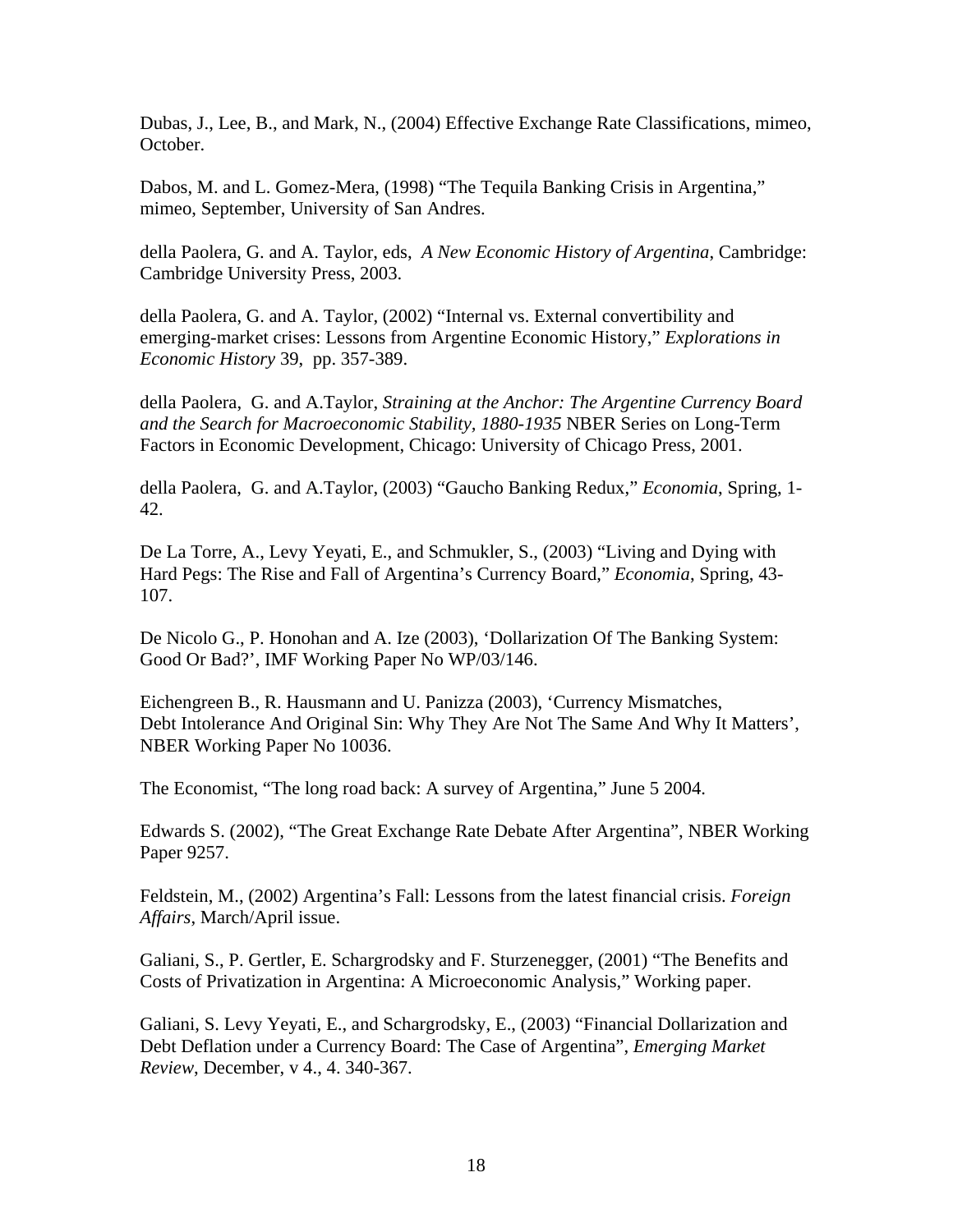Gurtner F. (2004), "Why Did Argentina's Currency Board Collapse?", *The World Economy*, Vol. 27, No. 5, pp. 679-697.

Gutierrez, J and Montes-Negret, F., (2004) "Argentina's Banking System: Restoring Financial Viability", World Bank Working Paper N.2/04.

Hausmann, R. and A. Velasco, "The Argentine collapse: hard money's soft underbelly: Understanding the Argentine Crisis," in *Brookings Trade Forum: 2002*, edited by S. Collins and D. Rodrik, Washington. D.C.

IMF (2003) "Lessons from the Crisis in Argentina", <http://www.imf.org/external/np/pdr/lessons/100803.pdf>

IMF (2004) "The IMF and Argentina, 1991-2001", Independent Evaluation Office

Levy-Yeyati, E, Schmukler, S. and N. van Horen (2003). The Price of Inconvertible Deposits: The Stock Market Boom During the Argentine Crisis. *Economics Letters*. Volume 83,1,7-13.

Mendoza E., K. Smith (2002) 'Margin Calls, Trading Costs, And Asset Prices In Emerging Markets: The Financial Mechanics Of The 'Sudden Stop' Phenomenon', NBER Working Paper 9286.

Mussa, M., (2002), *Argentina and the Fund: From Triumph to Tragedy*. Institute for International Economics, Washington D.C.

Perry, G. and L. Serven, (2002) "The Anatomy of a Multiple Crisis: Why Was Argentina Special and What Can We Learn from it?" World Bank. <http://www.nber.org/%7Econfer/2002/argentina02/perry.pdf>

Pou, P., (2000), "Argentina's Structural Reforms of the 1990s", *IMF Finance and Development*, March, volume 37, number 1.

Randall, L., *An Economic History of Argentina in the Twentieth Century*, New York: Columbia University Press, 1978.

Reinhart, C., Rogoff, K. and Savastano, (2003) "Debt Intolerance", NBER working paper 9908.

Rigobon R. (2002), "The Curse Of Non-Investment Grade Countries", *Journal of Development Economics*, vol 69, issue 2, December, 423-449.

Romero, L. A. and J. Brennan, A *History of Argentina in the Twentieth Century*, Penn State University Press, University Park, PA, 2002.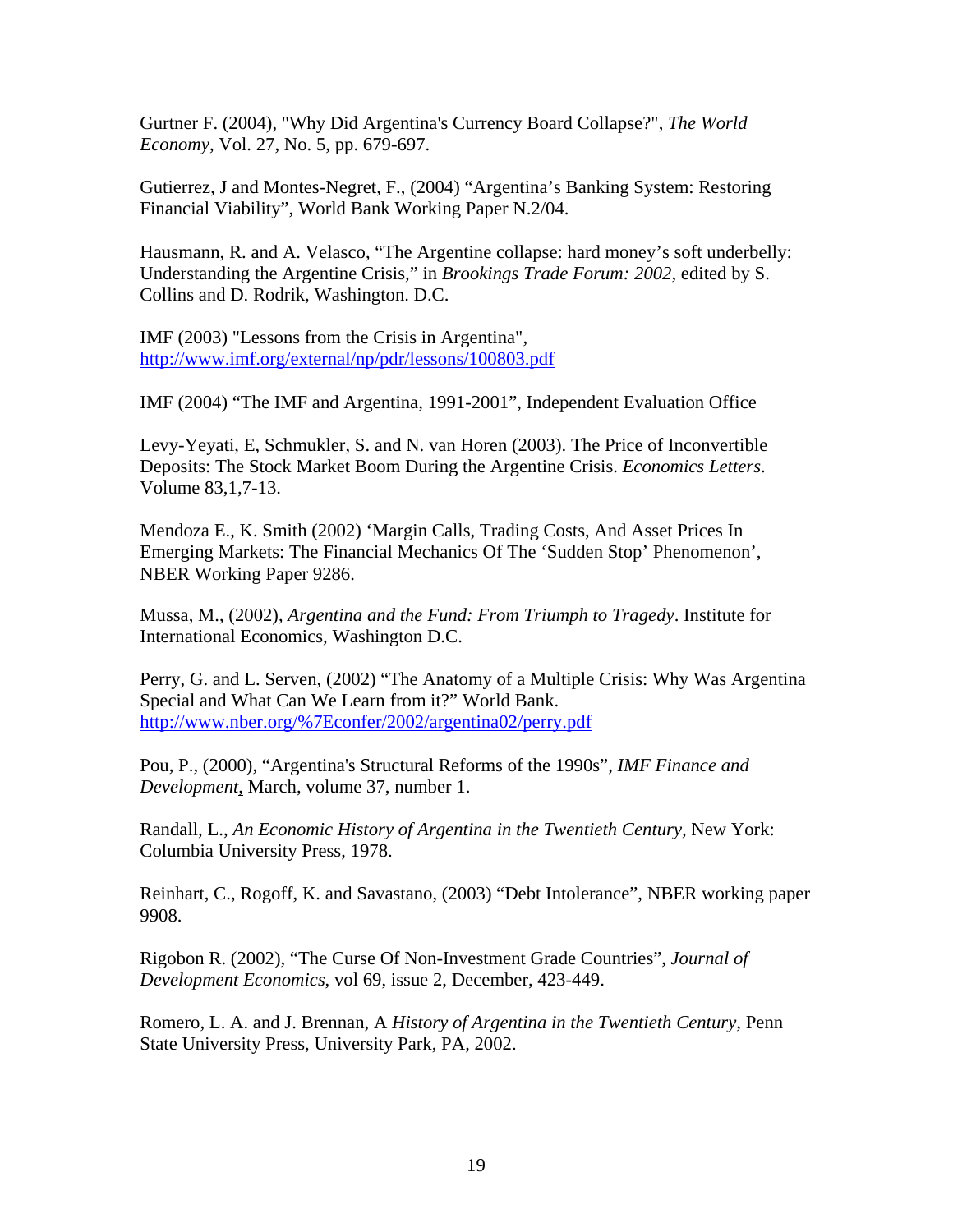Taylor, Alan. M., (1998) "Argentina and the World Capital Market: Saving, Investment and International Capital Mobility in the Twentieth Century," *Journal of Development Economics*, 57, October, 147-84.

Tommasi, M. (2002) "Federalism in Argentina and the Reforms of the 1990s," Working paper.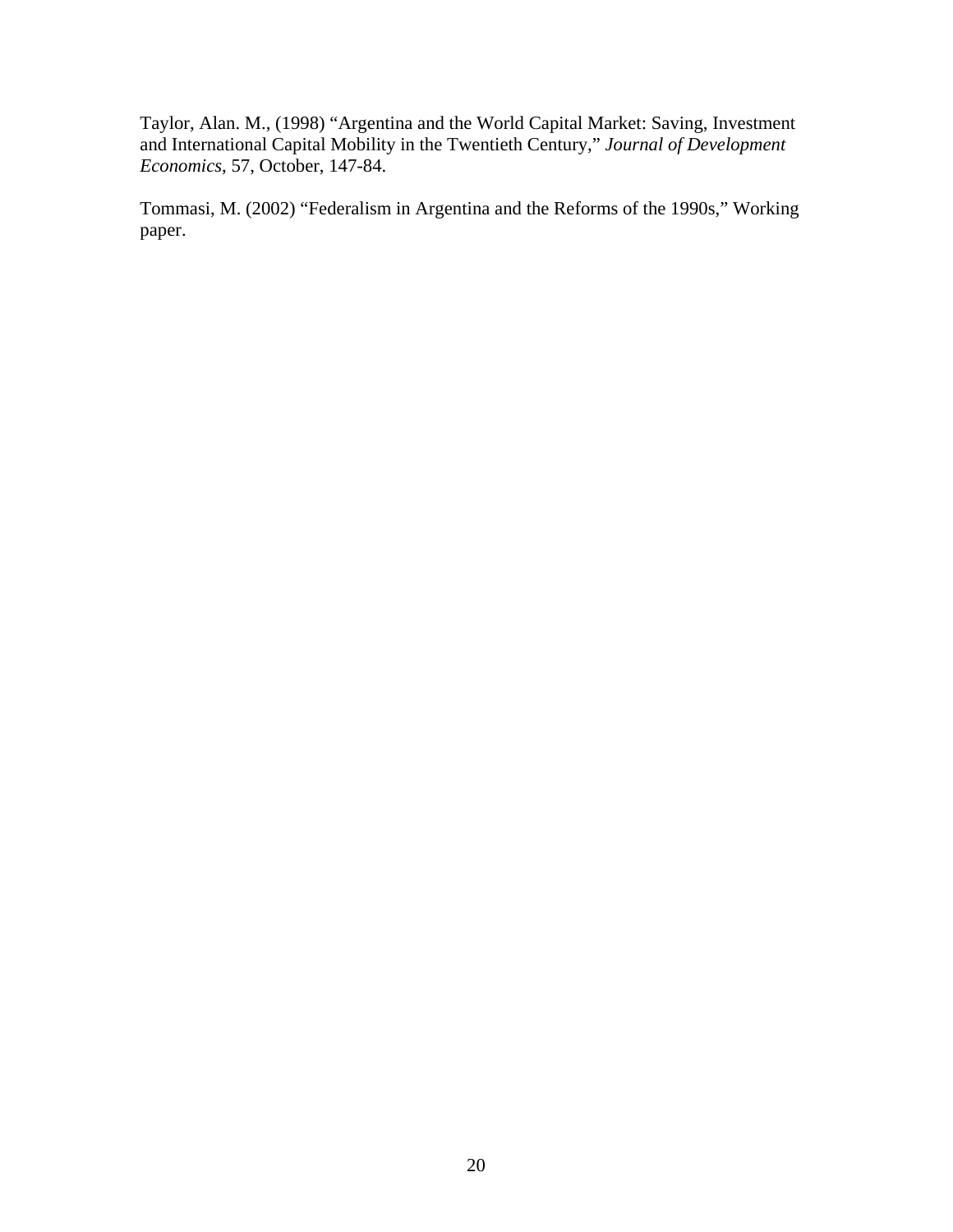# Appendix: Argentina's Financial Market Event Time Line

| 1989     |                                                                                                                                                                                                                                                                                                                                                                                                                                                              |
|----------|--------------------------------------------------------------------------------------------------------------------------------------------------------------------------------------------------------------------------------------------------------------------------------------------------------------------------------------------------------------------------------------------------------------------------------------------------------------|
| July 9   | Carlos Menem assumed the Argentine presidency in the first peaceful<br>transfer of power from one democratically elected leader to another<br>since 1928.                                                                                                                                                                                                                                                                                                    |
| November | New Foreign Investment Regime put into place. All legal limits on<br>foreign investment abolished. Capital gains and dividends can now be<br>repatriated freely. No need for previous approval of transactions. No<br>legal limits regarding type or nature of foreign investment. Introduction<br>of a free exchange rate regime. Bekaert and Harvey official<br>liberalization date.                                                                       |
| December | The exchange system was again unified for all dealings under a Free<br>Floating Rate and the currency unit depreciated. Dual export rates still<br>exist.                                                                                                                                                                                                                                                                                                    |
| 1990     |                                                                                                                                                                                                                                                                                                                                                                                                                                                              |
| March    | Currency made fully convertible. Market foreign portfolio investment<br>by residents now possible.                                                                                                                                                                                                                                                                                                                                                           |
| November | Menem extends value added tax to services, implements tax on fixed<br>assets                                                                                                                                                                                                                                                                                                                                                                                 |
| 1991     |                                                                                                                                                                                                                                                                                                                                                                                                                                                              |
| March 22 | Export taxes are eliminated, abolishing the dual export rates.                                                                                                                                                                                                                                                                                                                                                                                               |
| April 1  | Argentina's Congress enacts the Convertibility Law, which legally<br>adopts the currency board guaranteeing the convertibility of peso<br>currency to dollars at a one-to-one fixed rate and limiting the printing of<br>pesos only to an amount necessary to purchase dollars in the foreign<br>exchange market. Effectively, each peso in circulation is backed by a<br>U.S. dollar and monetary policy is forcibly constrained to uphold that<br>promise. |
| August   | Law protecting dollar denominated deposits enacted.                                                                                                                                                                                                                                                                                                                                                                                                          |
| October  | Argentine Fund begins. This fund marks the first time US investors can<br>invest in a mutual fund that represents a broad part of the market.<br>Deregulation decree reformed domestic industry, external trade, and<br>capital markets. The deregulation decree eliminates capital gains taxes<br>for foreigners.                                                                                                                                           |
| 1992     | Argentina enjoys strong economic growth and the currency board is<br>considered highly successful.                                                                                                                                                                                                                                                                                                                                                           |
| January  | Austral replaced by peso. All transactions in currency can now be made<br>on the free market at free negotiated rates.                                                                                                                                                                                                                                                                                                                                       |
| July     | Moody's upgrades Argentina's sovereign debt rating from B3 to B1.                                                                                                                                                                                                                                                                                                                                                                                            |
| 1993     | The economy soars, at an annual growth rate above 5.5 percent, as<br>inflation subsides and the government embarks on an ambitious program<br>of deregulation, lowering trade barriers and privatizing state-owned<br>enterprises including oil, telephones and power.                                                                                                                                                                                       |
| March    | Social security reform (announcement of creation of private pension                                                                                                                                                                                                                                                                                                                                                                                          |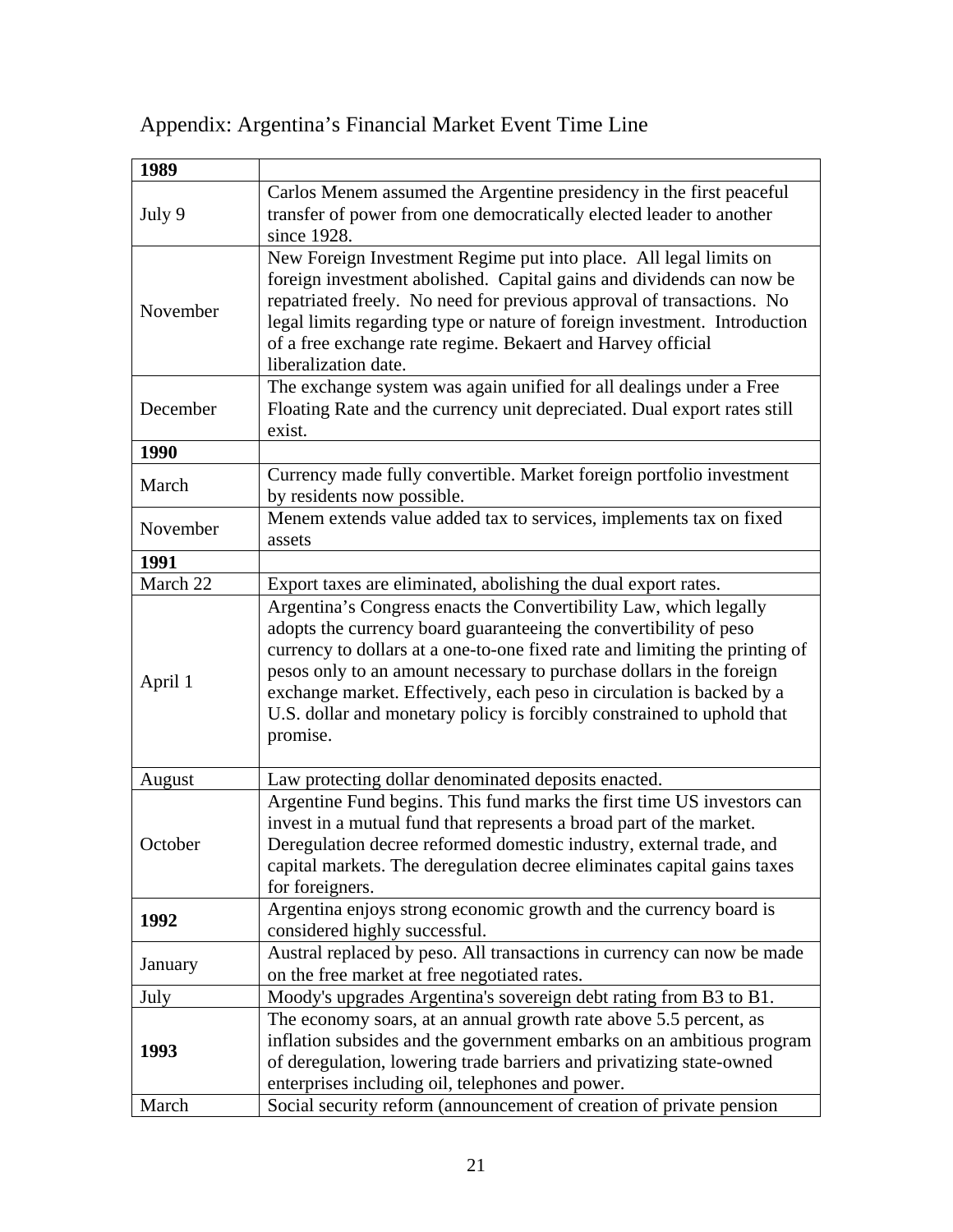|             | fund system to begin operation in future). Argentina's Comission de        |
|-------------|----------------------------------------------------------------------------|
|             | Valores stipulates that only financial intermediary firms belonging to     |
|             | self-regulating organizations can participate in public offering of        |
|             | securities. This move attempts to cut down on insider trading on the       |
|             | Buenos Aires exchange.                                                     |
|             | Swaps of bonds for eligible debts agreed to under the Brady Plan by        |
|             | Argentina and foreign creditor banks began to take place in accordance     |
| April 7     |                                                                            |
|             | with the debt- and debt-service-reduction operations.                      |
| May         | Import tariffs on capital goods abolished and a 15% tax reimbursement      |
|             | to capital goods producers established.                                    |
| August      | S&P assigns first time rating of BB- to sovereign debt.                    |
| 1994        |                                                                            |
| March 28    | Swaps of bonds for eligible debts agreed to under the Brady Plan by        |
|             | Argentina and foreign creditor banks are completed.                        |
| August      | First T-bill auction in 20 years held.                                     |
|             | Mexican peso devaluation was followed by a withdrawal of foreign           |
|             | investors from Latin American countries, leading to banking crises:        |
|             | eight banks were suspended and three banks collapsed. Events               |
| December 20 | weakened position of wholesale banks that had significant inventories of   |
|             | government securities on which they were incurring capital losses due to   |
|             | the increase in interest rates. Non-financial firms were affected as well. |
|             | Central Bank provided emergency liquidity assistance.                      |
|             | Reserve requirements reduced on dollar deposits in order to provide        |
| December 28 | more liquidity to the banking system.                                      |
|             |                                                                            |
| 1995        | Following Mexico's December 1994 peso devaluation, capital flows out       |
|             | of emerging markets. Argentina's GDP declines by 2.8%.                     |
| January 1   | The Treaty of Asuncion (1991), establishing the Southern Core              |
|             | Common Market (MERCOSUR) became effective.                                 |
|             | Reserve requirements on peso deposits lowered and a special security       |
| January 15  | fund managed by Banco Nacion set up to assist institutions which           |
|             | suffered high deposit withdrawals.                                         |
| February    | Trust Fund for Provincial Development set up to help support Provincial    |
|             | Banks.                                                                     |
|             | The statistical tax of 3 percent was reimposed on all imports, with the    |
|             | exception of capital goods, fuel, and goods produced in the paper,         |
|             | computer, and telecommunications sectors. All goods imported from the      |
|             | member countries of MERCOSUR were also exempted. Trust Fund for            |
| March       | Bank Capitalization established and changes made to the Central Bank       |
|             | charter to allow it to use repos and rediscounts to help troubled banks.   |
|             | New loan agreements made with the IMF, World Bank and IBD and              |
|             | issuance of new bonds to increase international reserves and fund the      |
|             | trust funds.                                                               |
|             | A limited system of deposit insurance was introduced in response to the    |
| April       | banking crisis. Provincial sales tax considered in exchange for lower      |
|             | social security contributions.                                             |
|             |                                                                            |
| May         | New rules for bank reserve requirements implemented. President             |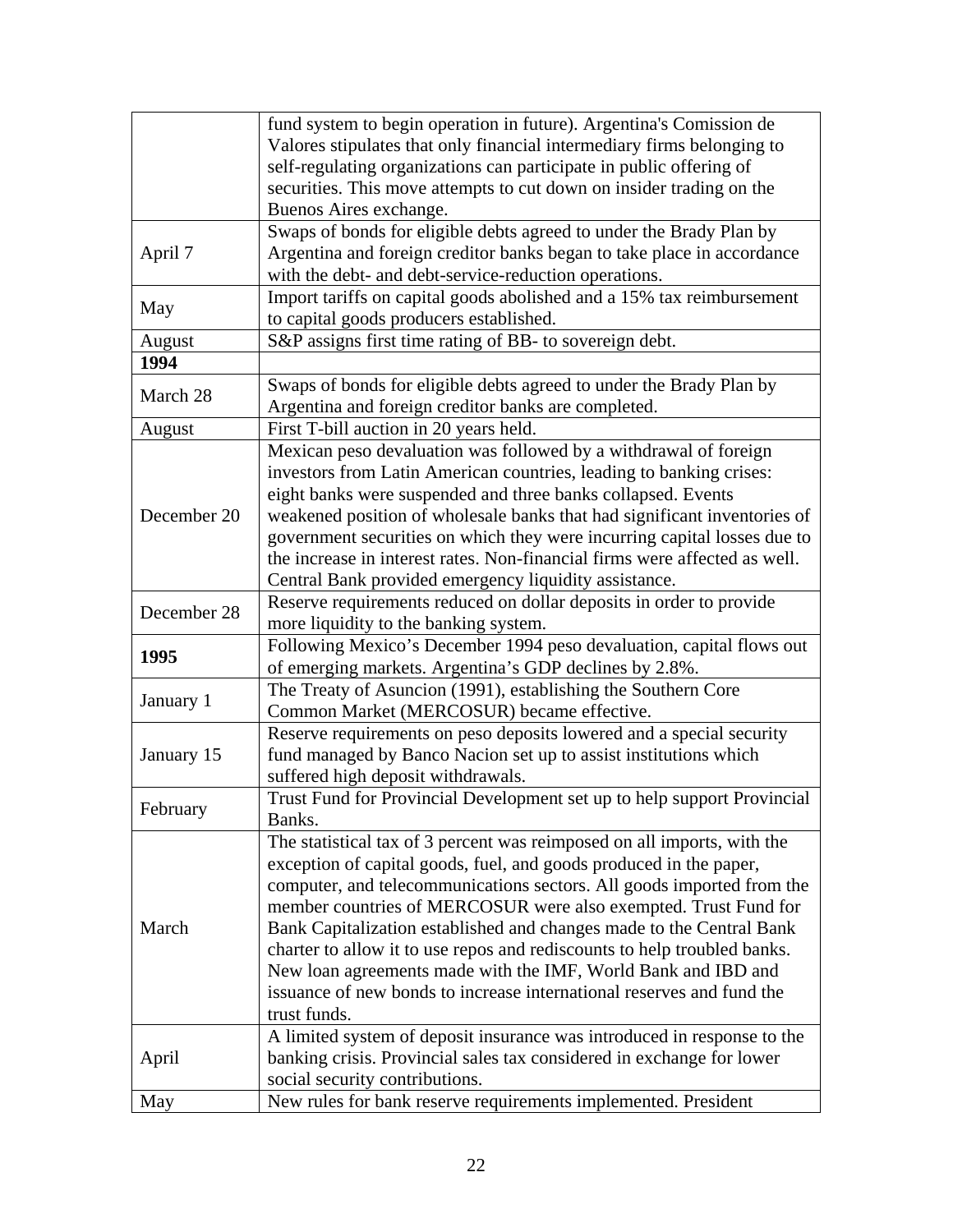|             | Menem is reelected President after convincing Congress to change                                                                       |
|-------------|----------------------------------------------------------------------------------------------------------------------------------------|
|             | electoral laws that prohibit a second term.                                                                                            |
| August      | Bank reserve requirement for checking and savings accounts lowered                                                                     |
|             | from 33% to 30% and the 2% reserve requirement for time deposits is                                                                    |
|             | eliminated.                                                                                                                            |
|             | The central bank announced the creation of a \$6 billion emergency fund                                                                |
| 1996        | to strengthen the banking sector. Labor reform allows companies to<br>reduce payroll expenses by firing workers without severance pay. |
| July 26     | Finance Minister Domingo Cavallo is dismissed.                                                                                         |
|             | Tax increases on fuel and public transportation. Government announces                                                                  |
| August      | plans to increase personal asset tax on holdings over \$100,000 to 1%.                                                                 |
| September   | Economic hardship leads to a general strike.                                                                                           |
|             | Removal of most entry barriers and branching restrictions of the banking                                                               |
| 1997        | sector.                                                                                                                                |
|             | Standard and Poor's raises sovereign debt rating to BB and upgrades 13                                                                 |
| April       | private companies to investment grade.                                                                                                 |
| July        | East Asian financial crisis begins.                                                                                                    |
|             | Argentina enters prolonged recession in third quarter and unemployment                                                                 |
| 1998        | begins to rise.                                                                                                                        |
|             | The IMF approved a three-year \$2.8 billion line of credit to support                                                                  |
|             | Argentina's economic reform program. The major tax package would                                                                       |
| February    | reduce by 50% the VAT tax on basic consumer goods. The top                                                                             |
|             | corporate tax rate would boost to 35% from 33% and reduce by 10% the                                                                   |
|             | social security contributions by employers.                                                                                            |
| August      | Russia announces a partial default on its sovereign bonds.                                                                             |
| 1999        |                                                                                                                                        |
| January 13  | Brazil devalues its currency.                                                                                                          |
|             | The Argentine Congress passes the Fiscal Responsibility Law,                                                                           |
| September   | committing to large reductions in both federal and provincial                                                                          |
|             | government spending.                                                                                                                   |
|             | Fernando de la Rua of the Radical Civic Union (UCR), the opposition                                                                    |
| October 24  | coalition candidate, running on a platform to end corruption (under                                                                    |
|             | Menem) and the recession, defeats Peronist candidate Eduardo Duhalde                                                                   |
|             | for President. De la Rua inherits 114 billion-dollar public debt.                                                                      |
| December 10 | De la Rua is inaugurated President of Argentina and shortly thereafter<br>seeks assistance from the IMF.                               |
|             | Strikes and fuel tax protests. Beef exports slump after an outbreak of                                                                 |
| 2000        | foot-and-mouth disease. Soya exports suffer from concerns over the use                                                                 |
|             | of genetically modified varieties.                                                                                                     |
| March 10    | The IMF agrees to three-year \$7.2 billion stand-by arrangement with                                                                   |
|             | Argentina conditioned on a strict fiscal adjustment and the assumption                                                                 |
|             | of 3.5% GDP growth in 2000 (actual growth was 0.5%).                                                                                   |
|             | The government announces \$1 billion in budget cuts in hopes that fiscal                                                               |
| May 29      | responsibility will bring renewed confidence to economy.                                                                               |
|             |                                                                                                                                        |
| December 18 | The de la Rua government announces a \$40 billion multilateral                                                                         |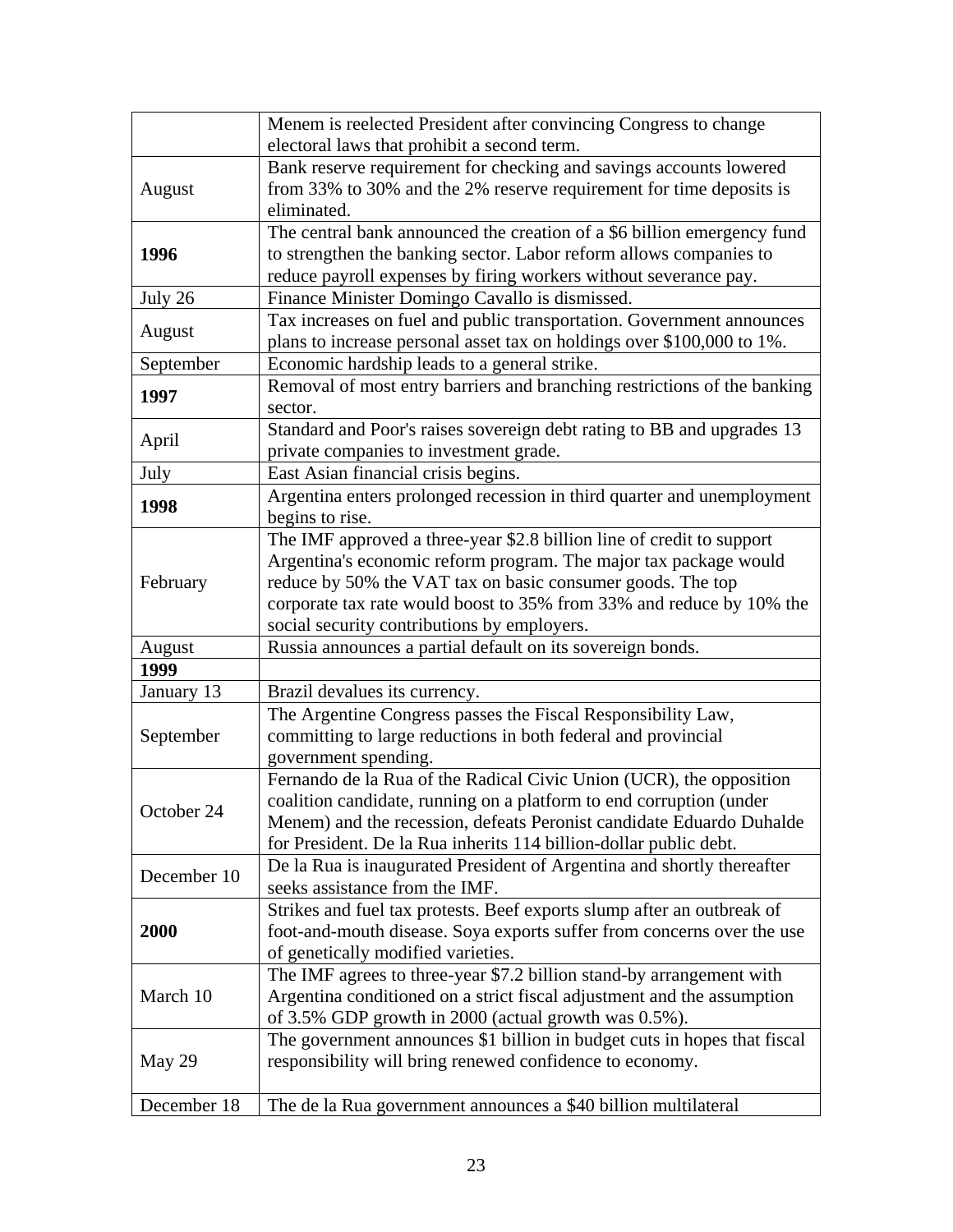|                    | assistance package organized by IMF.                                                                                                                                                                                                                                                                                                                                           |
|--------------------|--------------------------------------------------------------------------------------------------------------------------------------------------------------------------------------------------------------------------------------------------------------------------------------------------------------------------------------------------------------------------------|
| 2001               |                                                                                                                                                                                                                                                                                                                                                                                |
| January 12         | Argentina's continued poor economic performance prompts the IMF to<br>augment the March 10, 2000 agreement by \$7.0 billion as part of a \$40<br>billion assistance package involving the Inter-American Development<br>Bank, the World Bank, Spain, and private lenders. The agreement<br>assumes GDP will grow at a rate of 2.5% in 2001 (versus actual decline<br>of 5.0%). |
| March 19           | Domingo Cavallo, Minister of Economy under Menem and architect of<br>the currency board ten years earlier, replaces Ricardo Lopez Murphy,<br>who resigns as Minister of Economy.                                                                                                                                                                                               |
| <b>March 26-28</b> | Risk rating agencies lower Argentina's long-term sovereign rating (S&P)<br>from BB to $B$ + and Moody's from B1 to B2).                                                                                                                                                                                                                                                        |
| March 28           | Minister Cavallo secures "emergency powers" from Congress. Cavallo<br>announces economic program comprising a tax on bank transactions,<br>changes in other taxes and tariffs, and sectoral "competitiveness plans."                                                                                                                                                           |
| April              | Central bank reduces liquidity requirements and allows banks to include<br>government securities up to Arg\$2 billion among liquidity requirements.                                                                                                                                                                                                                            |
| May 8              | Standard & Poor's lowers Argentina's long-term sovereign rating<br>further from $B+$ to B.                                                                                                                                                                                                                                                                                     |
| June 3             | Authorities announce the completion of the "mega-swap." Government<br>bonds with a face value of US\$29.5 billion are voluntarily exchanged<br>for longer-term instruments.                                                                                                                                                                                                    |
| June 15            | Minister Cavallo announces package of tax and trade measures,<br>including a trade compensation mechanism for exporters and importers<br>of non-energy goods.                                                                                                                                                                                                                  |
| June 16-17         | The de la Rua government announces a \$29.5 billion voluntary debt<br>restructuring in which short-term debt is exchanged for new debt with<br>longer maturities and higher interest rates.                                                                                                                                                                                    |
| June 19            | The peso exchange rate for merchandise trade is priced at a 50/50 dollar-<br>euro peg, effectively allowing a 7% devaluation for foreign trade in<br>hopes of improving Argentina's international competitiveness. Many<br>analysts raise concern over the effects on the credibility of the<br>convertibility regime.                                                         |
| July               | Much of the country is brought to a standstill by a general strike in<br>protest against proposed government spending cuts. Risk rating agencies<br>lower Argentina's long-term sovereign rating further (S&P from B to B-<br>and Moody's first from B2 to B3 and then from B3 to Caa1).                                                                                       |
| July 10            | Government pays yield of 14.1 percent to place US\$827 million of 90-<br>day 8 paper.                                                                                                                                                                                                                                                                                          |
| July 11            | Minister Cavallo announces drastic program of fiscal adjustment aimed<br>at eliminating the federal government deficit from August 2001 onwards<br>(the "zero-deficit plan").                                                                                                                                                                                                  |
| July 30            | Senate approves the zero-deficit plan (lower house of Congress had<br>approved it on July 20).                                                                                                                                                                                                                                                                                 |
| August 21          | IMF announces likely US\$8 billion augmentation of Argentina's stand-                                                                                                                                                                                                                                                                                                          |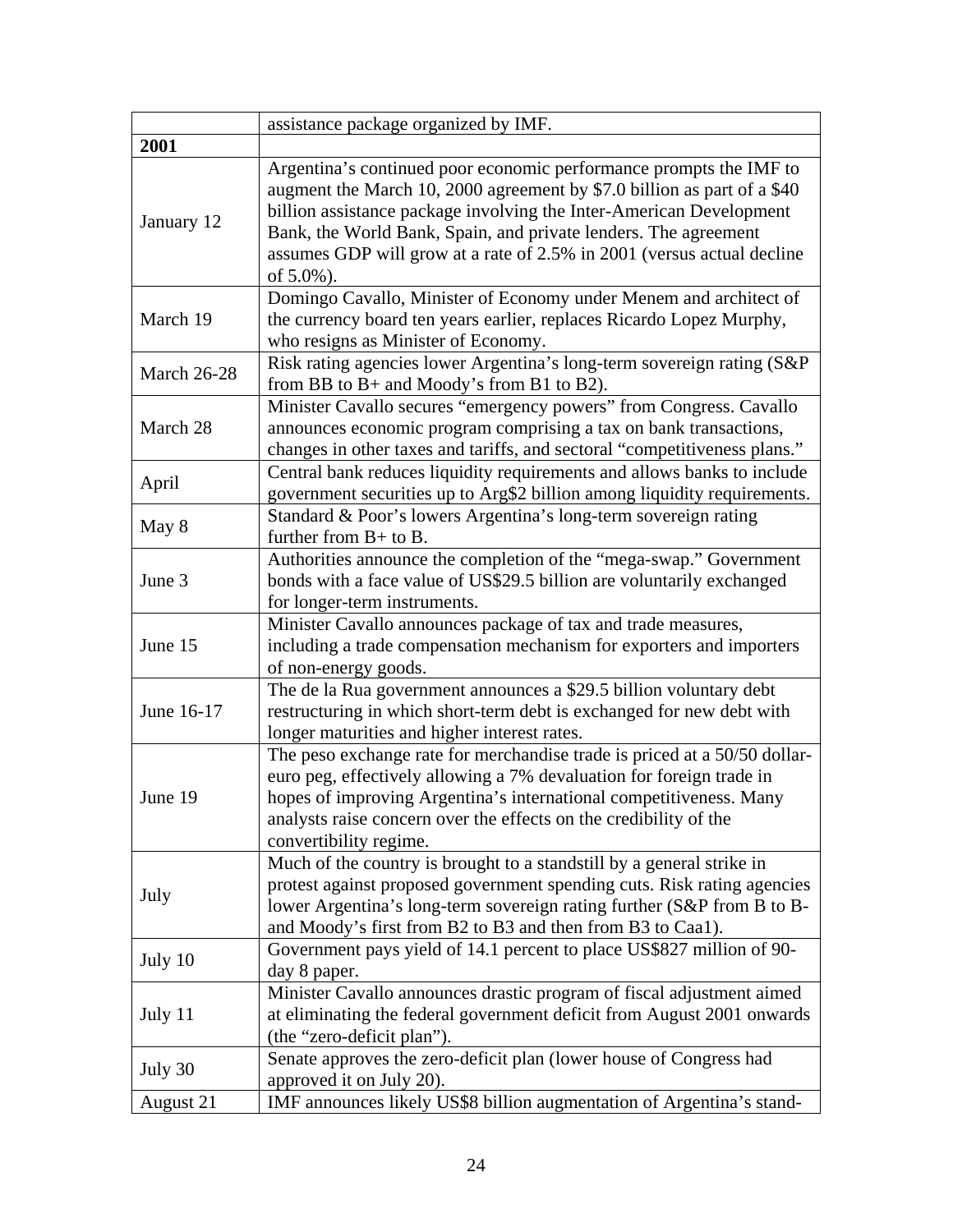|              | by credit.                                                                                                                              |
|--------------|-----------------------------------------------------------------------------------------------------------------------------------------|
| September 7  | IMF approves augmentation of stand-by credit to about US\$21.6 billion                                                                  |
|              | and completes Fourth Review.                                                                                                            |
|              | The Central Bank activates the contingent repo facility with                                                                            |
| September 20 | international banks, boosting gross reserves by about US\$1.2 billion                                                                   |
|              | (US\$500 million was disbursed in October).                                                                                             |
| October 9-12 | Risk rating agencies lower Argentina's long-term sovereign rating                                                                       |
|              | further (S&Pfrom B- to CCC and Moody's from Caa1 to Caa3).                                                                              |
| October 12   | Moody's lowers Argentina's long-term sovereign rating from Caa1 to                                                                      |
|              | Caa <sub>3</sub> .                                                                                                                      |
|              | Pre-set date for Congressional elections. The opposition Peronists take                                                                 |
| October 16   | control of both houses of Parliament. Cavallo and financial markets                                                                     |
|              | (erroneously) expected that a fiscal deal could be worked out after the                                                                 |
|              | elections (on the $17th$ ).                                                                                                             |
|              | Minister Cavallo starts negotiations with the IMF and the U.S. Treasury                                                                 |
| October 28   | to purchase collateral for new Argentine bonds to be issued in an                                                                       |
|              | exchange for the nearly \$100 billion of local and external debt.                                                                       |
|              | Mr. Cavallo defines the debt exchange operation as voluntary. The old                                                                   |
|              | debt would exchange for bonds paying seven percent per year and be                                                                      |
| October 29   | guaranteed by tax revenues. The IMF and U.S. Treasury require                                                                           |
|              | compliance with a zero deficit and an agreement with the provinces on                                                                   |
|              | tax revenue sharing before any kind of financial support is given.                                                                      |
| October 30   | Standard & Poor's lowers Argentina's long-term sovereign rating from<br>$CCC+$ to $CC$ .                                                |
|              | The authorities announce a new fiscal package, including a new batch of                                                                 |
|              | competitiveness plans, the rebate of VAT payments on debit card                                                                         |
| November 1   | transactions, a temporary reduction in employee social security                                                                         |
|              | contributions, a corporate debt restructuring scheme, and a tax amnesty                                                                 |
|              | that writes off interest and penalty obligations accrued to end-September                                                               |
|              | 2001.                                                                                                                                   |
|              | Standard & Poor's lowers Argentina's long-term sovereign rating from                                                                    |
|              | CC to SD (selective default). Argentina conducts a second debt swap,                                                                    |
| November 6   | exchanging \$60 billion of bonds with an average interest rate of 11-12%                                                                |
|              | for extended maturity notes carrying only 7% interest rate. International                                                               |
|              | bond rating agencies consider it an effective default.                                                                                  |
| November 19  | The IMF announces it will not make any new disbursements without                                                                        |
|              | being satisfied that Argentina has secured the goals previously                                                                         |
|              | designated.                                                                                                                             |
| November 23  | The Central Bank introduces an effective cap on bank deposits, by<br>imposing a 100 percent liquidity requirement on deposits paying an |
|              | interest rate more than 1 percentage point above average of all local                                                                   |
|              | banks.                                                                                                                                  |
|              | End of a debt swap with local banks and pension funds for more that 55                                                                  |
|              | billion (over a total public debt of 160 billions). The authorities                                                                     |
| November 30  | announce completion of the local-leg of the debt restructuring.                                                                         |
|              | Government bonds with a face value of US\$41 billion at the Federal                                                                     |
|              |                                                                                                                                         |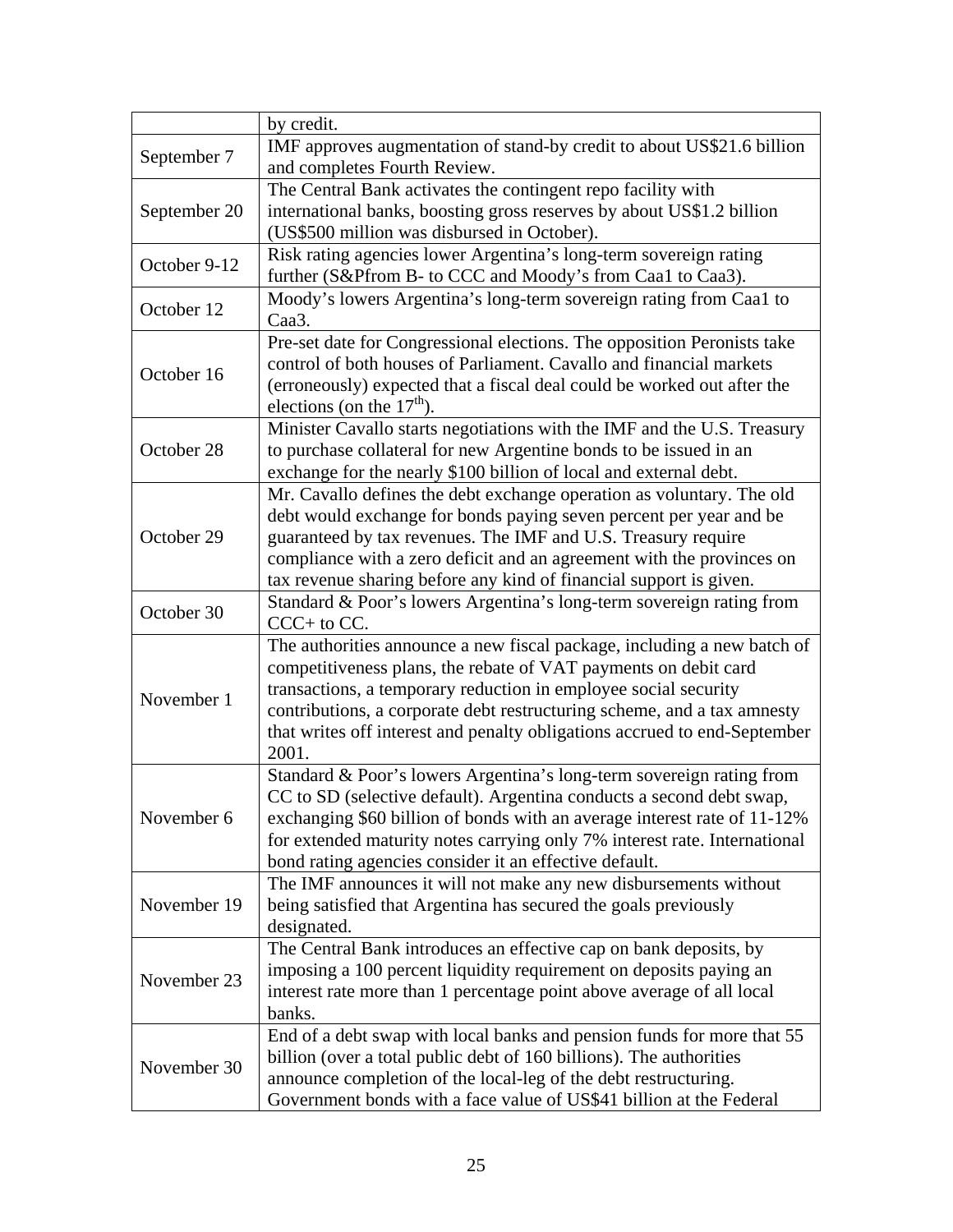|             | level and US10 billion at the provincial level are "voluntarily"<br>exchanged.                                                                                                                                                                                                                                                                                                                                                                                                                                                                                                                                                                                                                                                                                                                                                                                                                                   |
|-------------|------------------------------------------------------------------------------------------------------------------------------------------------------------------------------------------------------------------------------------------------------------------------------------------------------------------------------------------------------------------------------------------------------------------------------------------------------------------------------------------------------------------------------------------------------------------------------------------------------------------------------------------------------------------------------------------------------------------------------------------------------------------------------------------------------------------------------------------------------------------------------------------------------------------|
| December    | Economy Minister Cavallo announces sweeping restrictions to halt an<br>exodus of bank deposits. The IMF stops \$1.3bn in aid.                                                                                                                                                                                                                                                                                                                                                                                                                                                                                                                                                                                                                                                                                                                                                                                    |
| December 2  | The government announces temporary capital control regime (termed<br>Corralito) involving bank withdrawal limits and limits on dollar<br>transfers abroad as a last-ditch effort to fend off a devaluation and<br>prevent a major banking crisis. Withdrawals are limited to 250 pesos<br>(dollars) per week per account. Depositors, however, may still access<br>funds for larger purchases through checks or debit cards and transfer<br>their money among banks. Holders of deposits may also exchange them<br>for federal bonds (BODENs) maturing in 2005, 2007 or 2012 in a Canje<br>exchange. No limits are placed on domestic payments made with<br>checks, credits, debit cards and electronic MEP (Metodo Electronico de<br><i>Pagos</i> ) payments.                                                                                                                                                   |
| December 3  | The capital control measures announced on Dec 2nd come into full<br>effect through Decree 1570-01 on Dec $3^{\text{rd}}$ :<br>a) Wire transfers suspended except with prior Central Bank approval.<br>b) Cash withdrawals from the Banking System limited to US\$ 1000 per<br>month.<br>c) Financial Argentine institutions prohibited from foreign currency<br>futures transactions.<br>d) Financial Argentine institutions prohibited from issuing new bank<br>loans denominated in Argentine Pesos. All new loans must be issued in<br>U.S. dollars and existing peso loans must be converted to U.S. dollar<br>loans at a one to one rate.<br>e) Foreign investors trading in the Argentine Securities Market subject<br>to repatriation restrictions. Funds related to securities transactions must<br>remain in the country until government approval is obtained or the<br>measure is officially revoked. |
| December 5  | The IMF withholds \$1.24 billion loan installment, citing Argentina's<br>repeated inability to meet fiscal targets.                                                                                                                                                                                                                                                                                                                                                                                                                                                                                                                                                                                                                                                                                                                                                                                              |
| December 7  | Argentina announces it can no longer guarantee payment on foreign<br>debt.                                                                                                                                                                                                                                                                                                                                                                                                                                                                                                                                                                                                                                                                                                                                                                                                                                       |
| December 10 | The BCRA imposes a 98 percent reserve requirement on deposit<br>increases after December 1, 2001; aimed at limiting flight to quality<br>within the system.                                                                                                                                                                                                                                                                                                                                                                                                                                                                                                                                                                                                                                                                                                                                                      |
| December 13 | A 24-hour general strike is held in protest at curbs on bank withdrawals,<br>delayed pension payouts and other measures. Phase one of the<br>government debt exchange is completed.                                                                                                                                                                                                                                                                                                                                                                                                                                                                                                                                                                                                                                                                                                                              |
| December 19 | State of emergency is declared to stop protests against Minister<br>Cavallo's economic policies. The lower house of Congress repeals the<br>special legislative powers granted to Cavallo.                                                                                                                                                                                                                                                                                                                                                                                                                                                                                                                                                                                                                                                                                                                       |
| December 20 | President Dela Rua and Minister Cavallo resign after days of riots and<br>protests that leave over 20 demonstrators dead. A banking holiday is<br>declared for December 21, extended through December 26. Moody's                                                                                                                                                                                                                                                                                                                                                                                                                                                                                                                                                                                                                                                                                                |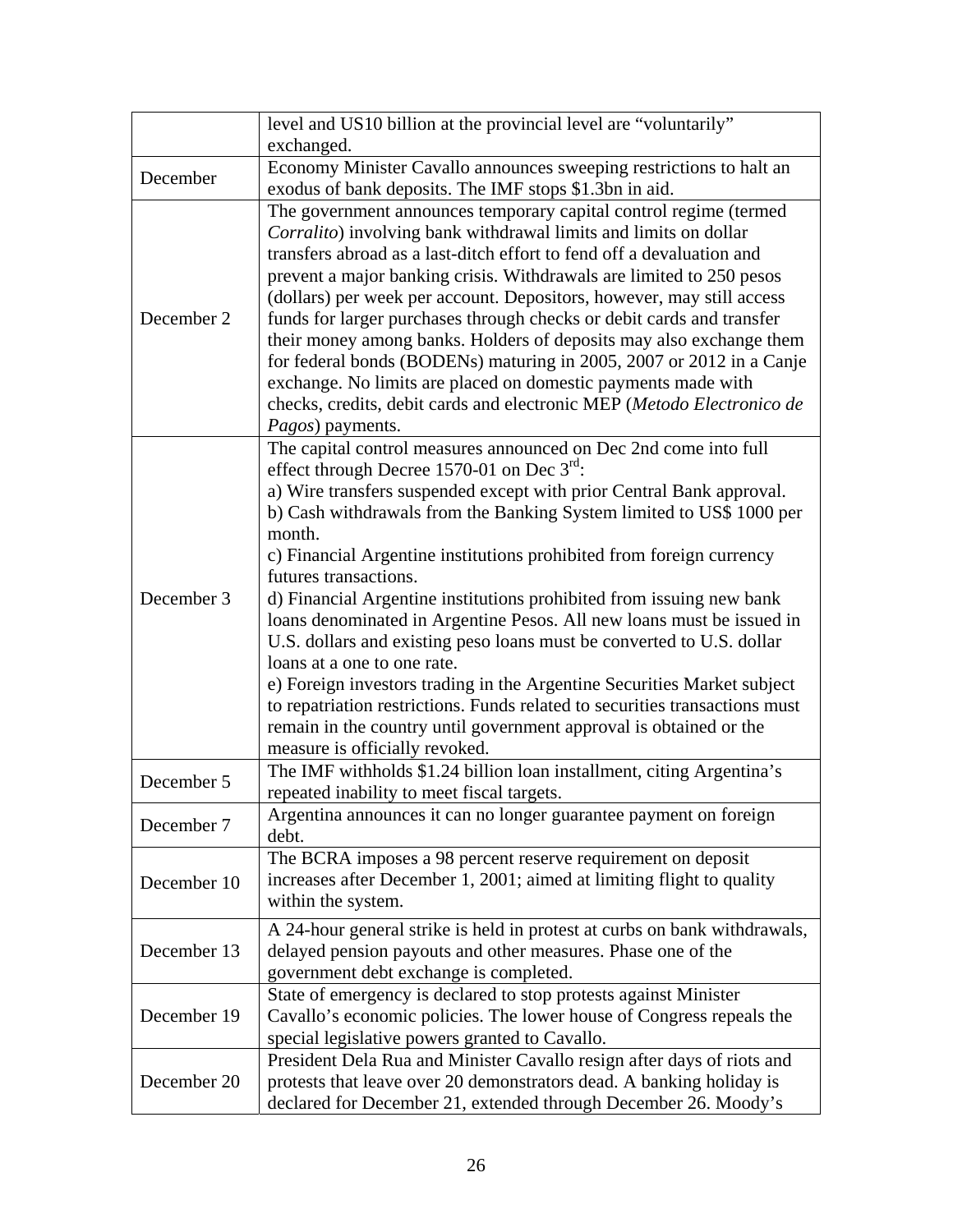|             | lowers Argentina ratings to Ca from Caa3. Mr. Ramon Puerta becomes         |
|-------------|----------------------------------------------------------------------------|
|             | interim president. Country Risk reaches 4618 points. Global (sovereign)    |
|             | bond yields reach their historical maximum of 49% annual return in         |
|             | dollars.                                                                   |
| December 21 | The official Foreign Exchange Rate market is closed.                       |
|             | Mr. Rodriguez Saa becomes the new interim president for 60 days. He        |
| December 23 | declares the suspension of external debt payments for at least 60 days,    |
|             | totaling \$166bn in federal and provincial debt.                           |
|             | The government announces that a new fiat currency (i.e., without           |
| December 24 | foreign-currency backing) will be created (the argentino).                 |
|             | The liquidity standards for banks are relaxed. Rodriguez Saa announces     |
|             | a new economic plan based on: 1) suspension of payments on public          |
| December 26 | debt; 2) new jobs creation program; and 3) creation of new currency (the   |
|             | Argentino) to begin circulating in January 2002 and not to be              |
|             | convertible to the U.S. dollar.                                            |
|             | President Saá resigns after his emergency policies are rejected by the     |
| December 30 | Peronist governors.                                                        |
| 2002        |                                                                            |
|             | Congress elects Peronist Senator Eduardo Duhalde as caretaker              |
| January 1   | president.                                                                 |
|             | Senator Duhalde is sworn-in as President with a mandate to conclude        |
|             | the remaining period of the de la Rúa presidency; President Duhalde        |
| January 3   | announces the end of convertibility, and the introduction of a dual        |
|             | foreign exchange regime.                                                   |
|             | "Leak" reported in the financial press suggests that a 40% devaluation is  |
| January 4   | imminent.                                                                  |
| January 5   | The Argentine stock market is closed.                                      |
|             | The Argentine Congress votes to establish the Law of Economic              |
|             | Emergency and abolish the Convertibility Law. After the Argentine          |
|             | Congress passes necessary legislation, President Duhalde announces the     |
|             | end of the currency board and a plan to devalue the peso by 29% (to 1.4    |
|             | to the dollar) for major foreign commercial transactions, with a floating  |
| January 6   | rate for all other transactions. Other elements of economic plan include:  |
|             | converting all debts up to \$100,000 to pesos (passing on devaluation      |
|             | cost to creditors); capital and bank account controls; a new tax on oil to |
|             | compensate creditors for the losses that will ensue; renegotiating public  |
|             | debt, and a balanced budget.                                               |
| January 7   | The new Minister of Finance, Mr. Lenicov, announces the devaluation        |
|             | of the peso and the establishment of a new dual foreign exchange rate      |
|             | regime, to be implemented on the 9 <sup>th</sup> of January, 2002.         |
| January 10  | Government announces it will "guarantee" dollar deposits, but to curtail   |
|             | bank runs, the $$1,000$ (1,500 peso) limit on monthly withdrawals is       |
|             | maintained and all checking and savings accounts with balances             |
|             | exceeding \$10,000 and \$3,000, respectively, will be converted to         |
|             | certificates of deposit and remain frozen for at least one year. Smaller   |
|             | deposits have the option of earlier withdrawal by moving to peso           |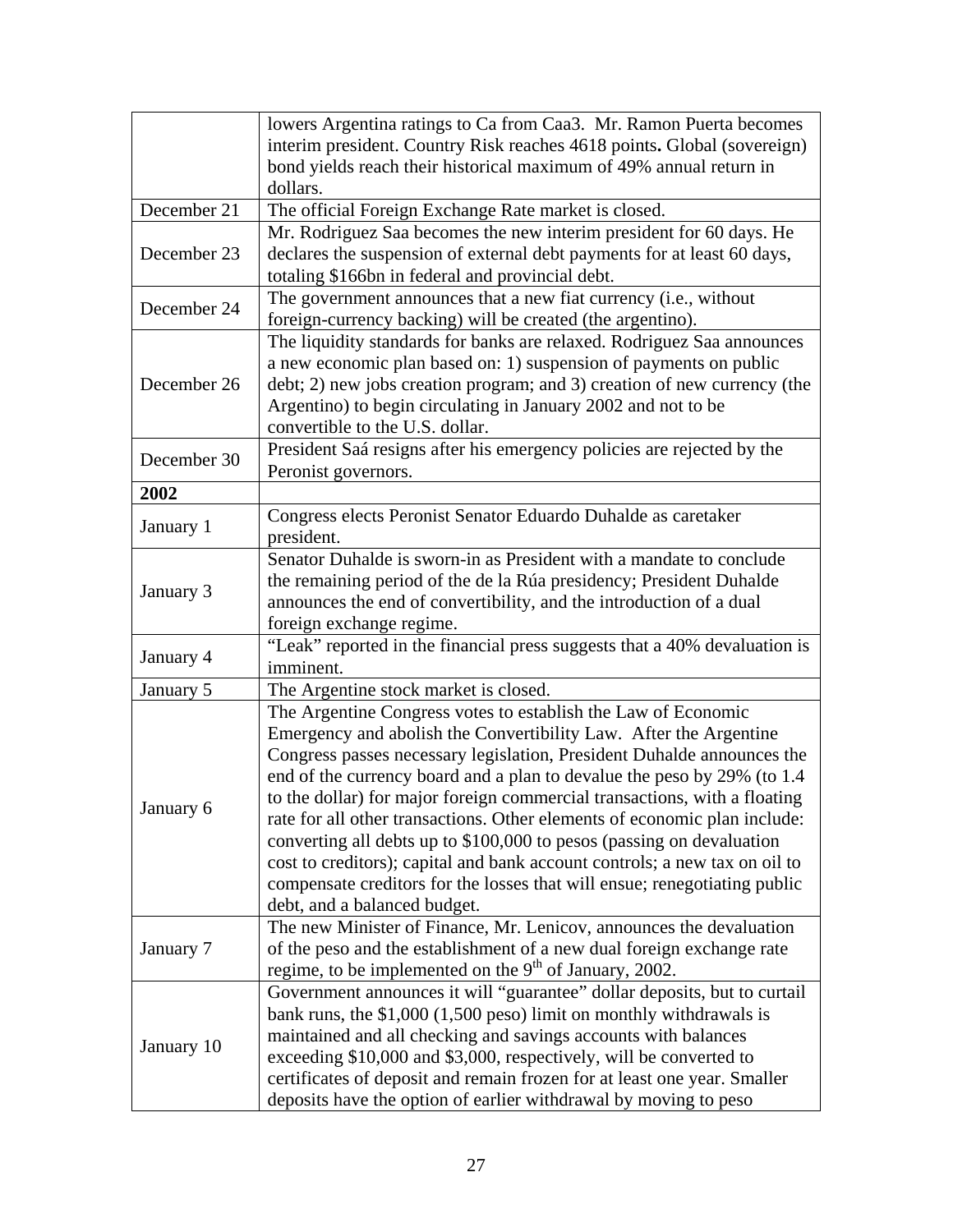|               | denominated accounts at the 1.4 exchange rate.                                    |
|---------------|-----------------------------------------------------------------------------------|
|               | After several delays, the exchange rate market re-opens and the new               |
|               | dual exchange rate system is put in place:                                        |
|               | a) 1 Argentinean peso= 1 U.S. dollar parity (Convertibility Plan) is              |
|               | abolished.                                                                        |
|               | b) All debts (capital and interests) agreed in ARG currency with                  |
|               | financial entities - converted into U.S. dollars according to the Decree          |
| January 11    | 1570/2001- will be reconverted into the original currency agreed                  |
|               | (pesos).                                                                          |
|               | c) The official, fixed conversion rate of 1 U.S Dollar=1.4 pesos is               |
|               | relevant for foreign trade operations. The free or floating rate is relevant      |
|               | for all other transactions and freely determined by the market.                   |
|               |                                                                                   |
|               | The IMF approves request for one-year extension on \$936 million                  |
| January 16    | payment due January 17, keeping Argentina from falling into arrears.              |
|               | Argentine stock market re-opens. The government announces that                    |
| January 17    | dollar denominated loans exceeding \$100,000 will be converted to pesos           |
|               | at 1.4 for fixed rate, deepening the balance sheet mismatch of banks.             |
|               | Duhalde reverses his decision to guarantee dollar deposits, which will be         |
| January 19-20 | converted to pesos at some undefined devalued exchange rate.                      |
|               | The government announces the easing of bank withdrawal restrictions:              |
|               | a) Up to 7,000 pesos can be withdrawn from term deposits in pesos                 |
|               | (transferring that money to a checking account)                                   |
|               | b) Up to 5,000 dollars can be withdrawn from term deposits in dollars             |
| January 21    | (transferring that money to a checking account at the official exchange           |
|               | rate, 1.40).                                                                      |
|               | c) Up to 5,000 dollars in a saving account can be <i>pesofied</i> at the official |
|               | exchange rate.                                                                    |
|               | The Argentine Senate passes bankruptcy law that would use capital                 |
| January 23    | controls to restrict payment of foreign private debt payments through             |
|               | December 2003.                                                                    |
| January 24    | Utility tariffs are frozen indefinitely.                                          |
|               | Argentina's Chamber of Deputies passes controversial bankruptcy law,              |
|               | stripping it of the Senate provision prohibiting foreign debt payments,           |
|               | but other capital controls remain in effect. It retains language allowing         |
| January 30    | conversion of dollar denominated debt below \$100,000 to pesos at 1-to-           |
|               | 1 rate (benefitting debtors) and suspending creditor action on loan debt          |
|               | defaults for 180 days.                                                            |
| February 3    | Mr. Lenicov announces an asymmetric <i>pesofication</i> and the end of the        |
|               | dual exchange rate regime:                                                        |
|               | a) pesofication of all dollar deposits at 1.4 pesos per dollar.                   |
|               | b) corporate and consumer debts are also <i>pesofied</i> , but at the exchange    |
|               | rate prevailing during the Convertibility period. Both deposits and credit        |
|               | will be indexed to inflation.                                                     |
|               | c) the end of the dual exchange rate regime and a unified floating                |
|               | exchange rate determined by market forces.                                        |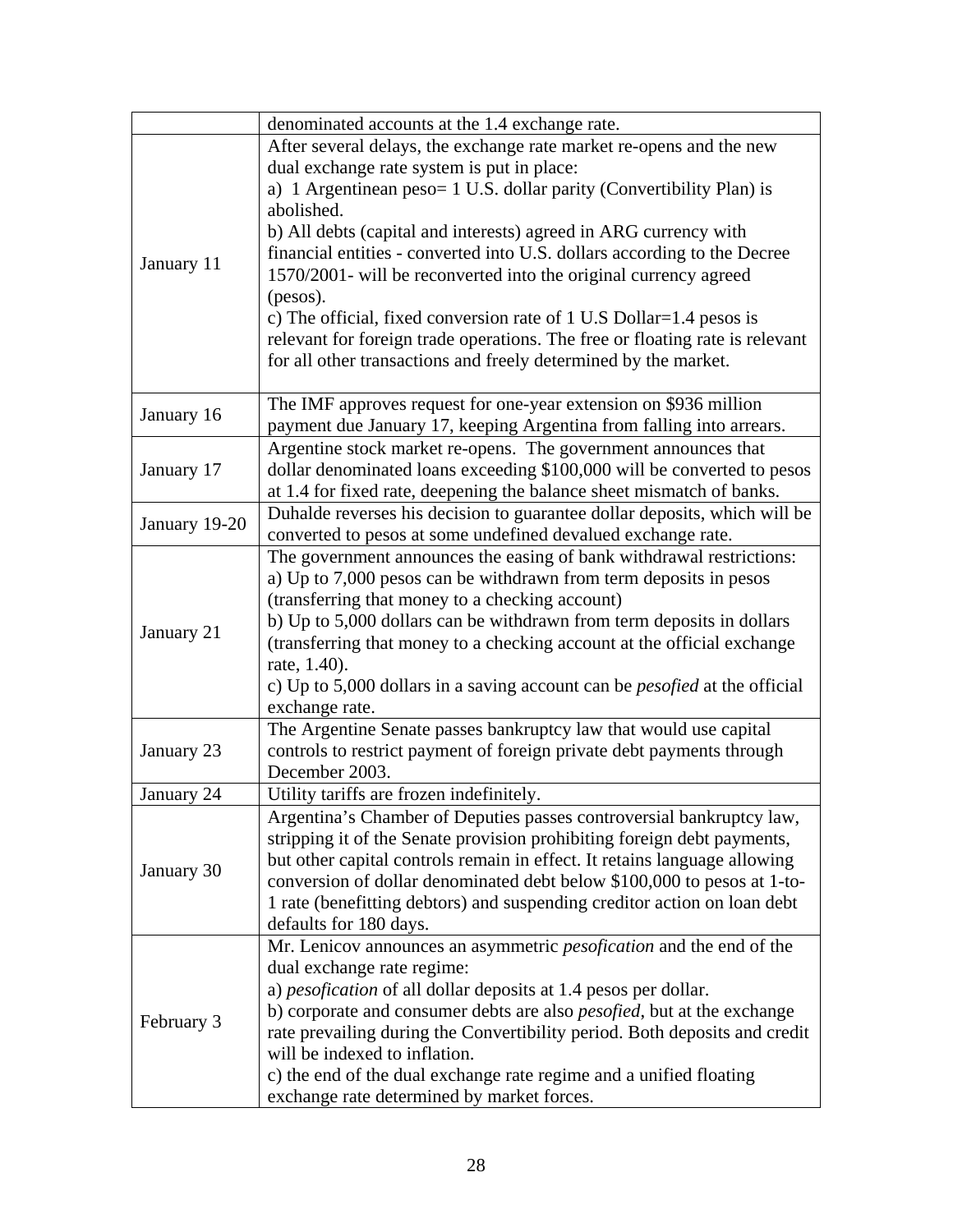|             | d) the right to withdraw wage and pension income from the Corralito        |
|-------------|----------------------------------------------------------------------------|
|             | without any amount restrictions (before workers could only extract up to   |
|             | $1.500$ pesos).                                                            |
|             | Corralon starts which freezes bank term deposits (holders of term          |
|             | deposits had the option to convert them into CEDROs or BODENs              |
|             | maturing in 2007 or 2012 in a Canje exchange).                             |
|             | The government decrees the unification of the exchange rate regime and     |
|             | the asymmetric pesoization of bank balance sheets (assets at               |
| February 4  | Arg\$1/US\$1, and liabilities at Arg\$1.4/US\$1). The official foreign     |
|             | exchange market is closed.                                                 |
|             | The BCRA establishes a new unified free foreign exchange market,           |
|             | which replaces the two markets - official and free - implemented in        |
| February 11 | January. The exchange rate market re-opens and the floating dollar         |
|             | exchange rate reaches 2.1 pesos, well below the devaluation                |
|             | expectations built-into asset prices.                                      |
|             | The federal government and the provincial governors reach agreement        |
|             | on a temporary revenue sharing arrangement that abolishes the              |
|             | minimum floor on transfers to the provinces in exchange for: (i) the       |
|             |                                                                            |
| February 27 | broadening of the coparticipation base to include the financial            |
|             | transactions tax; and (ii) better terms for their debt servicing. The      |
|             | provinces commit to reduce fiscal deficits by 60 percent in 2002 and to    |
|             | achieve balance in 2003.                                                   |
| March 5     | Export taxes of 10 percent and 5 percent are imposed on primary            |
|             | products and process agricultural and industrial products, respectively.   |
| March 8     | The pesoization of government debt under Argentine law is decreed.         |
|             | A voluntary bond swap (Swap I) is decreed authorizing the exchange of      |
| March 13    | reprogrammed time deposits for government bonds. The decree also           |
|             | authorized issuance of bonds to banks in compensation for the              |
|             | asymmetric pesoization of their balance sheets.                            |
|             | The peso reaches a peak of Arg\$4 per dollar. To contain the               |
|             | depreciation of the currency, the authorities intervene heavily in the     |
|             | foreign exchange market (US\$800 million in March), tighten the access     |
| March 25    | to central bank liquidity assistance (a matching dollar from the parent    |
|             | being now requested as a condition for assistance to foreign banks), and   |
|             | introduce a variety of exchange regulations affecting banks, foreign       |
|             | exchange bureaus, and exporters. Thirteen new regulations are issued on    |
|             | March 25 alone, bringing the total for the month of March to about 50.     |
| March 26    | The Central Bank announces new measures related to foreign exchange        |
|             | transactions and ADR/CEDEAR conversions aimed at improving the             |
|             | functioning of the foreign currency market and regulating the buying       |
|             | and selling of foreign currency by order and for the account of the        |
|             | Central Bank. The press communication also mentions that there will be     |
|             | coordination between the <i>Comision Nacional de Valores</i> (CNV) and the |
|             | Bolsa de Comercio de Buenos Aires (BCBA) in order to adopt new             |
|             | measures to regulate capital outflows via ADR and CEDEAR                   |
|             | transactions.                                                              |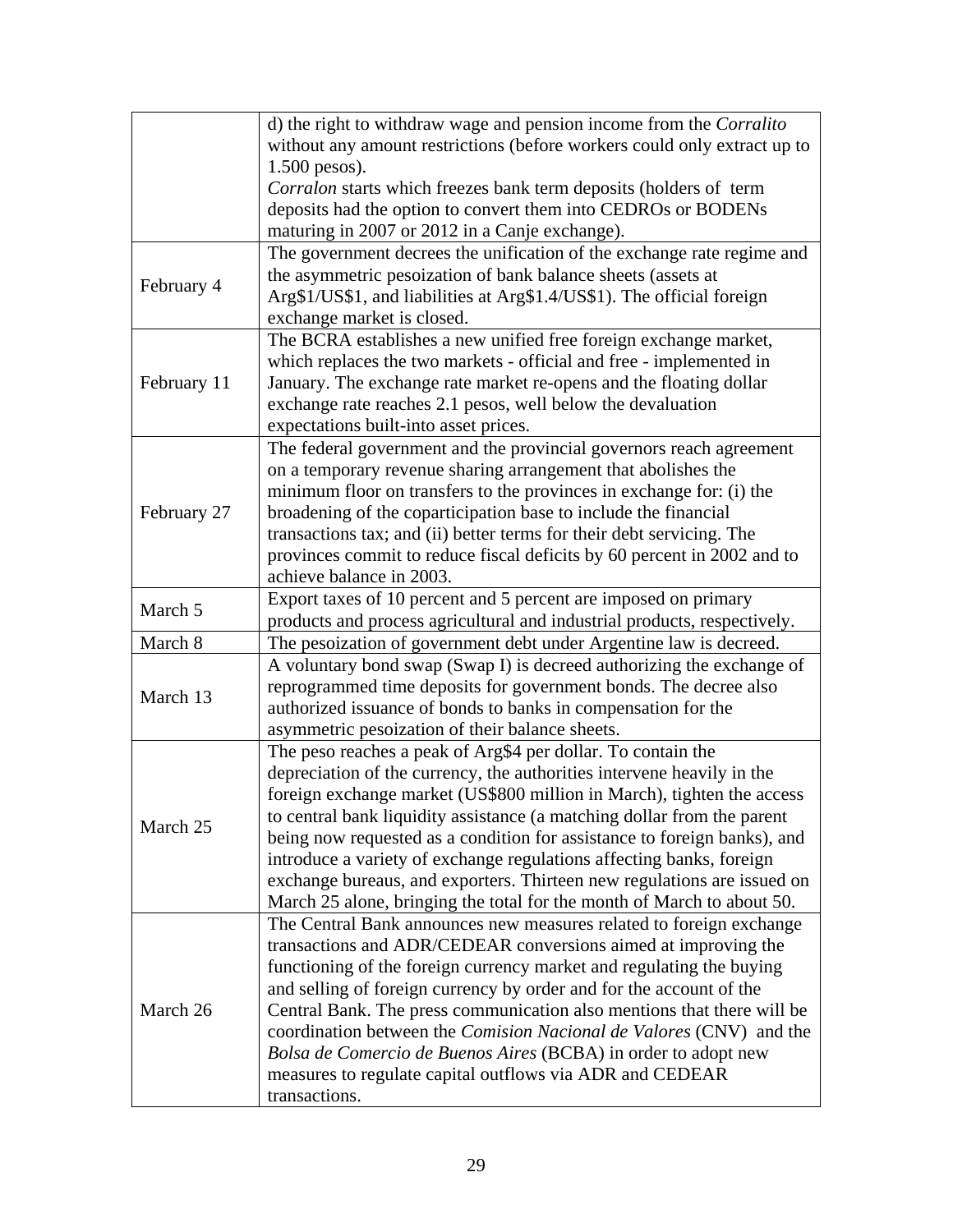| April    | Banking and foreign exchange activity suspended; Duhalde says the<br>financial system could collapse.                                                                                                                                                                                                                                                                                                                   |
|----------|-------------------------------------------------------------------------------------------------------------------------------------------------------------------------------------------------------------------------------------------------------------------------------------------------------------------------------------------------------------------------------------------------------------------------|
| April 9  | Export taxes on agricultural primary products were increased to $20-23\frac{1}{2}$<br>percent.                                                                                                                                                                                                                                                                                                                          |
| April 19 | The central bank suspends for 30 days Scotiabank Quilmes. A bank<br>holiday is declared until Congress approves a solution to the problem of<br>judicial injunctions (amparos) releasing bank deposits. The authorities<br>begin working on a plan (the so-called BONEX II plan) to convert<br>reprogrammed time deposits into government bonds.                                                                        |
| April 20 | Economy Minister Remes Lenicov presents to congress the BONEX II<br>plan; the draft law is rejected and Minister Remes resigns.                                                                                                                                                                                                                                                                                         |
| April 23 | President Duhalde reaches agreement with provincial governors on a 14-<br>point Federal-Provincial Pact.                                                                                                                                                                                                                                                                                                                |
| April 25 | Congress approves the Ley Tapón to ease pressure from the amparos.<br>The law modifies court procedures, and states that depositors can only<br>access funds once the judicial process is over; in the meantime funds are<br>deposited in an escrow account.                                                                                                                                                            |
| May 6    | The Federal Congress approves the February Federal-Provincial Pact.                                                                                                                                                                                                                                                                                                                                                     |
| May 15   | Congress approves law that reverses the most harmful provisions of the<br>January emergency law and makes limited improvements to the<br>insolvency law.                                                                                                                                                                                                                                                                |
| May 30   | The Economic Subversion Law is repealed.                                                                                                                                                                                                                                                                                                                                                                                |
| May 31   | In order to tighten the control over the sale of export receipts, the central<br>bank announced that dollar export revenues in excess of US\$1 million<br>will have be sold directly to the central bank. Province of Buenos Aires<br>and Federal government sign full-fledged text of Bilateral Agreement.<br>Agreement on the Annexes (quarterly fiscal targets and calendar for<br>disbursement) is reached in June. |
| June 1   | President Duhalde signs the Options Plan on reprogrammed deposits, a<br>revised version offormer Minister Remes' BONEX II Plan, giving<br>depositors the option to exchange deposits into bonds.                                                                                                                                                                                                                        |
| June 18  | The minimum level of export proceeds that should be surrendered to the<br>central bank lowered from US\$1 million to US\$500,000.                                                                                                                                                                                                                                                                                       |
| July     | Duhalde calls early elections for March 2003, later put back to April, to<br>try win public support for the government's handling of the economic<br>crisis.                                                                                                                                                                                                                                                            |
| July 9   | In response to a class action suit lodged by the country's ombudsman on<br>behalf of all depositors, a federal court declared the deposit freeze and<br>pesoization unconstitutional.                                                                                                                                                                                                                                   |
| July 24  | The government issued a decree suspending court ordered withdrawals<br>of frozen bank deposits for 120 business days.                                                                                                                                                                                                                                                                                                   |
| July 25  | The decree suspending deposit withdrawals obtained through court<br>orders is declared partially unconstitutional by a federal judge.                                                                                                                                                                                                                                                                                   |
| July 26  | Following a demand by the national ombudsman a judge rules<br>unconstitutional the government decree suspending lawsuits on<br>December's bank curbs for 120 business days.                                                                                                                                                                                                                                             |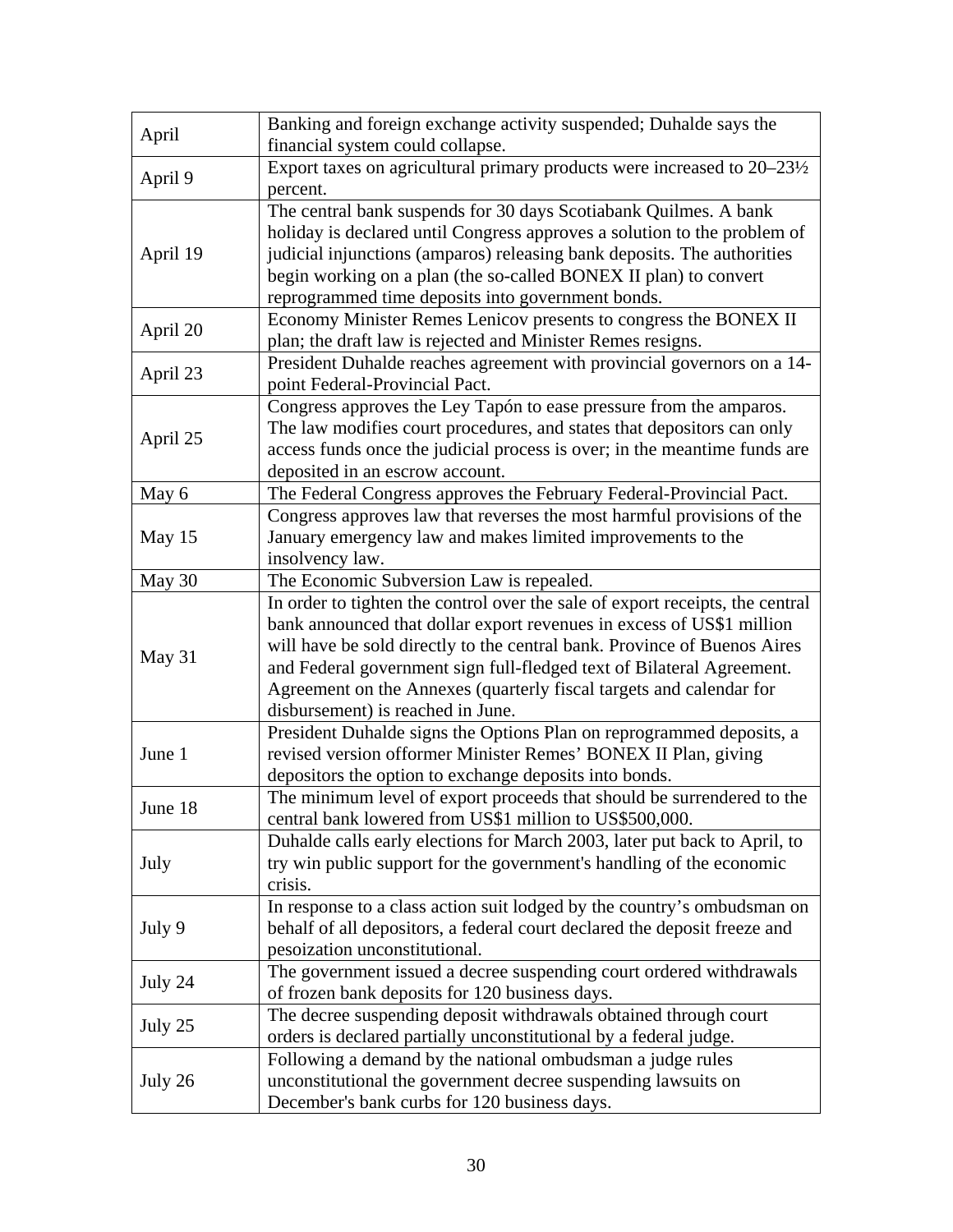| July 29      | A panel of monetary policy experts made public several proposals to<br>resolve the country's financial crisis including a monetary policy<br>anchor, an independent central bank, the ending of peso printing deficit-<br>financing, and an end to the use of quasi-currencies by the provinces.<br>The report calls for a floating exchange rate and urges Argentina to stop<br>using international reserves to support the peso.                                                                                                                                                                                                                                                                                                  |
|--------------|-------------------------------------------------------------------------------------------------------------------------------------------------------------------------------------------------------------------------------------------------------------------------------------------------------------------------------------------------------------------------------------------------------------------------------------------------------------------------------------------------------------------------------------------------------------------------------------------------------------------------------------------------------------------------------------------------------------------------------------|
| August 15    | Congress approves a bill extending for 90 days (through mid-November<br>2002) the provision that suspends certain kinds of creditor-initiated<br>nonbankruptcy law enforcement actions. Congress also approves a bill<br>extending for 60 days (through end-September 2002) the application of<br>price indexation to loans.                                                                                                                                                                                                                                                                                                                                                                                                        |
| August 22    | The Supreme Court declares unconstitutional the 13 percent salary cut<br>for federal government workers and pensioners, implemented from July<br>2001.                                                                                                                                                                                                                                                                                                                                                                                                                                                                                                                                                                              |
| August 26    | The government issues a resolution to allow the issuance of bank-<br>compensation bonds for the asymmetric pesoization.                                                                                                                                                                                                                                                                                                                                                                                                                                                                                                                                                                                                             |
| August 28    | A federal court establishes that parent banks should be fully responsible<br>for the liabilities of subsidiaries in Argentina.                                                                                                                                                                                                                                                                                                                                                                                                                                                                                                                                                                                                      |
| September    | The central bank passed a very restrictive regulation (circular #3723)<br>that mandated that every stock be traded in its underlying currency.<br>After intense opposition from the financial community, the central bank<br>rescinded #3723 and instead passed a resolution (circular #3727) that<br>forbids "contra cable" operations. These operations allowed brokers to<br>sell stocks purchased in Buenos Aires instantaneously in New York (or<br>any foreign market) using the Mercado de Valores as a clearinghouse.<br>Under #3727 it was still possible for investors in Argentina to convert<br>CEDEARs and sell them in New York, but this new restriction<br>significantly increased the transactions costs to do so. |
| September 3  | The government introduces new exchange controls in an attempt to<br>boost international reserves and defend the peso: (i) the limit for<br>exporters' foreign exchange surrender to the central bank is reduced<br>from US\$500,000 to US\$200,000; (ii) the minimum maturity of external<br>debt contracted by private nonfinancial entities is set to 90 days; (3)<br>exchange bureaus are required to deposit with the central bank foreign<br>exchange holdings exceeding US\$1.5 million on a daily basis; and (4)<br>the net dollar positions held by exchange dealers operating on behalf of<br>the central bank are reduced by an average 40 percent.                                                                       |
| September 5  | The federal administrative dispute chamber, an appellate court, rules<br>that the decrees establishing the corralito and pesoization, were<br>unconstitutional. The ruling applies to only one case, but opens the door<br>for further similar rulings.                                                                                                                                                                                                                                                                                                                                                                                                                                                                             |
| September 9  | Further tightening of foreign exchange controls: prior authorization from<br>the central bank for dollar purchases exceeding US\$100,000 for<br>portfolio and other financial investments abroad, as well as for the<br>purchase of foreign banknotes.                                                                                                                                                                                                                                                                                                                                                                                                                                                                              |
| September 13 | The Federal Court of Appeals declared the corralito, pesoization, and the                                                                                                                                                                                                                                                                                                                                                                                                                                                                                                                                                                                                                                                           |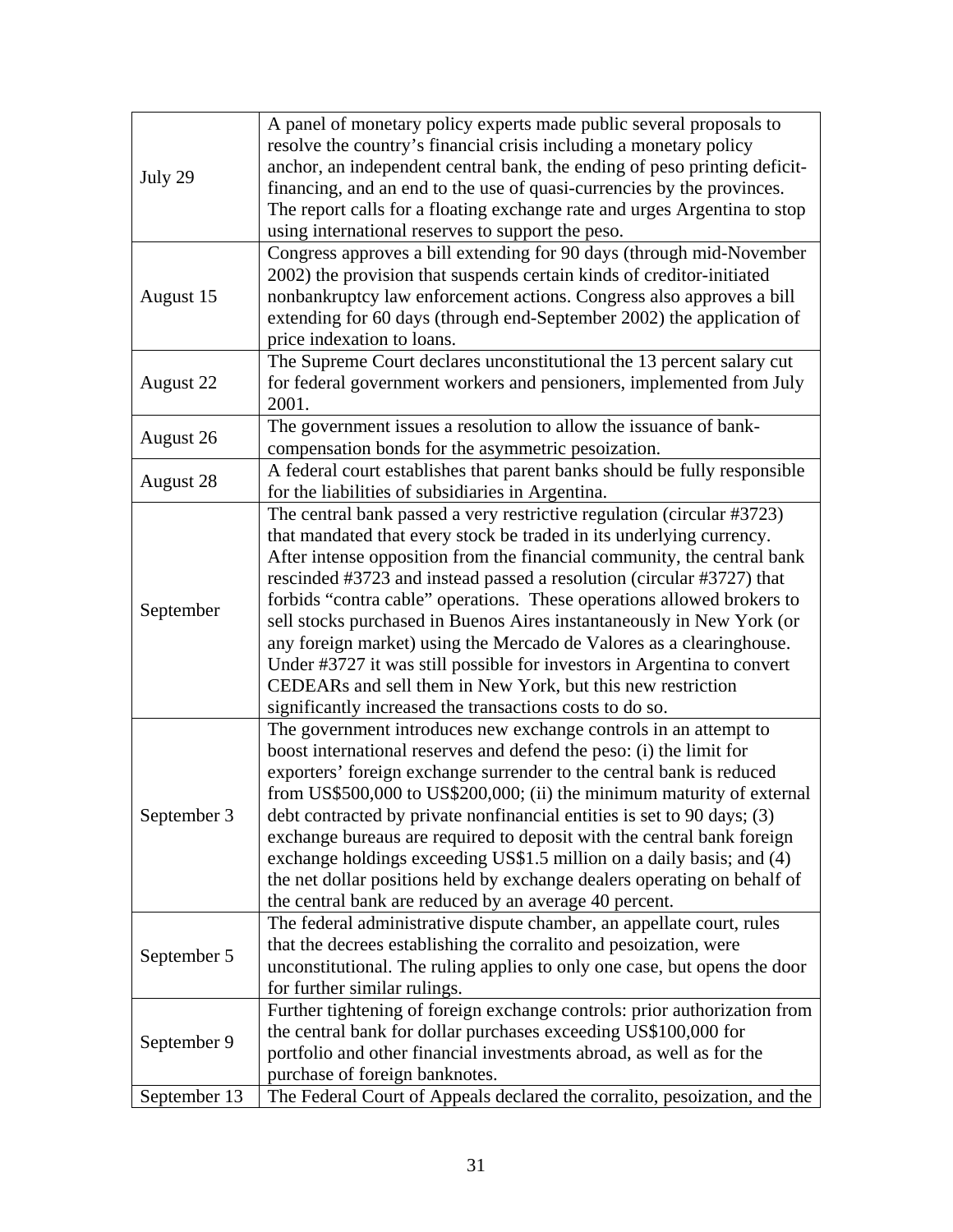|              | 120 days suspension of executions against the corralito,                     |
|--------------|------------------------------------------------------------------------------|
|              | unconstitutional; the decision allows depositors to claim their deposits in  |
|              | court immediately. The 2003 budget was submitted to Congress.                |
|              | The government issued a decree that extends the negotiation period for       |
| September 17 | utility tariffs for another 120 days with the possibility of a further 60    |
|              | days extension.                                                              |
|              | The government launched a second swap of bonds for frozen deposits           |
| September 20 | and announced the easing of restrictions on frozen time-deposits of up to    |
|              | Arg\$7,000.                                                                  |
|              | The monthly cash withdrawal limit on the corralito raised to Arg\$2,000      |
| October 31   |                                                                              |
|              | from $Arg$1,200$ .                                                           |
|              | Argentina defaults on an \$800m debt repayment to the World Bank,            |
| November     | having failed to re-secure IMF aid. The World Bank says it will not          |
|              | consider new loans for the country.                                          |
| November 11  | After discussions with the government, the banks announced a voluntary       |
|              | 75 day stay on foreclosures.                                                 |
|              | The government did not fully meet an \$809 million World Bank debt           |
| November 14  | payment; only \$79.2 million in interest was paid. President Duhalde         |
|              | signed a decree lowering the VAT rate by 2 percentage point                  |
| November 15  | A lower court suspended the public hearings designed to grant a tariff       |
|              | increase to the privatized utility companies.                                |
|              | President Duhalde signed a 12-point agreement with provincial                |
| November 18  | governors and some key legislators over the new election timetable and       |
|              | the government's economic policies.                                          |
|              | The Senate approved President Eduardo Duhalde's plans for delaying           |
|              | the presidential election by a month to April. The first round of            |
| November 21  | presidential elections is scheduled to be held on April 27, 2003 and will    |
|              | be followed by a second round on May 10, if necessary.                       |
|              | The government announced that it will lift the remaining corralito           |
|              | restrictions on sight accounts effective December 2. Term deposits (the      |
|              | corralón) remain frozen. Minister Lavagna submitted a draft decree to        |
| November 22  | President Duhalde lifting the tariff rates on electricity and natural gas.   |
|              |                                                                              |
|              | On average, electricity rates will rise 9.0 percent and natural gas 7.2      |
|              | percent.                                                                     |
| November 27  | Executive decree issued authorizing court imposed stay on foreclosures       |
|              | for 30 business days, during which time mediation is required.               |
| December 2   | Corralito rescinded.                                                         |
| December 9   | The resignation of Central Bank President Pignanelli is accepted by          |
|              | President Duhalde.                                                           |
| December 10  | President Duhalde appointed Mr. Alfonso Prat Gay to be central bank          |
|              | president. Legislation eliminating the ability of the executive to grant     |
|              | tax amnesties becomes effective.                                             |
| December 11  | A court order reverses the decreed increases in electricity and gas tariffs. |
| 2003         |                                                                              |
|              | The Supreme Court ruled that conversion to pesos was illegal.                |
| March 9      | According to the Central Bank, approximately to 8,760 million US             |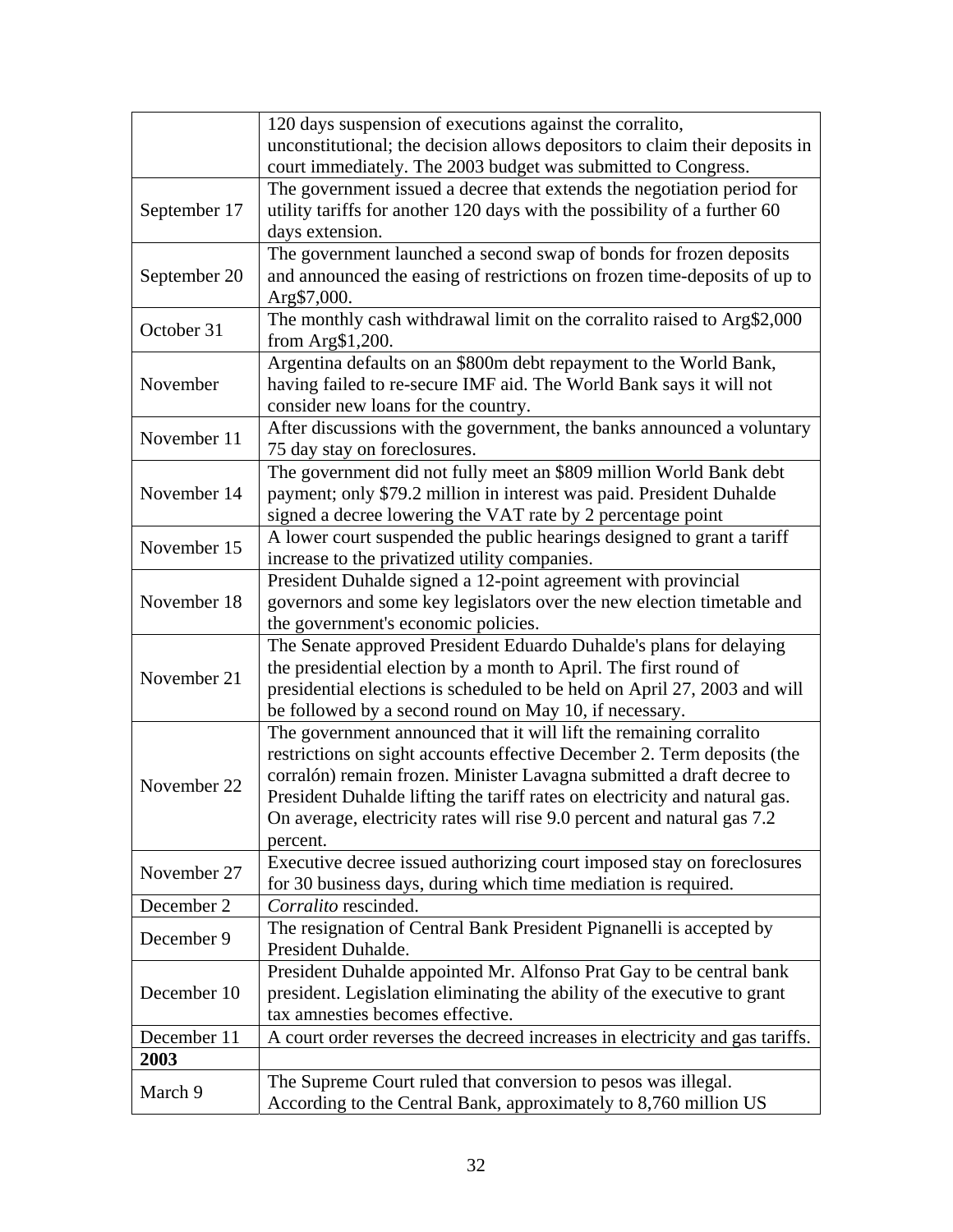|              | dollars are at stake.                                                                                                                                                                                                                                                                                                      |
|--------------|----------------------------------------------------------------------------------------------------------------------------------------------------------------------------------------------------------------------------------------------------------------------------------------------------------------------------|
| May          | Nestor Kirchner sworn in as president. Former President Carlos Menem<br>gained most votes in first round of elections but pulled out before<br>second round.                                                                                                                                                               |
| September 10 | Argentine finance officials reached an agreement with the International<br>Monetary Fund (IMF) for a three-year, US\$ 12.6 billion stand-by credit.<br>Under the terms of the new arrangement, the government pledges to<br>raise the consolidated primary fiscal surplus from 2.5% of GDP this year<br>to 3.0% next year. |
| 2004         |                                                                                                                                                                                                                                                                                                                            |
| April 9      | Argentina decided to make a \$3.1 billion payment to the IMF, a retreat<br>from a vow by Buenos Aires that it would not pay up unless the IMF<br>sends signals it would approve an upcoming report on Argentina's<br>economic progress as part of the 2003 accord.                                                         |
| July 2       | Argentina filed a shelf registration statement with the U.S. Securities<br>and Exchange Commission, completing the documentation needed to<br>seek regulatory approval in the U.S. for a debt exchange to restructure<br>some \$100 billion in defaulted debt.                                                             |
| October 26   | The Supreme Court ruled that the conversion of fixed-term savings in<br>dollars to pesos $-$ known as "pesofication" $-$ was legal, relieving the<br>banks of large potential losses from further injunctions.                                                                                                             |

Sources: Ambito Financiero, La Nacion, Clarin, Pictet, IMF (2003) , BBC News, de la Torre, Levy Yeyati and Schmukler (2003), Bekaert and Harvey online Chronology.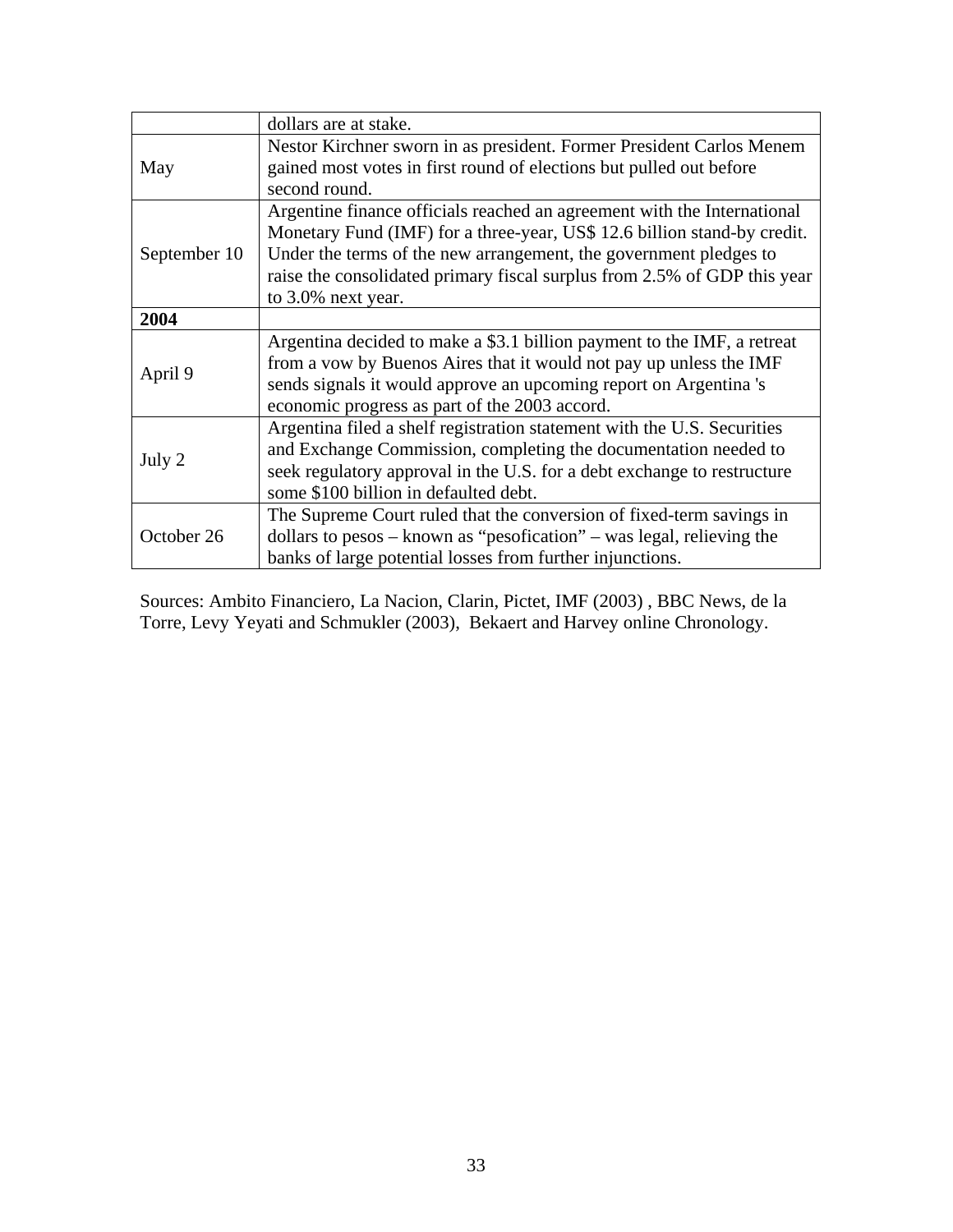#### Table 1: Economic Performance, 1990-2002

|                                                          | 1990     | 1991      | 1992           | 1993         | 1994     | 1995     | 1996     | 1997    | 1998     | 1999     | 2000    | 2001    | 2002            |          | 1985-90 1991-94 1995-98 |         | 1999-02 |
|----------------------------------------------------------|----------|-----------|----------------|--------------|----------|----------|----------|---------|----------|----------|---------|---------|-----------------|----------|-------------------------|---------|---------|
| National income accounts and Macroeconomic Indicators 1/ |          |           |                |              |          |          |          |         |          |          |         |         |                 |          |                         |         |         |
| Real GDP                                                 | 100.0    | 108.9     | 118.3          | 125.5        | 133.8    | 129.0    | 136.1    | 147.2   | 152.9    | 147.7    | 146.5   | 140.1   | 124.8           | 103.3    | 121.6                   | 141.3   | 139.8   |
| GDP growth (%)                                           | 0.1      | 8.5       | 8.3            | 5.9          | 6.4      | $-3.6$   | 5.4      | 7.8     | 3.8      | $-3.4$   | $-0.8$  | $-4.5$  | $-11.5$         | 0.2      | 5.3                     | 4.3     | $-4.1$  |
| Consumption growth (%)                                   | 0.8      | 14.4      | 10.6           | $-14.9$      | 6.7      | $-4.9$   | 5.3      | 9.0     | 3.4      | $-1.9$   | $-2.0$  | $-5.1$  | $-22.3$         | 0.4      | 0.6                     | 4.5     | $-7.1$  |
| Investment growth (%)                                    | $-12.1$  | 14.5      | 22.3           | 18.8         | 10.2     | $-13.5$  | 6.2      | 14.7    | 6.7      | $-13.6$  | $-11.5$ | $-17.8$ | $-28.5$         | $-4.0$   | 13.7                    | 7.1     | $-13.5$ |
| Export growth (%)                                        | $-23.5$  | $-19.6$   | $-6.3$         | 9.3          | 14.2     | 22.0     | 12.9     | 9.0     | 2.4      | $-9.4$   | 9.8     | 1.2     | 76.1            | $-2.2$   | 4.4                     | 6.3     | 24.3    |
| Import growth (%)                                        | $-36.9$  | 37.9      | 39.6           | 17.1         | 18.6     | $-8.0$   | 14.8     | 22.1    | 5.0      | $-14.9$  | $-0.9$  | $-16.6$ | 11.1            | $-5.2$   | 20.7                    | 11.0    | $-1.6$  |
| Investment (% GDP)                                       | 14.0     | 14.6      | 16.7           | 19.1         | 19.9     | 17.9     | 18.1     | 19.4    | 19.9     | 18.0     | 16.2    | 14.2    | 12.0            | 17.0     | 17.6                    | 18.8    | 15.1    |
| Current account (% GDP)                                  | 2.3      | $-0.9$    | $-3.1$         | $-3.3$       | $-4.1$   | $-2.0$   | $-2.5$   | $-4.2$  | $-4.9$   | $-4.2$   | $-3.2$  | $-1.4$  | 2.9             | $-1.4$   | $-2.9$                  | $-3.4$  | $-1.5$  |
| Unemployment rate 11/                                    | 9.2      | 6         | $\overline{7}$ | $\mathbf{q}$ | 12       | 16       | 16.56    | 13.41   | 12.1     | 13.48    | 14.65   | 18.06   | 17.5            |          |                         |         |         |
| Inflation, interest rates, and financial markets         |          |           |                |              |          |          |          |         |          |          |         |         |                 |          |                         |         |         |
| CPI inflation 1/                                         | 318.4    | 99.9      | 22.2           | 10.1         | 4.1      | 3.3      | 0.2      | 0.5     | 0.9      | $-1.2$   | $-0.9$  | $-1.1$  | 23.0            | 396.3    | 9.5                     | 0.4     | 5.4     |
| $M3$ growth $(\%)$ 2/                                    | $\cdots$ | $\cdots$  | $\cdots$       | $\cdots$     | $\cdots$ | $-4.4$   | 18.2     | 23.8    | 9.8      | 2.3      | 4.3     | $-25.6$ | $\cdots$        | $\cdots$ | $\cdots$                | 13.0    | $-7.1$  |
| Average EMBI+ index 3/                                   | $\cdots$ | $\cdots$  | $\cdots$       | 100.0        | 88.6     | 82.9     | 112.1    | 140.9   | 148.4    | 155.2    | 175.3   | 153.7   | 57.4            | $\cdots$ | 94.3                    | 121.1   | 135.4   |
| International Reserves (ARP mil.) 4/                     | $\cdots$ | $\cdots$  | $\cdots$       | $\ddotsc$    | 17,938   | 16,749   | 17,738   | 18,463  | 19,775   | 19,151   | 18,775  | 19,792  | 35,231          | $\cdots$ | 7,938                   | 18,181  | 23,237  |
| Real Effective Exchange Rate 5/                          | 100.0    | 35.6      | 39.5           | 76.3         | 103.1    | 105.1    | 112.4    | 122.5   | 133.1    | 148.5    | 167.0   | 129.6   | 44.8            | $\cdots$ | 63.6                    | 118.3   | 122.5   |
| Merval Index 6/                                          | 316.9    | 798.2     | 427.4          | 582.8        | 460.0    | 519.0    | 649.0    | 687.0   | 429.0    | 550.0    | 417.0   | 295.0   | 155.0           | $\cdots$ | 567.1                   | 571.0   | 354.3   |
| Peso (prime) loan rate 1/                                | $\cdots$ | .         | $\cdots$       | $\cdots$     | 10.1     | 17.8     | 10.5     | 9.2     | 10.6     | 11.0     | 11.1    | 27.7    | 51.7            | $\cdots$ | $\cdots$                | 12.1    | 25.4    |
| Spread between peso and USD interest rates (basis        | $\cdots$ | 6,564.7   | .158.6         | 328.5        | 345.3    | 362.6    | 93.0     | 117.3   | 145.9    | 202.4    | 191.1   | 2.101.1 | 3.968.4         | $\cdots$ | 2,099.3                 | 179.7   | 1,615.8 |
| JP Morgan Sovereign Bond Spread (basis points):          | $\cdots$ | $\ddotsc$ | $\cdots$       | $\cdots$     | $\cdots$ | $\cdots$ | $\cdots$ | 456.0   | 596.9    | 720.4    | 667.9   |         | 1,481.7 5,795.1 | $\cdots$ | $\cdots$                | 526.4   | 2,166.3 |
| Fiscal measures                                          |          |           |                |              |          |          |          |         |          |          |         |         |                 |          |                         |         |         |
| Government deficit (% GDP) 1/                            | $-0.3$   | $-0.5$    | 0.0            | $-0.6$       | $-0.7$   | $-0.6$   | $-1.9$   | $-1.5$  | $-1.4$   | $-2.9$   | $-2.4$  | $-3.3$  | $-1.1$          | $-2.1$   | $-0.5$                  | $-1.3$  | $-2.4$  |
| Provincial government deficits (% GDP) 7/                | $-9.4$   | $-10.2$   | $-11.5$        | $-12.5$      | $-12.4$  | $-12.7$  | $-11.9$  | $-11.8$ | $-12.4$  | $-13.7$  | $-13.5$ | $-14.5$ | $-11.6$         | $-9.4$   | $-11.6$                 | $-12.2$ | $-13.3$ |
| Public debt (% GDP) 2/                                   | $\cdots$ | $\ddotsc$ | $\cdots$       | 28.2         | 29.9     | 33.8     | 35.7     | 34.5    | 37.6     | 43.0     | 45.0    | 53.8    | 43.9            | $\cdots$ | $\cdots$                | 35.4    | 46.4    |
| External debt (USD mil.) 8/                              | 62,233   | 65,406    | 68,345         | 64,718       | 75,139   | 98,802   | 11,380   | 28,410  | 41,550   | 145,290  | 145,880 | 136,710 | $\cdots$        | 58,030   | 68,402                  | 120,036 | 42,627  |
| Debt (% exports) 8/                                      | 373.7    | 405.4     | 385.3          | 341.1        | 327.9    | 336.0    | 338.9    | 352.2   | 379.4    | 426.6    | 377.6   | 373.7   | $\cdots$        | 535.9    | 365.0                   | 351.6   | 392.7   |
| Privatization revenue (ARP mil.) 9/                      | $\cdots$ | $\cdots$  | $\cdots$       | 523.3        | 732.9    | 1.171.2  | 374.9    | 21.5    | 96.3     | 2.579.1  | 144.7   | 60.2    | 4.5             | $\cdots$ | $\cdots$                | 416.0   | 697.1   |
| IMF loans (USD mil.) 1/                                  | $-257.3$ | $-589.8$  | $-73.0$        | 1.211.2      | 455.3    | 1.924.1  | 367.3    | $-37.6$ | $-654.3$ | $-826.5$ | 773.1   | 9,334.9 | $-739.3$        | 173.7    | 250.9                   | 399.9   | 2,135.6 |
| Banking sector figures 10/                               |          |           |                |              |          |          |          |         |          |          |         |         |                 |          |                         |         |         |
| Lending to private sector/GDP (%)                        | $\cdots$ | $\cdots$  | $\cdots$       | $\cdots$     | 17.5     | 18.1     | 18.8     | 20.5    | 22.4     | 23.0     | 21.8    | 18.7    | $\cdots$        | $\cdots$ | $\cdots$                | 20.0    | 21.2    |
| Lending to public sector/GDP $(\%)$                      | $\cdots$ | $\cdots$  | $\cdots$       | $\cdots$     | 1.9      | 2.2      | 2.3      | 2.4     | 3.1      | 4.2      | 5.3     | 8.1     | $\cdots$        | $\cdots$ | $\cdots$                | 2.5     | 5.9     |
| ARP deposits/GDP (%)                                     | $\cdots$ | $\cdots$  | $\cdots$       | $\cdots$     | 8.0      | 7.4      | 9.0      | 10.9    | 11.7     | 11.5     | 11.3    | 7.0     | 19.1            | $\cdots$ | $\cdots$                | 9.7     | 12.2    |
| USD deposits/GDP (%)                                     | $\cdots$ | $\cdots$  | $\cdots$       | $\cdots$     | 8.7      | 9.1      | 10.4     | 12.5    | 14.0     | 16.2     | 18.3    | 17.4    | 0.3             | $\cdots$ | .                       | 11.5    | 13.0    |

1/ Sources: Della Paolera and Taylor (2003); International Financial Statistics (2004); and authors' calculations.

2/ Sources: Ministry of Economy and Production. Average M3 growth for 1999-02 are through 2001 only.

3/ Source: Data Resources International. Average EMBI+ figures for 1991-94 includes data from 1993-94 only. Sovereign bond spread for 1995-98 includes data from 1997-98 only.

4/ Source: Central Bank of Argentina. Figures for 1991-94 are from 1994 only.

5/ Source: Dubas, Lee and Nelson (2004). An increase indicates a peso appreciation.

6/ Source: Ministry of Economy and Production. Index is in US dollars. Year end figures.

7/ Source: Ministry of Economy and Production. 1997-2002 data are provisional.

8/ Source: Global Development Finance. Average for 1999-02 includes data through 2001 only.

9/ Sources: Secretariat of Treasury and Ministry of Economy and Production.

10/ Source: Central Bank of Argentina. Year end figures.

11/ Source: IMF international Financial Statistics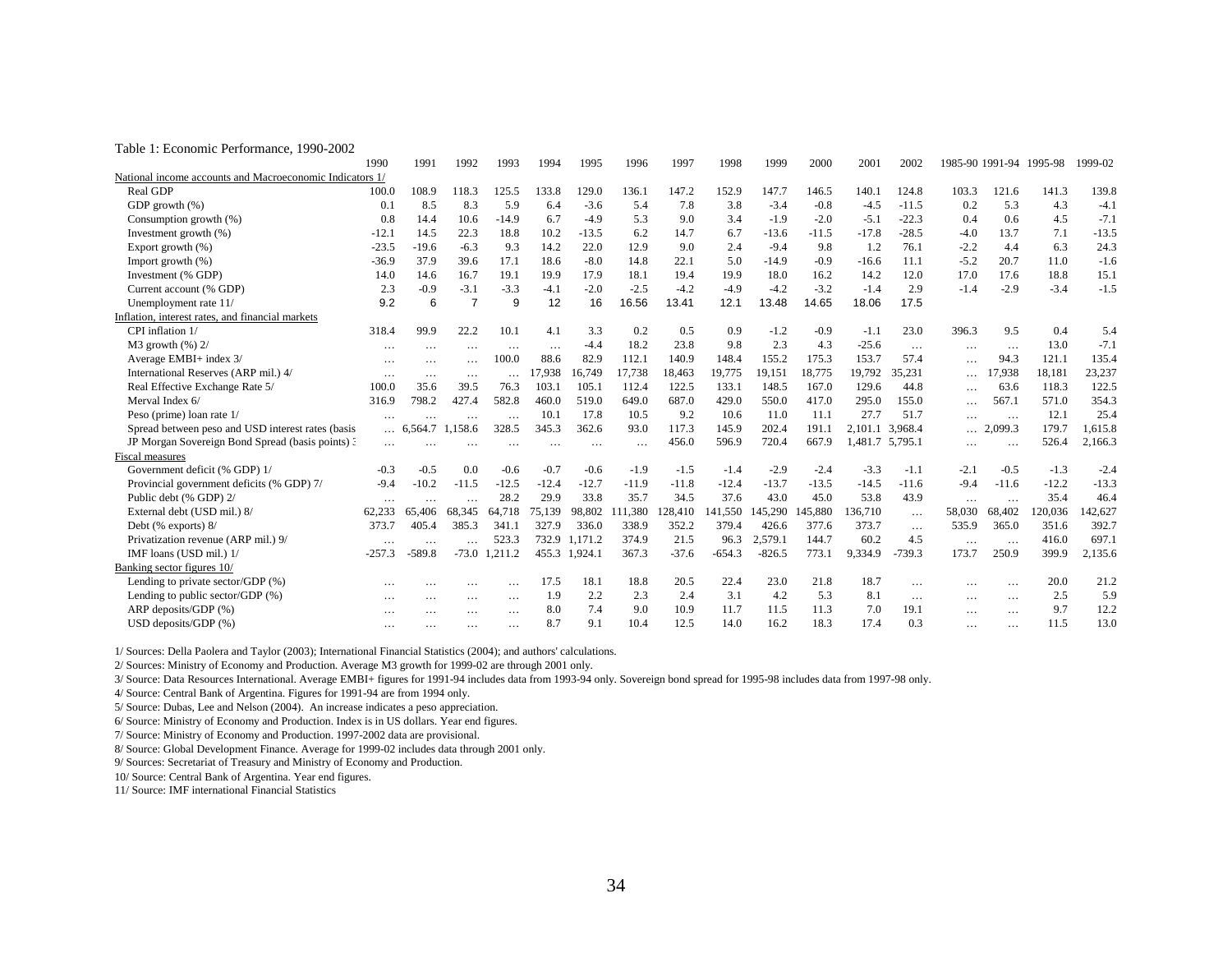

Figure 1: Real GDP and Inflation 1980-2003

Source: International Financial Statistics, International Monetary Fund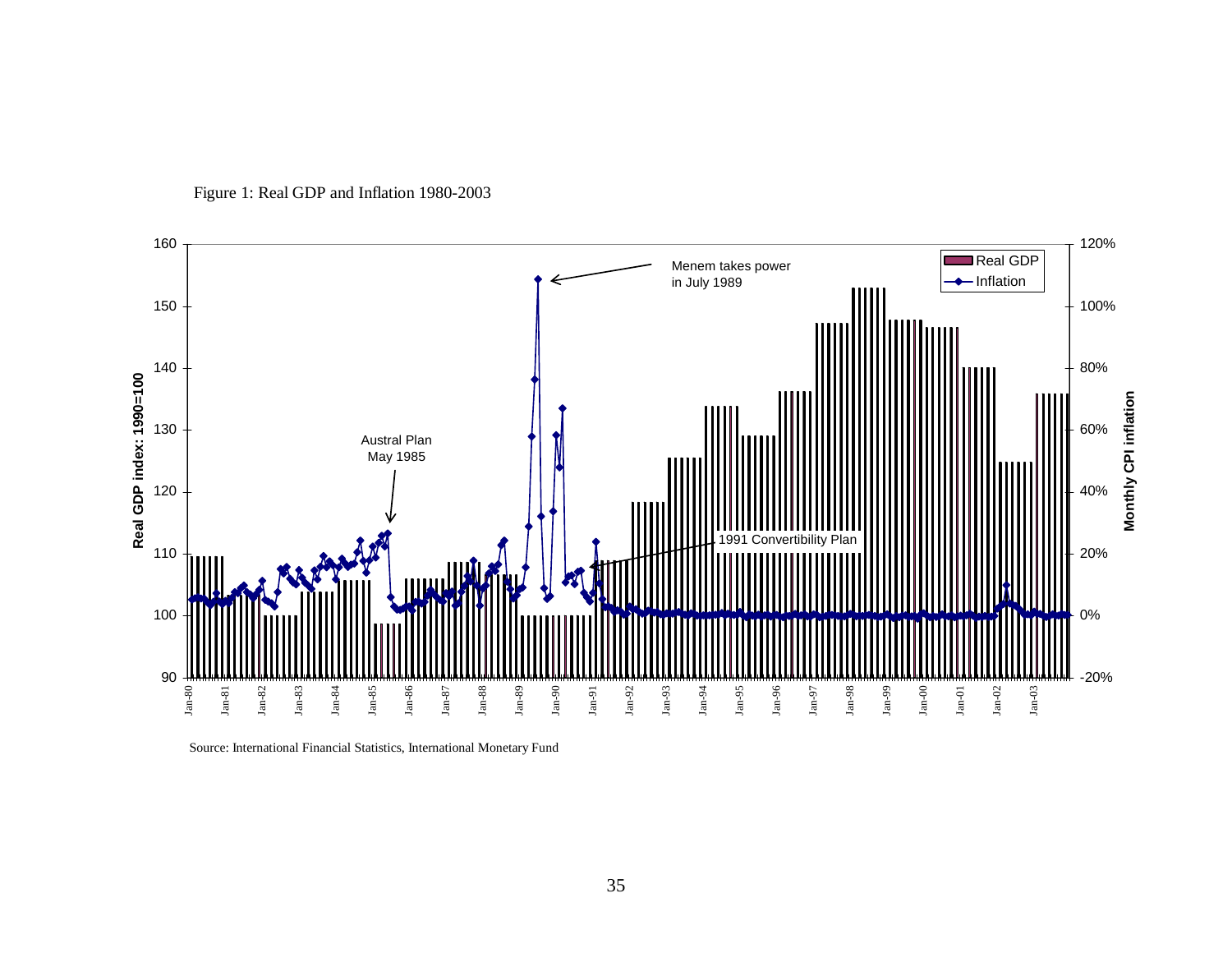

Figure 2: Mergers and Acquisitions in Argentina, 1990-2003

Source: Securities Data Corporation (SDC) Thompson's International Mergers and Acquisitions database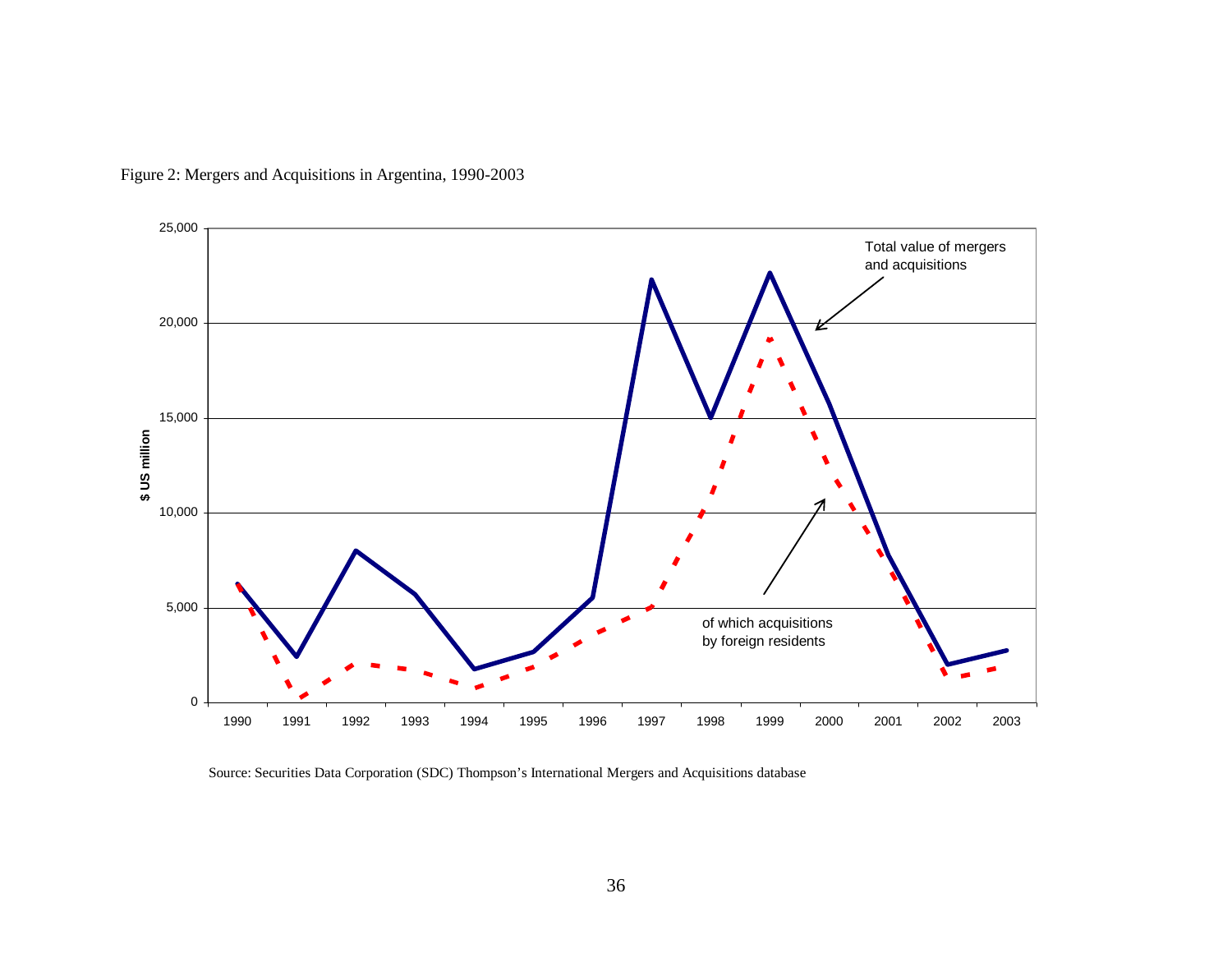



Source: Global Development Finance, World Bank.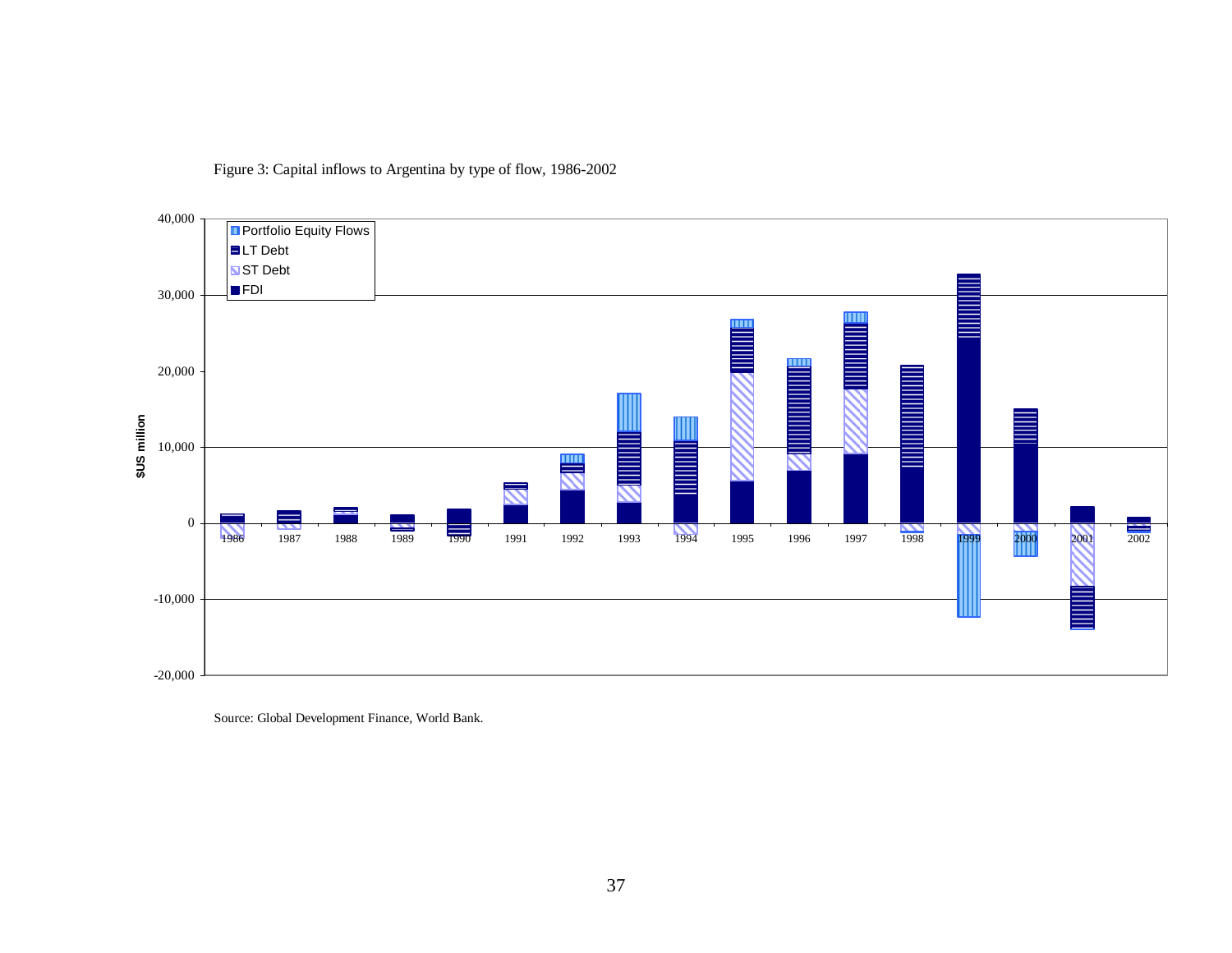

Figure 4: Quarterly US Net Purchases of bonds and equity in Latin America

Source: Treasury International Capital (TIC) system, US Treasury Department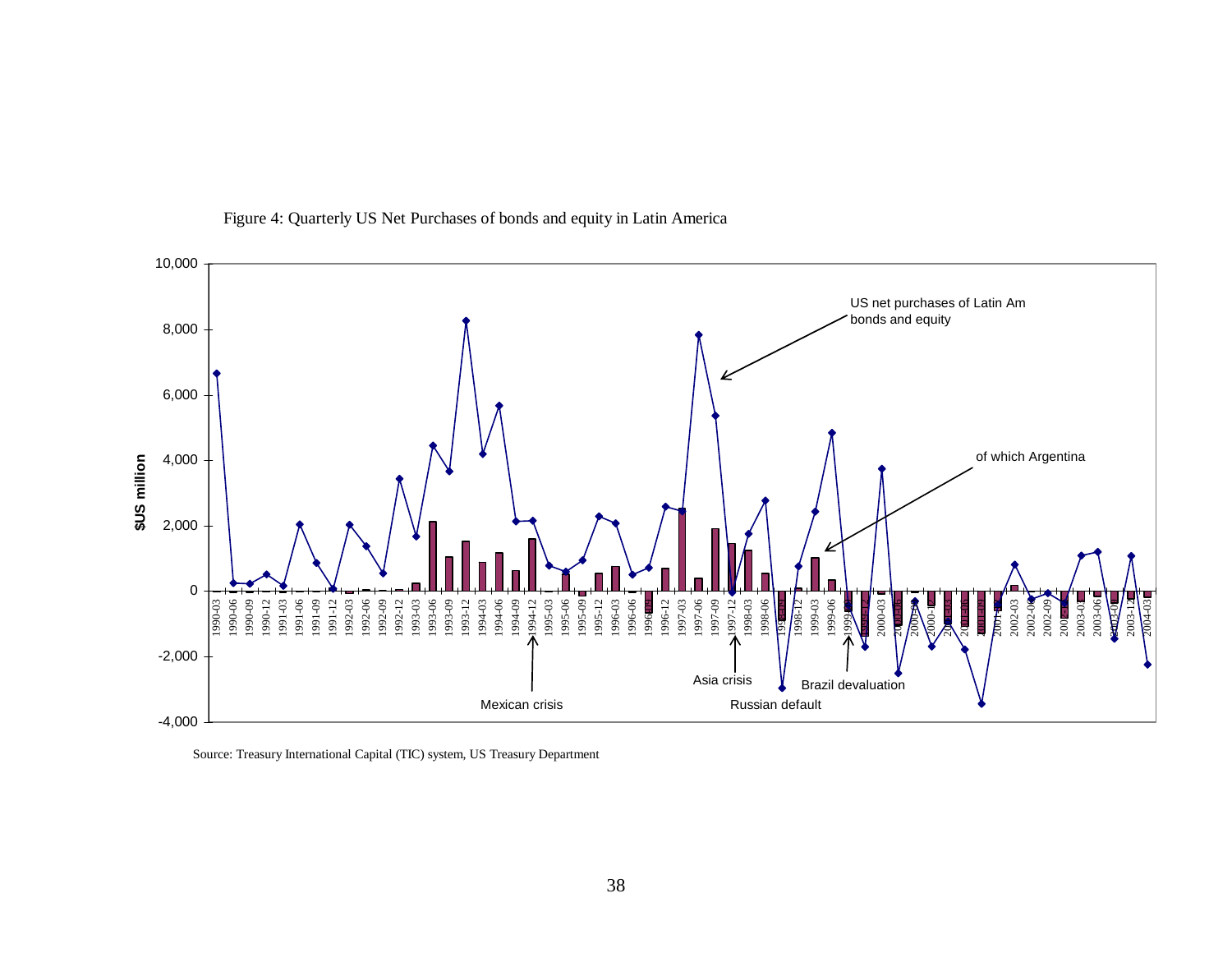

#### Figure 5: Emerging Market Bond Index Spreads, 1992 - 2001

Source: Data resources international.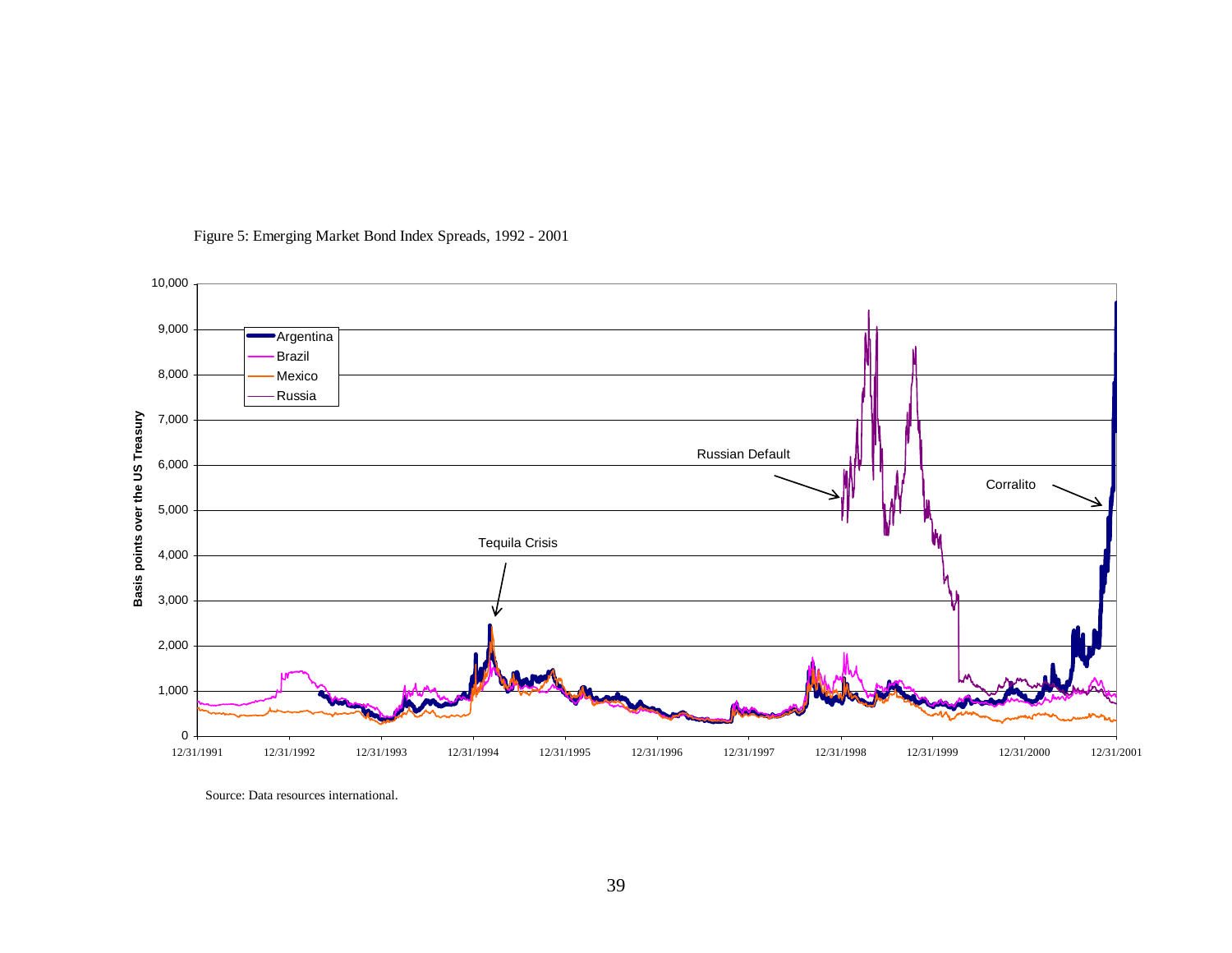

Figure 6: FDI inflow and Foreign Acquisitions of Argentine companies

Source: FDI data from Global Development Finance, World Bank. Mergers and acquisitions data from SDC Thompson's International Mergers and Acquisitions database.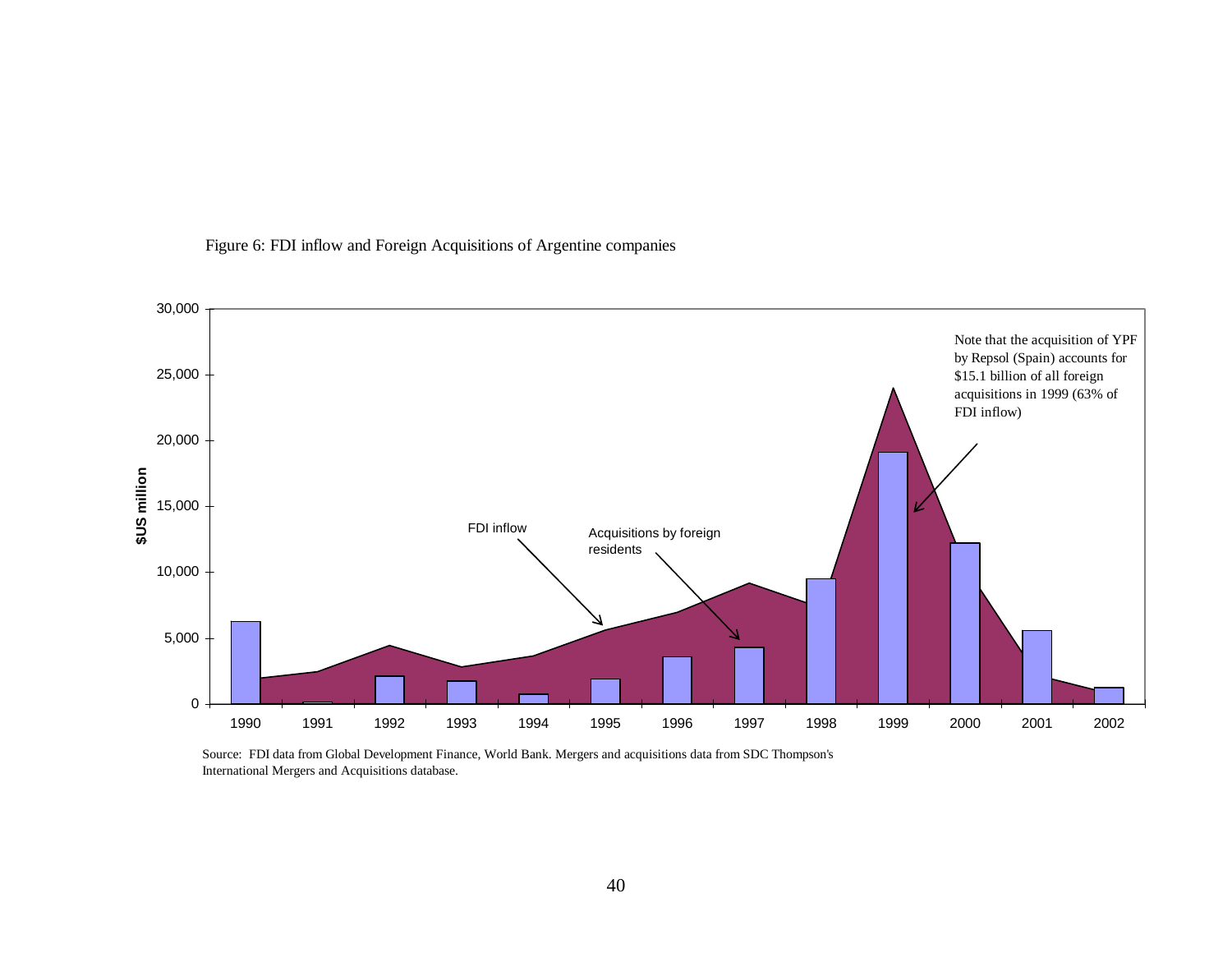Figure 7: Argentine Real Effective Exchange Rate



Source: Dubas, Lee and Nelson (2004), an increase indicates a peso appreciation relative to a trade-weighted basket of currencies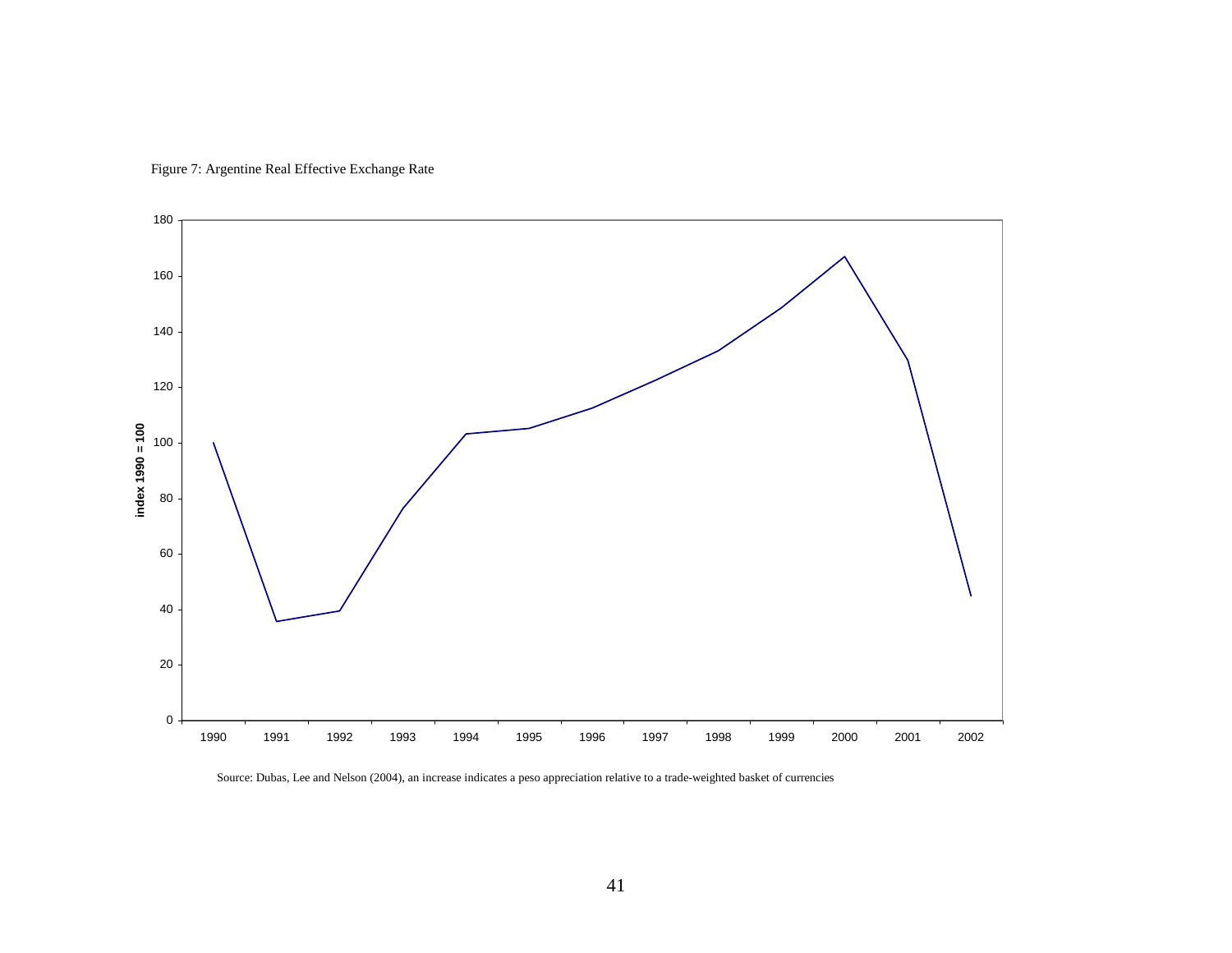